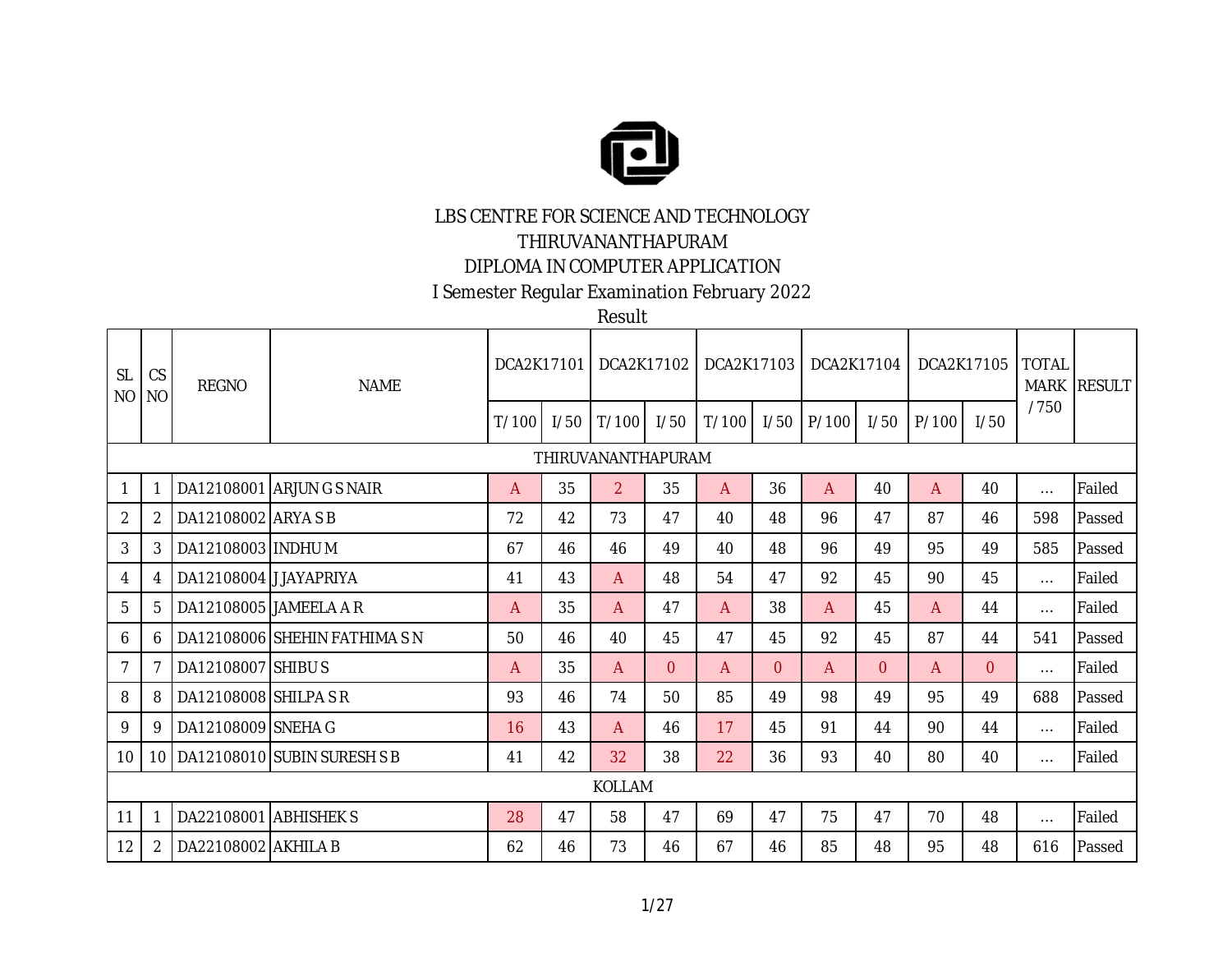| <b>SL</b><br>N <sub>O</sub> | CS<br><b>NO</b> | <b>REGNO</b>          | <b>NAME</b>                        | DCA2K17101 |      | DCA2K17102     |      | DCA2K17103 |      | DCA2K17104 |      |       | DCA2K17105 | <b>TOTAL</b> | MARK RESULT |
|-----------------------------|-----------------|-----------------------|------------------------------------|------------|------|----------------|------|------------|------|------------|------|-------|------------|--------------|-------------|
|                             |                 |                       |                                    | T/100      | 1/50 | T/100          | 1/50 | T/100      | 1/50 | P/100      | I/50 | P/100 | I/50       | /750         |             |
| 13                          | 3               |                       | DA22108003 AMRITHA MS              | 40         | 40   | 40             | 40   | 41         | 40   | 80         | 40   | 80    | 40         | 481          | Passed      |
| 14                          | 4               | DA22108004 ANEESH S   |                                    | 40         | 44   | 60             | 44   | 42         | 45   | 75         | 46   | 80    | 46         | 522          | Passed      |
| 15                          | 5               |                       | DA22108005 ASWATHY AG              | 51         | 40   | 75             | 40   | 64         | 40   | 70         | 40   | 70    | 40         | 530          | Passed      |
| 16                          | 6               |                       | DA22108006 BHAMINI KRISHNAVENI A G | 63         | 48   | 77             | 48   | 91         | 48   | 98         | 48   | 98    | 48         | 667          | Passed      |
| 17                          | 7               | DA22108007 BINCY BABU |                                    | 69         | 48   | 69             | 46   | 59         | 48   | 85         | 48   | 80    | 48         | 600          | Passed      |
| 18                          | 8               | DA22108008 MANOJ S    |                                    | 50         | 48   | 69             | 48   | 65         | 48   | 80         | 48   | 85    | 48         | 589          | Passed      |
| 19                          | 9               | DA22108009 MIDHUN U   |                                    | 47         | 45   | 76             | 45   | 56         | 42   | 70         | 44   | 90    | 44         | 559          | Passed      |
| 20                          | 10              | DA22108010 SABIRA H   |                                    | 72         | 48   | 77             | 48   | 82         | 48   | 98         | 48   | 98    | 48         | 667          | Passed      |
| 21                          | 11              |                       | DA22108011 SARIGA S JEEVAN         | 45         | 48   | 69             | 48   | 61         | 48   | 90         | 47   | 94    | 47         | 597          | Passed      |
| 22                          | 12              |                       | DA22108012 SEETHALEKSHMI A         | 60         | 45   | 67             | 44   | 62         | 44   | 85         | 46   | 93    | 46         | 592          | Passed      |
| 23                          | 13              | DA22108013 SHAMNAD M  |                                    | 47         | 46   | 66             | 46   | 67         | 44   | 85         | 47   | 80    | 47         | 575          | Passed      |
|                             |                 |                       |                                    |            |      | <b>ADOOR</b>   |      |            |      |            |      |       |            |              |             |
| 24                          |                 | DA22108014 ABHIN ANIL |                                    | 30         | 35   | $\overline{7}$ | 35   | 11         | 36   | 75         | 38   | 50    | 37         | $\cdots$     | Failed      |
| 25                          | $\overline{2}$  |                       | DA22108015 ANJU SUBHASH            | 66         | 42   | 40             | 42   | 43         | 44   | 80         | 45   | 97    | 46         | 545          | Passed      |
| 26                          | 3               | DA22108016 ASISH DAS  |                                    | 57         | 35   | 40             | 35   | 30         | 38   | 58         | 37   | 60    | 38         | $\cdots$     | Failed      |
| 27                          | 4               |                       | DA22108017 ATHIRA SURENDRAN        | 8          | 35   | 6              | 35   | 9          | 40   | 60         | 39   | 55    | 41         | $\cdots$     | Failed      |
| 28                          | 5               |                       | DA22108018 BINCHU BALAN            | 70         | 40   | 40             | 40   | 66         | 44   | 97         | 45   | 97    | 45         | 584          | Passed      |
| 29                          | 6               |                       | DA22108019 DHANYA SREEKUMAR        | 36         | 36   | 20             | 36   | 13         | 39   | 55         | 38   | 51    | 39         | $\cdots$     | Failed      |
| 30                          | 7               |                       | DA22108020 EDWIN.C.SHAJAN          | 40         | 35   | 36             | 35   | 13         | 39   | 80         | 39   | 60    | 38         | $\cdots$     | Failed      |
| 31                          | 8               |                       | DA22108021 JISHNU KRISHNAN         | 22         | 37   | 17             | 37   | 25         | 40   | 69         | 39   | 70    | 41         | $\cdots$     | Failed      |
| 32                          | 9               |                       | DA22108022 JOYAL S KUMAR           | 27         | 37   | 13             | 37   | 40         | 42   | 65         | 39   | 90    | 42         | $\cdots$     | Failed      |
| 33                          | 10              | DA22108023 MALU.M     |                                    | 25         | 37   | 30             | 37   | 24         | 39   | 56         | 38   | 50    | 38         |              | Failed      |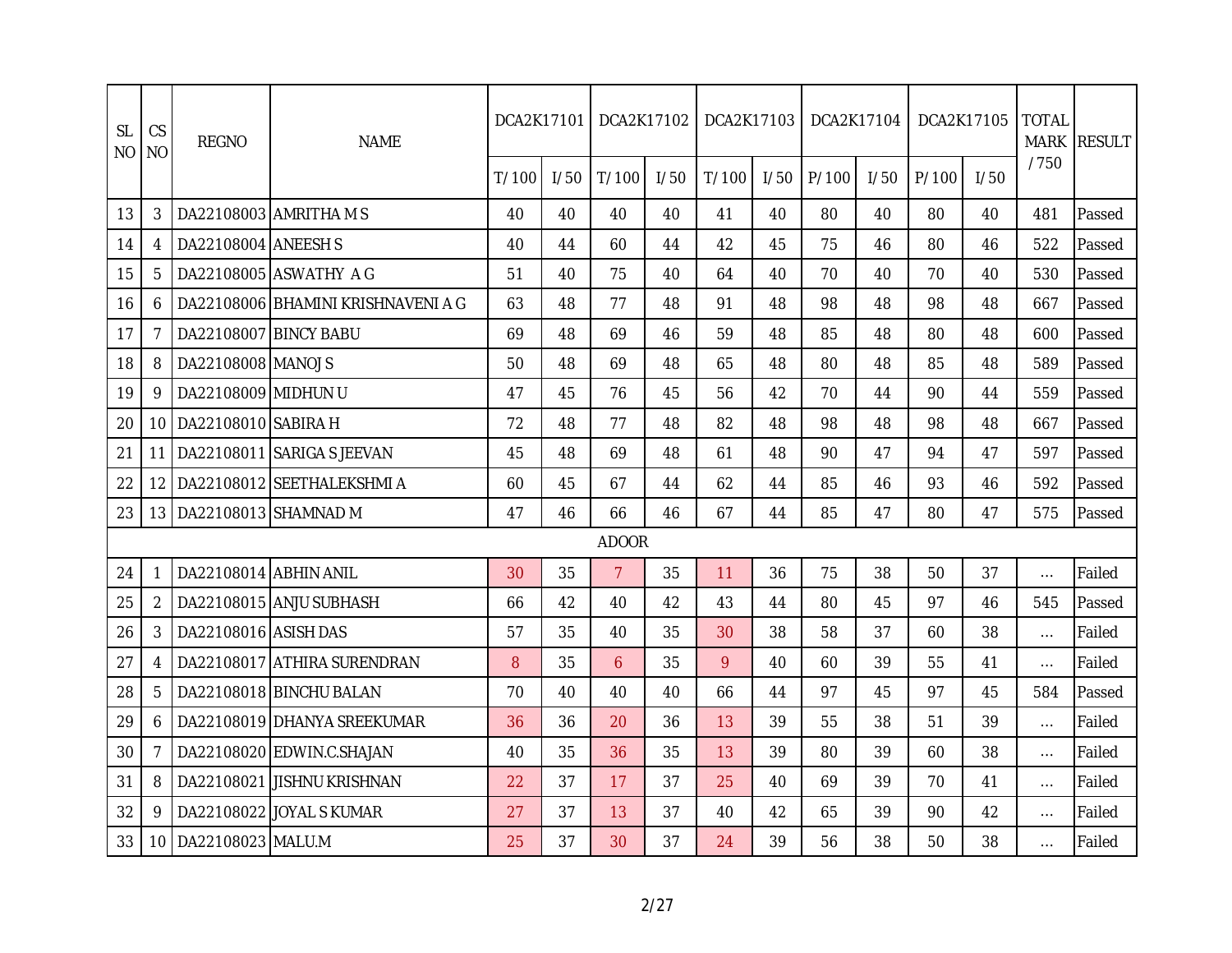| CS<br><b>SL</b><br><b>NO</b><br>N <sub>O</sub> |      | <b>REGNO</b>              | <b>NAME</b>                 | DCA2K17101 |      | DCA2K17102     |      | DCA2K17103     |      | DCA2K17104     |      |       | DCA2K17105 | <b>TOTAL</b><br><b>MARK</b> | <b>RESULT</b> |
|------------------------------------------------|------|---------------------------|-----------------------------|------------|------|----------------|------|----------------|------|----------------|------|-------|------------|-----------------------------|---------------|
|                                                |      |                           |                             | T/100      | 1/50 | T/100          | 1/50 | T/100          | 1/50 | P/100          | 1/50 | P/100 | 1/50       | /750                        |               |
| 34                                             | 11   |                           | DA22108024 NEELIMA CHANDRAN | 31         | 37   | 18             | 37   | 15             | 40   | 55             | 38   | 55    | 40         | $\ldots$                    | Failed        |
| 35                                             | 12   |                           | DA22108025 PRAVEENA RAVI    | 42         | 38   | 19             | 38   | 25             | 40   | 65             | 40   | 50    | 40         | $\ldots$                    | Failed        |
| 36                                             | 13   | DA22108026 RESHMA.R       |                             | 34         | 40   | 33             | 40   | 32             | 41   | 66             | 40   | 53    | 40         | $\ldots$                    | Failed        |
| 37                                             | 14   | DA22108027 RINCYMOL.P     |                             | 59         | 40   | 28             | 40   | 19             | 40   | 60             | 41   | 50    | 42         | $\cdots$                    | Failed        |
| 38                                             | 15   | DA22108028 SALINI GOPI    |                             | 32         | 39   | 23             | 39   | 24             | 42   | 78             | 40   | 54    | 43         | $\ldots$                    | Failed        |
| 39                                             | 16   | DA22108029 SHERNA S       |                             | 29         | 38   | 23             | 38   | 17             | 40   | 80             | 39   | 50    | 41         | $\ldots$                    | Failed        |
| 40                                             | 17   |                           | DA22108030 SREELEKSHMIS     | 15         | 37   | 5              | 37   | 12             | 41   | 50             | 39   | 51    | 40         | $\ldots$                    | Failed        |
| 41                                             |      | 18 DA22108031 SREERAJ V R |                             | 10         | 36   | 10             | 36   | 27             | 38   | 60             | 39   | 50    | 38         | $\dots$                     | Failed        |
| 42                                             | 19   | DA22108032 VIDYA.V        |                             | 25         | 36   | $\overline{7}$ | 36   | 13             | 39   | 50             | 40   | 51    | 39         | $\cdots$                    | Failed        |
| 43                                             | 20   | DA22108033 VRINDHAL       |                             | A          | 35   | A              | 35   | $\mathsf{A}$   | 35   | $\overline{A}$ | 35   | A     | 35         | $\cdots$                    | Failed        |
|                                                |      |                           |                             |            |      | SASTHAMKOTTA   |      |                |      |                |      |       |            |                             |               |
| 44                                             |      | DA22108034 ABHIJITH S     |                             | A          | 35   | A              | 36   | $\overline{A}$ | 34   | $\overline{A}$ | 35   | A     | 35         | $\cdots$                    | Failed        |
| 45                                             | 2    | DA22108035 AMAL RAJ       |                             | 53         | 42   | 40             | 43   | 49             | 44   | 82             | 44   | 86    | 46         | 529                         | Passed        |
| 46                                             | 3    | DA22108036 ANANDHU A      |                             | 48         | 43   | 40             | 43   | 66             | 46   | 76             | 44   | 78    | 47         | 531                         | Passed        |
| 47                                             | 4    |                           | DA22108037 ANJALI UDAY      | 40         | 45   | 43             | 56   | 80             | 48   | 84             | 47   | 80    | 48         | 571                         | Passed        |
| 48                                             | 5    |                           | DA22108038 ANJANA VIJAYAN   | 40         | 43   | 28             | 44   | 71             | 46   | 90             | 45   | 90    | 45         | $\ldots$                    | Failed        |
| 49                                             | 6    | DA22108039 ANJU P M       |                             | A          | 35   | A              | 35   | A              | 36   | A              | 37   | A     | 35         | $\ldots$                    | Failed        |
| 50                                             | 7    |                           | DA22108040 CHITHIRA SV      | A          | 35   | A              | 38   | $\mathsf{A}$   | 35   | $\overline{A}$ | 36   | A     | 35         | $\cdots$                    | Failed        |
| 51                                             | 8    |                           | DA22108041 DHANASREE KS     | 32         | 40   | 28             | 40   | 67             | 41   | 72             | 40   | 40    | 42         | $\cdots$                    | Failed        |
| 52                                             | 9    | DA22108042 GOPIKA R       |                             | 44         | 41   | 41             | 42   | 43             | 44   | 74             | 41   | 50    | 43         | 463                         | Passed        |
| 53                                             | 10   |                           | DA22108043 GREESHMA RAMESH  | 26         | 42   | 26             | 43   | 23             | 43   | 80             | 44   | 60    | 44         | $\ldots$                    | Failed        |
| 54                                             | 11 I | DA22108044 KARTHIKA S     |                             | A          | 35   | A              | 36   | A              | 36   | A              | 35   | A     | 35         | $\cdots$                    | Failed        |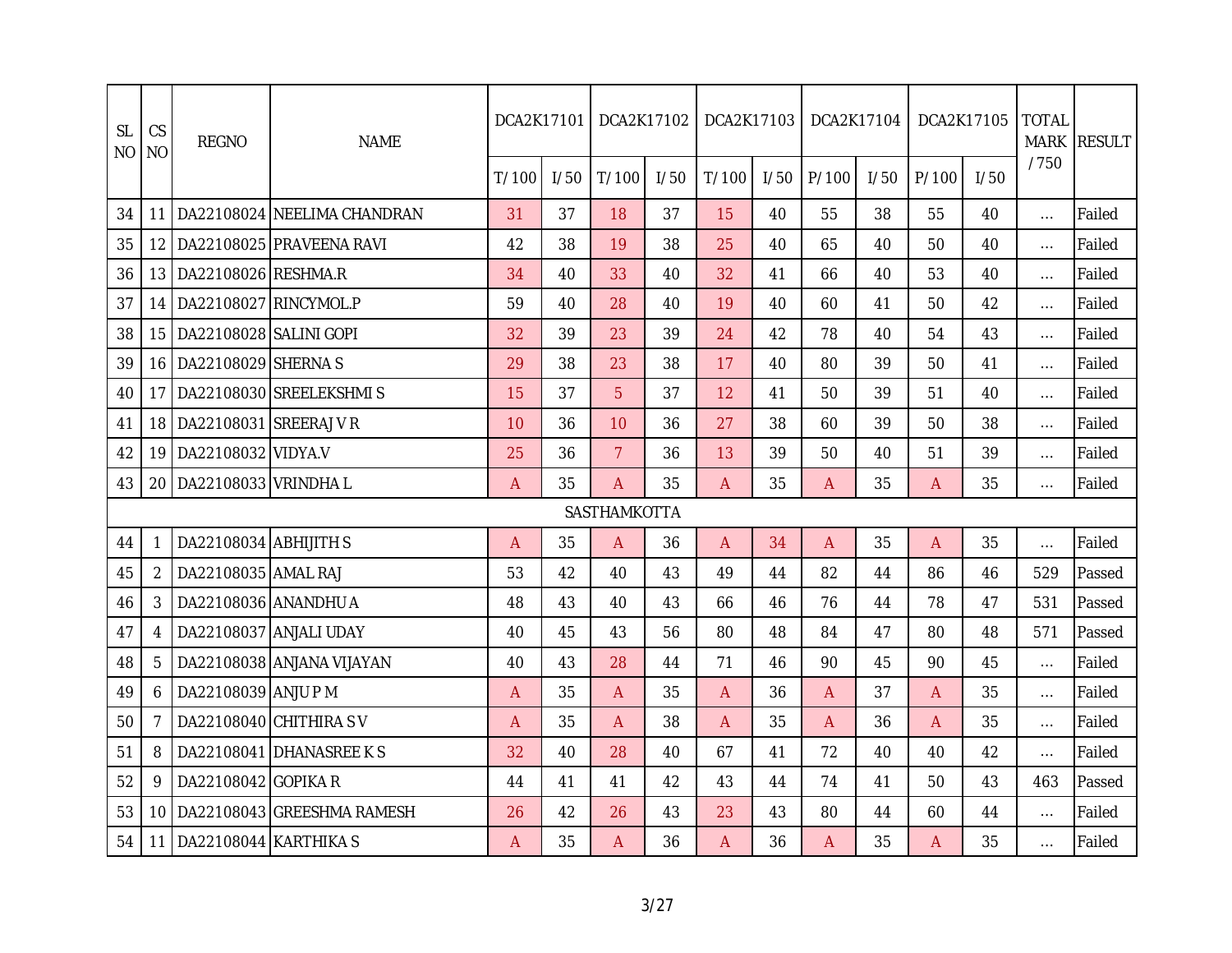| CS<br><b>SL</b><br><b>NO</b><br>N <sub>O</sub> |                 | <b>REGNO</b>                 | <b>NAME</b>                | DCA2K17101     |      | DCA2K17102  |      | DCA2K17103     |      | DCA2K17104     |      |       | DCA2K17105 | <b>TOTAL</b><br><b>MARK</b> | <b>RESULT</b> |
|------------------------------------------------|-----------------|------------------------------|----------------------------|----------------|------|-------------|------|----------------|------|----------------|------|-------|------------|-----------------------------|---------------|
|                                                |                 |                              |                            | T/100          | 1/50 | T/100       | 1/50 | T/100          | 1/50 | P/100          | 1/50 | P/100 | 1/50       | /750                        |               |
| 55                                             | 12 <sub>1</sub> |                              | DA22108045 NANDHANA KR     | $\overline{A}$ | 36   | A           | 35   | $\overline{A}$ | 35   | $\overline{A}$ | 36   | A     | 36         | $\ldots$                    | Failed        |
| 56                                             | 13              | DA22108046 NIKHILA. V        |                            | A              | 35   | A           | 36   | $\mathsf{A}$   | 37   | $\overline{A}$ | 35   | A     | 35         | $\ldots$                    | Failed        |
| 57                                             | 14              | DA22108047 PARVATHY B        |                            | 47             | 42   | 40          | 44   | 57             | 44   | 70             | 43   | 44    | 43         | 474                         | Passed        |
| 58                                             | 15              | DA22108048 SNEHA V S         |                            | 40             | 42   | 26          | 43   | 55             | 42   | 68             | 40   | 86    | 41         | $\ldots$                    | Failed        |
| 59                                             | 16              | DA22108049 SOORYAKS          |                            | 30             | 42   | 20          | 42   | 40             | 42   | 76             | 41   | 84    | 43         | $\cdots$                    | Failed        |
| 60                                             | 17              |                              | DA22108050 SREELEKSHMI. S  | A              | 35   | A           | 37   | A              | 36   | A              | 36   | A     | 35         | $\ldots$                    | Failed        |
| 61                                             | 18              |                              | DA22108051 SREERENJINI. R  | A              | 36   | A           | 36   | $\mathsf{A}$   | 35   | A              | 35   | A     | 37         | $\dots$                     | Failed        |
| 62                                             |                 | 19   DA22108052   VINEETHA L |                            | 40             | 43   | 19          | 45   | 26             | 44   | 40             | 46   | 40    | 45         | $\dots$                     | Failed        |
|                                                |                 |                              |                            |                |      | KALAMASSERY |      |                |      |                |      |       |            |                             |               |
| 63                                             | $\mathbf{1}$    | DA32108001                   | <b>ABHILASHES</b>          | 51             | 42   | 26          | 38   | 18             | 44   | 70             | 46   | 83    | 45         | $\ldots$                    | Failed        |
| 64                                             | 2               | DA32108002                   | <b>ABHINAV ANIL</b>        | 21             | 36   | 23          | 39   | 31             | 42   | 82             | 46   | 80    | 43         | $\ldots$                    | Failed        |
| 65                                             | 3               |                              | DA32108003 ABHINAV DEV A M | 40             | 40   | 31          | 39   | 40             | 40   | 88             | 35   | 84    | 41         | $\ldots$                    | Failed        |
| 66                                             | 4               | DA32108004 ABITHA T A        |                            | 29             | 41   | 42          | 46   | 41             | 42   | 80             | 35   | 74    | 43         | $\dots$                     | Failed        |
| 67                                             | 5               |                              | DA32108005 AISWARYA P.S    | Α              | 39   | A           | 35   | A              | 36   | A              | 35   | A     | 36         | $\ldots$                    | Failed        |
| 68                                             | 6               |                              | DA32108006 AJITHA AYYAPPAN | 12             | 39   | 41          | 42   | $\overline{5}$ | 45   | 78             | 35   | 70    | 46         | $\ldots$                    | Failed        |
| 69                                             | 7               |                              | DA32108007 ALINA THRESYA   | 60             | 45   | 53          | 41   | 74             | 48   | 87             | 46   | 94    | 49         | 597                         | Passed        |
| 70                                             | 8               |                              | DA32108008 ANANDHU K A     | 24             | 36   | 40          | 35   | 18             | 40   | 18             | 40   | 70    | 41         | $\cdots$                    | Failed        |
| 71                                             | 9               |                              | DA32108009 ANEENA PRADEEP  | 56             | 40   | 54          | 46   | 77             | 40   | 90             | 46   | 93    | 41         | 583                         | Passed        |
| 72                                             | 10              | DA32108010 ANILA R           |                            | 41             | 42   | 20          | 42   | 53             | 45   | 78             | 40   | 81    | 46         | $\ldots$                    | Failed        |
| 73                                             | 11              | DA32108011 ANJALY P A        |                            | 56             | 43   | 40          | 40   | 49             | 40   | 90             | 35   | 94    | 41         | 528                         | Passed        |
| 74                                             | 12              | DA32108012 ANJU BABU         |                            | A              | 36   | 14          | 40   | A              | 36   | 62             | 46   | A     | 37         | $\ldots$                    | Failed        |
| 75                                             | 13              |                              | DA32108013 ANUPRIYA TA     | 29             | 40   | 21          | 38   | 32             | 49   | 78             | 42   | 89    | 49         | $\cdots$                    | Failed        |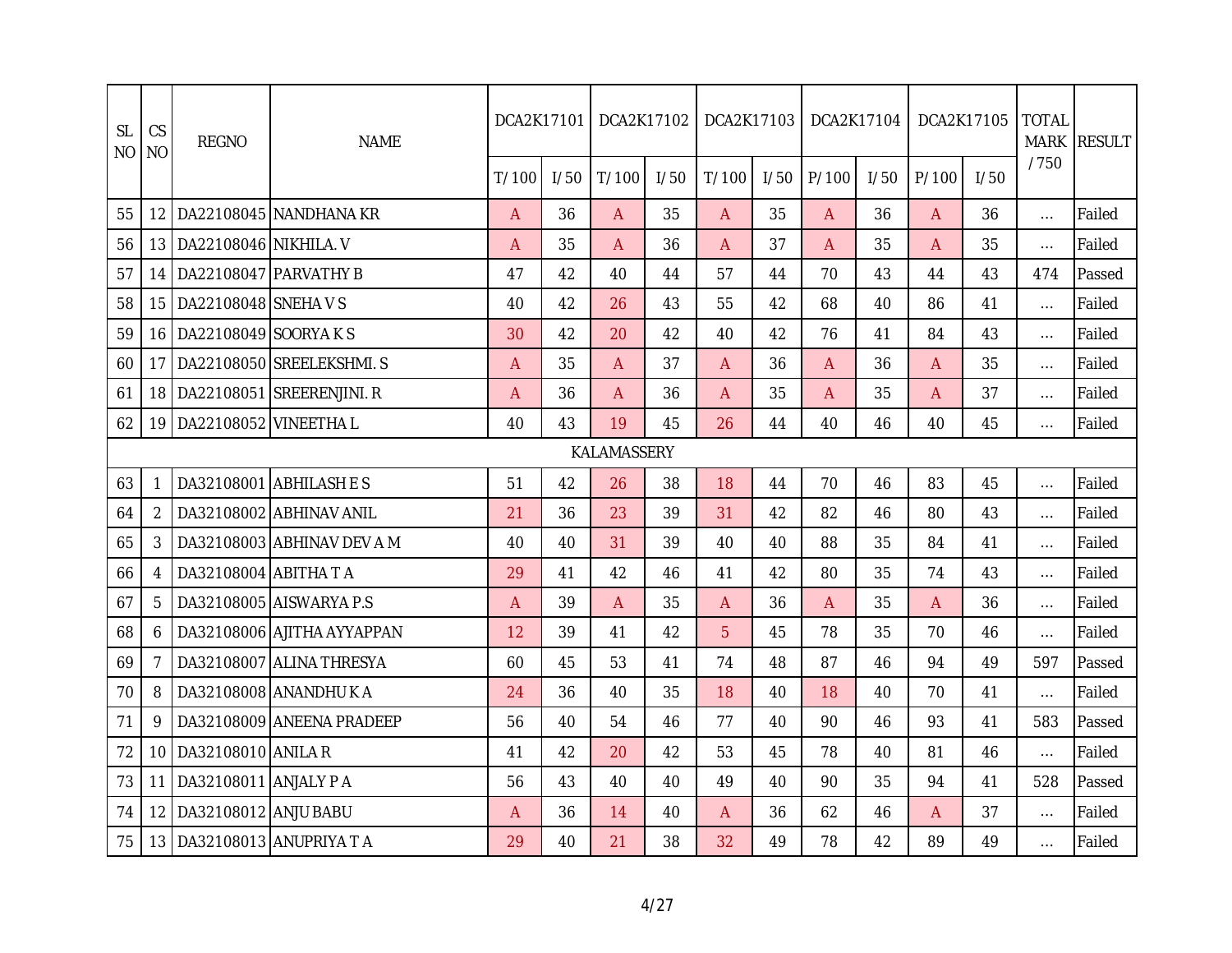| <b>SL</b><br>N <sub>O</sub> | CS<br><b>NO</b>  | <b>REGNO</b>           | <b>NAME</b>                    | DCA2K17101 |      | DCA2K17102 |      | DCA2K17103      |      | DCA2K17104 |      |       | DCA2K17105 | <b>TOTAL</b><br><b>MARK</b> | <b>RESULT</b> |
|-----------------------------|------------------|------------------------|--------------------------------|------------|------|------------|------|-----------------|------|------------|------|-------|------------|-----------------------------|---------------|
|                             |                  |                        |                                | T/100      | 1/50 | T/100      | 1/50 | T/100           | 1/50 | P/100      | 1/50 | P/100 | 1/50       | /750                        |               |
| 76                          | 14               |                        | DA32108014 APARNA ASHOK        | 70         | 42   | 60         | 44   | 83              | 40   | 91         | 46   | 93    | 41         | 610                         | Passed        |
| 77                          | 15 <sup>15</sup> |                        | DA32108015 APARNA SATHEESH     | 25         | 39   | 40         | 38   | 10 <sup>1</sup> | 41   | 64         | 40   | 81    | 42         | $\ldots$                    | Failed        |
| 78                          | 16 I             |                        | DA32108016 ASHLY K MANI        | 61         | 36   | 40         | 40   | 40              | 41   | 86         | 46   | 94    | 42         | 526                         | Passed        |
| 79                          | 17               | DA32108017 ASWIN E A   |                                | 12         | 36   | 35         | 40   | 10              | 44   | 60         | 40   | 50    | 45         | $\ldots$                    | Failed        |
| 80                          | 18               | DA32108018 ATHIRAKS    |                                | 59         | 46   | 62         | 48   | 74              | 49   | 95         | 48   | 98    | 49         | 628                         | Passed        |
| 81                          | 19               |                        | DA32108019 ATHULYA BABU        | 34         | 36   | 32         | 40   | $\overline{7}$  | 41   | 76         | 35   | 72    | 43         | $\ldots$                    | Failed        |
| 82                          | 20               |                        | DA32108020 CHANDANA C AYYAPPAN | 27         | 44   | 31         | 41   | 16              | 48   | 66         | 46   | 84    | 48         | $\ldots$                    | Failed        |
| 83                          | 21               |                        | DA32108021 FEMIMOL JUDAN       | 63         | 41   | 43         | 40   | 81              | 46   | 80         | 46   | 94    | 47         | 581                         | Passed        |
| 84                          | 22               |                        | DA32108022 GAYATHRY VR         | 22         | 37   | 42         | 40   | 15              | 45   | 76         | 35   | 85    | 46         | $\ldots$                    | Failed        |
| 85                          | 23               |                        | DA32108023 GOURI VISWANATH     | 85         | 36   | 72         | 40   | 83              | 47   | 95         | 46   | 96    | 48         | 648                         | Passed        |
| 86                          | 24               | DA32108024 JISHNU K S  |                                | 42         | 37   | 40         | 42   | 49              | 40   | 91         | 44   | 75    | 41         | 501                         | Passed        |
| 87                          | 25               |                        | DA32108025 JISMY JOSEPH        | 30         | 36   | 8          | 38   | 13              | 45   | 56         | 35   | 69    | 46         | $\ldots$                    | Failed        |
| 88                          | 26               | DA32108026 KARTHIK RAJ |                                | 31         | 37   | 40         | 38   | 24              | 42   | 69         | 35   | 73    | 43         | $\dots$                     | Failed        |
| 89                          | 27               | DA32108027 KAVERI M R  |                                | 59         | 43   | 43         | 46   | 72              | 46   | 78         | 46   | 95    | 47         | 575                         | Passed        |
| 90                          | 28               | DA32108028 KAVYA M R   |                                | 73         | 42   | 47         | 48   | 80              | 46   | 88         | 46   | 95    | 47         | 612                         | Passed        |
| 91                          | 29               | DA32108029 LAL BABU    |                                | 18         | 42   | 40         | 44   | 32              | 40   | 80         | 46   | 91    | 41         | $\ldots$                    | Failed        |
| 92                          | 30               | DA32108030 LEKSHMINS   |                                | 59         | 42   | 44         | 44   | 40              | 40   | 78         | 44   | 82    | 40         | 513                         | Passed        |
| 93                          | 31               |                        | DA32108031 MEENAKSHI CHANDRAN  | 25         | 36   | 9          | 40   | 11              | 42   | 40         | 35   | 66    | 42         | $\cdots$                    | Failed        |
| 94                          | 32               |                        | DA32108032 NIKHIL RAMESH       | 13         | 36   | 5          | 42   | 9               | 40   | 40         | 35   | 50    | 40         | $\cdots$                    | Failed        |
| 95                          | 33               | DA32108033 NITHIN HARI |                                | 13         | 41   | 20         | 35   | A               | 38   | 72         | 35   | 92    | 39         | $\ldots$                    | Failed        |
| 96                          | 34               |                        | DA32108034 NIVEDYA SASI        | 42         | 37   | 40         | 35   | 52              | 45   | 77         | 46   | 95    | 46         | 515                         | Passed        |
| 97                          | 35               | DA32108035 PRANAV N    |                                | 40         | 39   | 29         | 38   | 27              | 44   | 79         | 46   | 88    | 45         | $\cdots$                    | Failed        |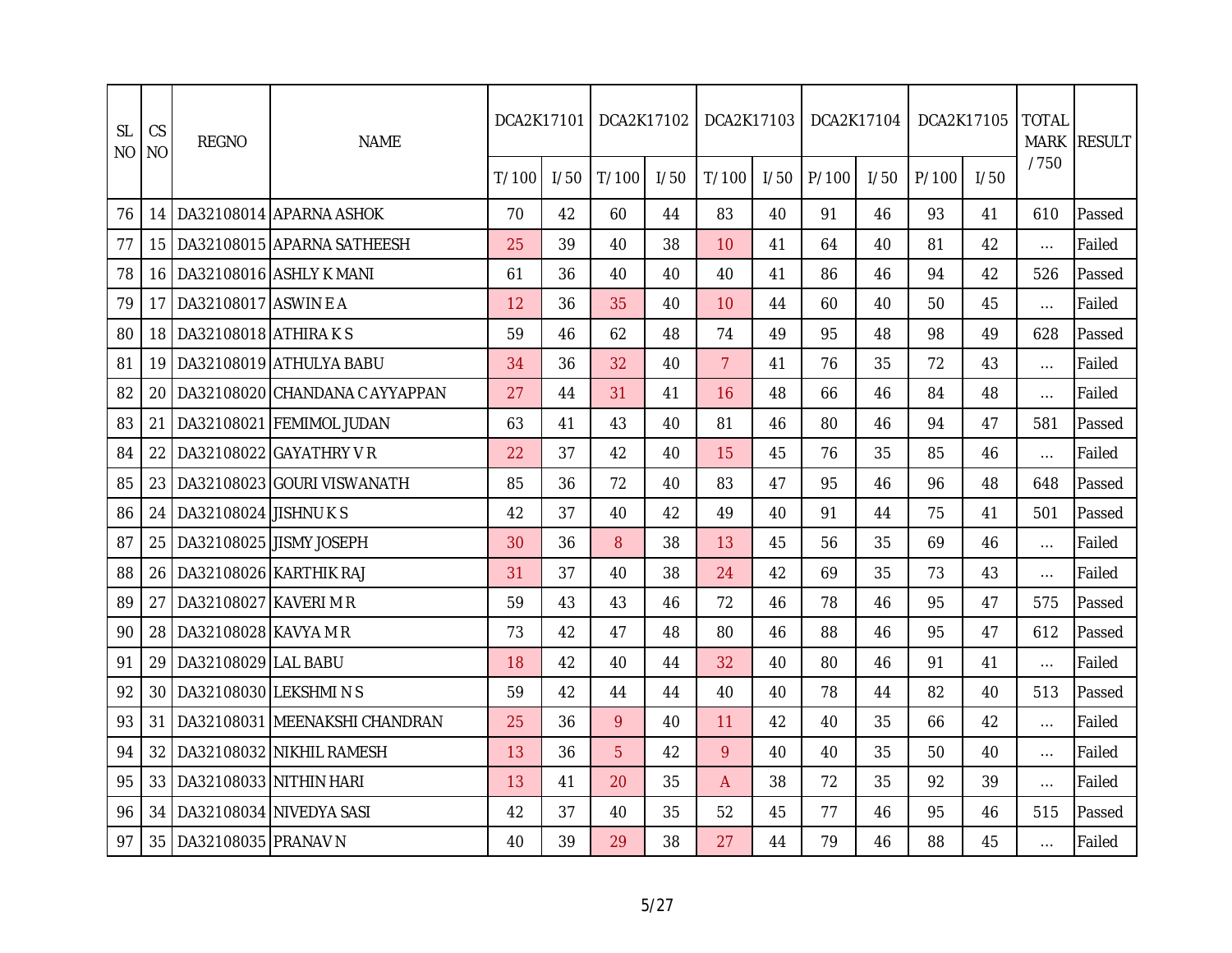| <b>SL</b><br><b>NO</b> | CS<br><b>NO</b> | <b>REGNO</b>              | <b>NAME</b>                      | DCA2K17101 |      | DCA2K17102        |      | DCA2K17103     |      | DCA2K17104 |      |       | DCA2K17105 | <b>TOTAL</b><br><b>MARK</b> | <b>RESULT</b> |
|------------------------|-----------------|---------------------------|----------------------------------|------------|------|-------------------|------|----------------|------|------------|------|-------|------------|-----------------------------|---------------|
|                        |                 |                           |                                  | T/100      | 1/50 | T/100             | 1/50 | T/100          | 1/50 | P/100      | 1/50 | P/100 | 1/50       | /750                        |               |
| 98                     |                 | 36 DA32108036 RENJITH P R |                                  | 18         | 36   | 9                 | 40   | 14             | 42   | 46         | 40   | 79    | 43         | $\ldots$                    | Failed        |
| 99                     | 37              |                           | DA32108037 RESHMA SHAJI          | 26         | 40   | 8                 | 42   | 16             | 41   | 46         | 35   | 70    | 43         | $\ldots$                    | Failed        |
| 100                    | 38              | DA32108038 SHAHNA E N     |                                  | 34         | 36   | 23                | 40   | 40             | 45   | 84         | 46   | 88    | 46         | $\cdots$                    | Failed        |
| 101                    | 39              |                           | DA32108039 SNEHA ASHOKAN         | A          | 38   | A                 | 35   | A              | 36   | A          | 35   | A     | 37         | $\cdots$                    | Failed        |
| 102                    | 40              | DA32108040 SOONA S        |                                  | 40         | 36   | 40                | 35   | 59             | 42   | 77         | 40   | 93    | 45         | 507                         | Passed        |
| 103                    | 41              |                           | DA32108041 SREELAKSHMI PM        | 35         | 42   | 26                | 47   | 11             | 47   | 83         | 46   | 91    | 48         | $\cdots$                    | Failed        |
| 104                    | 42              |                           | DA32108042 SREELAKSHMI VASUDEVAN | 42         | 43   | 13                | 35   | 40             | 46   | 74         | 35   | 88    | 47         | $\cdots$                    | Failed        |
| 105                    | 43              |                           | DA32108043 SREELEKSHMI C VYASAN  | 40         | 39   | 29                | 42   | 65             | 45   | 88         | 46   | 93    | 46         | $\cdots$                    | Failed        |
| 106                    | 44              |                           | DA32108044 SREENA RAJ PK         | 26         | 40   | 13                | 35   | 21             | 36   | 86         | 35   | 81    | 37         | $\cdots$                    | Failed        |
| 107                    |                 |                           | 45   DA32108045 SREEVARNA BABU   | 49         | 36   | 21                | 40   | 13             | 41   | 68         | 35   | 77    | 43         | $\cdots$                    | Failed        |
| 108                    | 46              |                           | DA32108046 SRUTHY SHANMUGHAN     | 12         | 36   | 17                | 38   | $\overline{4}$ | 40   | 86         | 43   | 83    | 41         | $\ldots$                    | Failed        |
| 109                    | 47              |                           | DA32108047 STELLA MENDEZ         | 66         | 43   | 41                | 45   | 72             | 48   | 86         | 46   | 95    | 49         | 591                         | Passed        |
| 110                    | 48              | DA32108048 SURYA A S      |                                  | 40         | 42   | 32                | 40   | 40             | 45   | 76         | 43   | 94    | 46         | $\cdots$                    | Failed        |
| 111                    | 49              |                           | DA32108049 ISWETHA SURESH        | 40         | 37   | 25                | 43   | 18             | 40   | 68         | 35   | 70    | 41         | $\cdots$                    | Failed        |
| 112                    | 50 I            | DA32108050 VISHNUMS       |                                  | A          | 36   | A                 | 35   | A              | 36   | A          | 35   | Α     | 36         | $\cdots$                    | Failed        |
| 113                    | 51              |                           | DA32108119 ANAGHA SABU           | A          | 36   | A                 | 35   | A              | 36   | A          | 35   | Α     | 37         | $\cdots$                    | Failed        |
|                        |                 |                           |                                  |            |      | <b>ETTUMANOOR</b> |      |                |      |            |      |       |            |                             |               |
| 114                    |                 |                           | DA32108051 ALEENA JOSEPH         | 59         | 42   | 49                | 42   | 58             | 40   | 92         | 45   | 92    | 45         | 564                         | Passed        |
| 115                    | $\overline{2}$  |                           | DA32108052 AMRUTHESH S           | 59         | 42   | 49                | 40   | 56             | 40   | 94         | 46   | 94    | 45         | 565                         | Passed        |
| 116                    | 3               |                           | DA32108053 ANCY SEBASTIAN        | A          | 40   | A                 | 39   | $\mathsf{A}$   | 39   | A          | 40   | A     | 40         | $\ldots$                    | Failed        |
| 117                    | 4               |                           | DA32108054 ARATHI THANKAPPAN     | 54         | 42   | 40                | 41   | 43             | 42   | 86         | 45   | 92    | 42         | 527                         | Passed        |
| 118                    | 5               |                           | DA32108055 ARATHY P MATHEW       | 43         | 42   | 40                | 42   | 44             | 41   | 88         | 45   | 86    | 44         | 515                         | Passed        |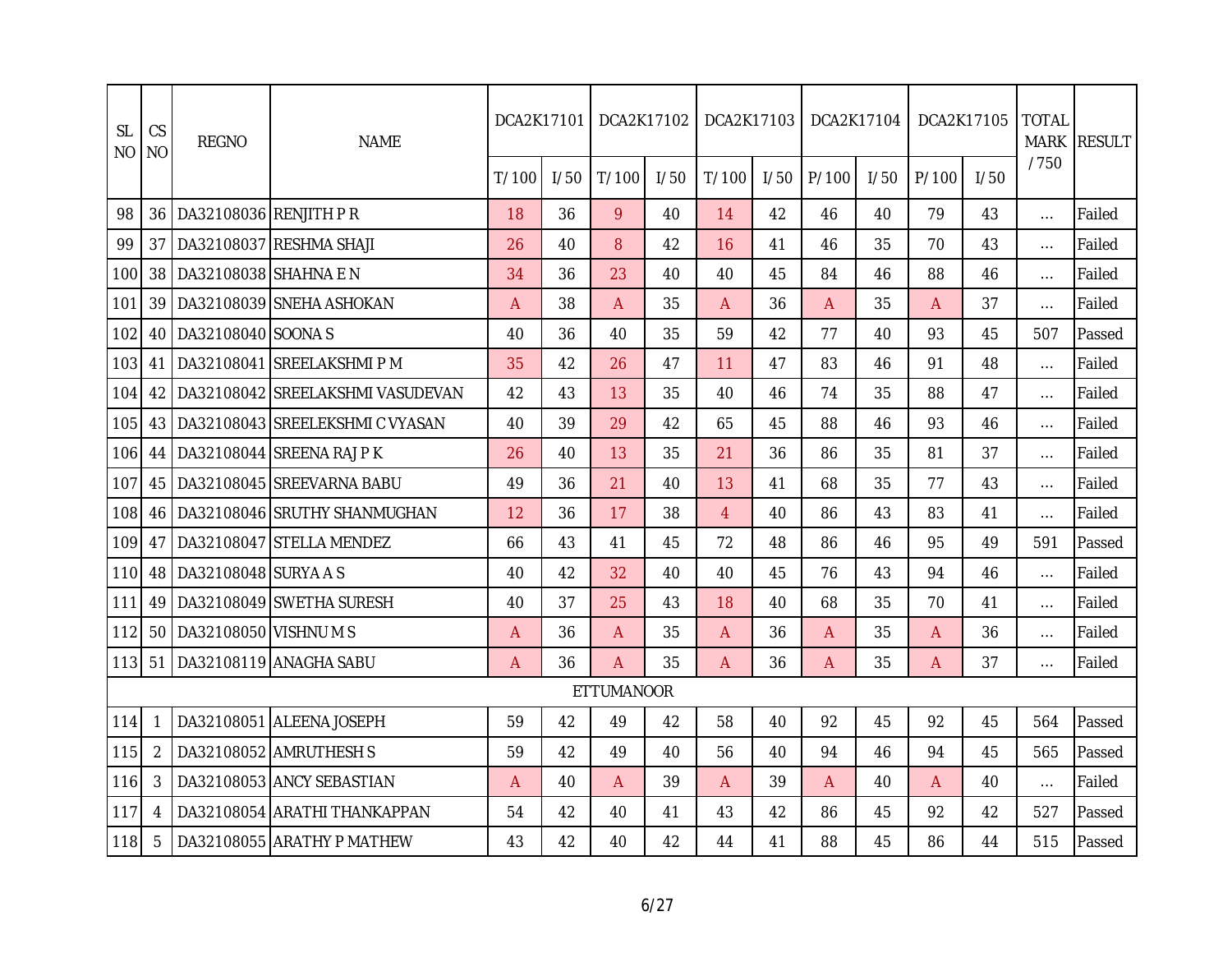| <b>SL</b><br>N <sub>O</sub> | CS<br><b>NO</b> | <b>REGNO</b>              | <b>NAME</b>                      | DCA2K17101     |      |                 | DCA2K17102 | DCA2K17103     |      | DCA2K17104     |      |       | DCA2K17105 | <b>TOTAL</b><br><b>MARK</b> | <b>RESULT</b> |
|-----------------------------|-----------------|---------------------------|----------------------------------|----------------|------|-----------------|------------|----------------|------|----------------|------|-------|------------|-----------------------------|---------------|
|                             |                 |                           |                                  | T/100          | 1/50 | T/100           | I/50       | T/100          | 1/50 | P/100          | 1/50 | P/100 | 1/50       | /750                        |               |
| 119                         | 6               |                           | DA32108056 CINITTA JOSNA JOSEPH  | 69             | 41   | 53              | 40         | 57             | 40   | 84             | 47   | 92    | 45         | 568                         | Passed        |
| 120                         | 7               |                           | DA32108057 GODWIN TOMSON         | 40             | 41   | 33              | 40         | 33             | 42   | 80             | 45   | 80    | 44         | $\cdots$                    | Failed        |
| 121                         | 8               |                           | DA32108058 SANDRA T ABRAHAM      | 54             | 45   | 57              | 45         | 49             | 44   | 88             | 47   | 92    | 47         | 568                         | Passed        |
| 122                         | 9               | DA32108059 SARAN SASI     |                                  | 48             | 40   | 40              | 41         | 30             | 42   | A              | 41   | A     | 45         | $\ldots$                    | Failed        |
| 123                         |                 |                           | 10   DA32108060 SHILPA T ABRAHAM | 60             | 45   | 50              | 48         | 53             | 46   | 94             | 48   | 94    | 46         | 584                         | Passed        |
|                             |                 |                           |                                  |                |      | <b>HARIPPAD</b> |            |                |      |                |      |       |            |                             |               |
| 124                         | 1               | DA32108061 ADITHYA. A     |                                  | 59             | 40   | 53              | 40         | 59             | 41   | 89             | 41   | 89    | 40         | 551                         | Passed        |
| 125                         | $\overline{2}$  |                           | DA32108062 AKHILA SUDARSANAN     | 60             | 41   | 59              | 41         | 58             | 40   | 89             | 42   | 88    | 41         | 559                         | Passed        |
| 126                         | 3               | DA32108063 ANUJA. R       |                                  | 47             | 39   | 53              | 40         | 43             | 39   | 81             | 42   | 80    | 40         | 504                         | Passed        |
| 127                         | 4               |                           | DA32108064 APARNA G NATH         | 50             | 40   | 61              | 40         | 40             | 41   | 84             | 43   | 81    | 40         | 520                         | Passed        |
| 128                         | 5               | DA32108065 APARNA. A      |                                  | $\overline{A}$ | 35   | A               | 35         | $\overline{A}$ | 35   | $\overline{A}$ | 37   | A     | 38         | $\ldots$                    | Failed        |
| 129                         | 6               | DA32108066 APARNA, R      |                                  | A              | 35   | A               | 36         | $\mathsf{A}$   | 36   | $\overline{A}$ | 37   | A     | 37         | $\ldots$                    | Failed        |
| 130                         |                 | DA32108067 ARJUN. S       |                                  | A              | 35   | A               | 35         | $\mathsf{A}$   | 35   | 90             | 36   | 88    | 36         | $\ldots$                    | Failed        |
| 131                         | 8               | DA32108068 HARITHA. J     |                                  | 75             | 41   | 71              | 40         | 64             | 40   | 92             | 42   | 93    | 41         | 599                         | Passed        |
| 132                         | 9               |                           | DA32108069 HARITHA, P. R         | A              | 35   | A               | 36         | A              | 36   | A              | 37   | A     | 37         | $\ldots$                    | Failed        |
| 133                         | 10              | DA32108070 HARITHA. S     |                                  | A              | 35   | A               | 35         | A              | 36   | A              | 36   | A     | 37         | $\ldots$                    | Failed        |
| 134                         | 11              |                           | DA32108071 KISHOR KUMAR. K       | 59             | 37   | 52              | 38         | 53             | 38   | 82             | 40   | 80    | 40         | 519                         | Passed        |
| 135                         | 12 <sub>1</sub> | DA32108072 PRANAV. P      |                                  | 70             | 38   | 69              | 40         | 56             | 37   | 85             | 42   | 84    | 41         | 562                         | Passed        |
| 136                         | 13              |                           | DA32108073 SANCHIVA RAVU         | A              | 35   | A               | 35         | $\mathsf{A}$   | 35   | $\overline{A}$ | 36   | A     | 36         | $\ldots$                    | Failed        |
| 137                         | 14              |                           | DA32108074 SANGEETHA. S          | A              | 35   | A               | 36         | $\mathsf{A}$   | 35   | 83             | 38   | 80    | 37         | $\ldots$                    | Failed        |
| 138                         | 15              | DA32108075 SHILPA. S. K   |                                  | 49             | 36   | 53              | 39         | 40             | 38   | 89             | 39   | 88    | 40         | 511                         | Passed        |
| 139                         |                 | 16 DA32108076 SILPA. P.S. |                                  | 53             | 37   | 57              | 39         | 48             | 37   | 88             | 41   | 86    | 40         | 526                         | Passed        |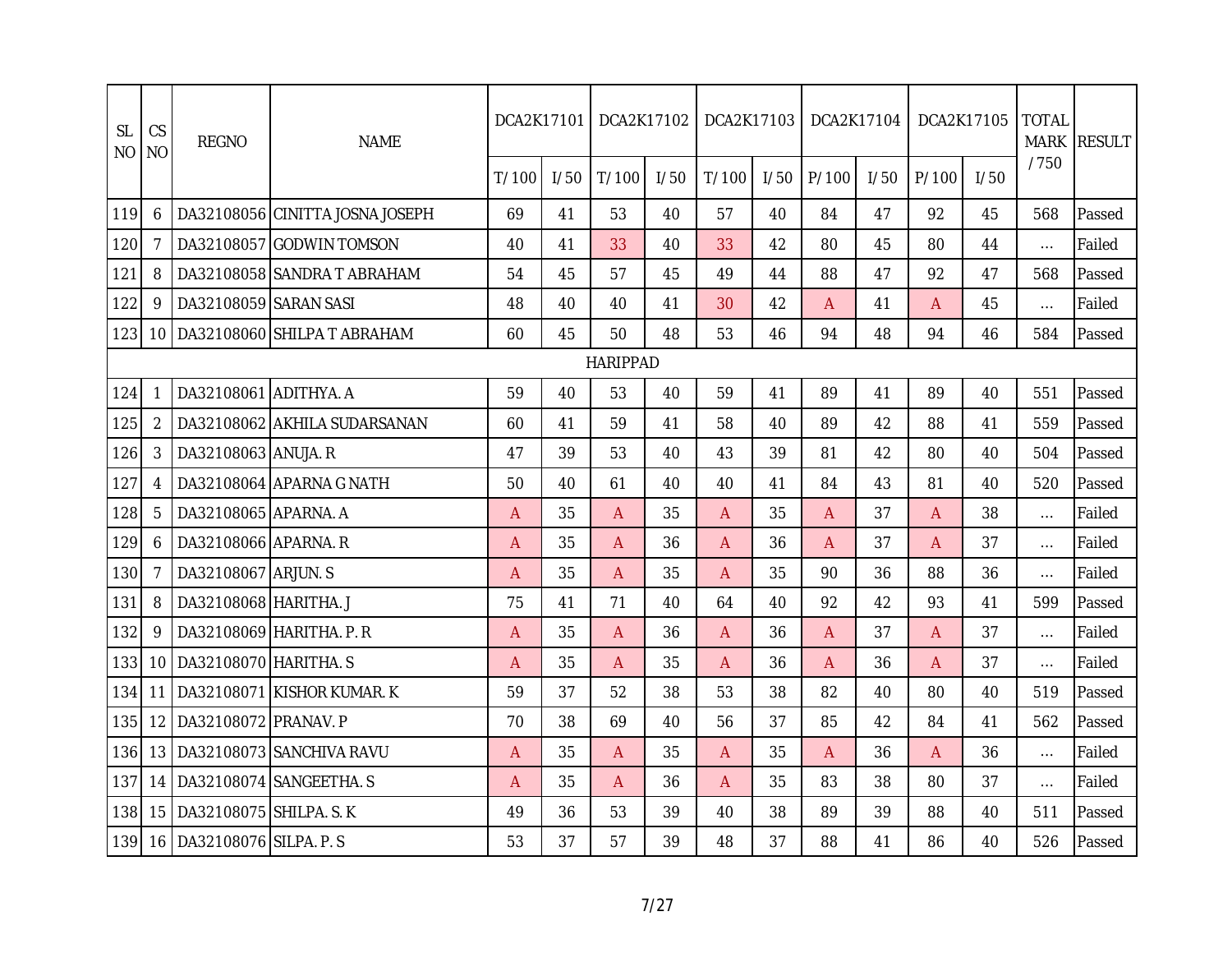| <b>SL</b><br>NO | CS<br><b>NO</b> | <b>REGNO</b>            | <b>NAME</b>                        | DCA2K17101 |      | DCA2K17102     |      | DCA2K17103 |      | DCA2K17104     |      |       | DCA2K17105 | <b>TOTAL</b><br><b>MARK</b> | <b>RESULT</b> |
|-----------------|-----------------|-------------------------|------------------------------------|------------|------|----------------|------|------------|------|----------------|------|-------|------------|-----------------------------|---------------|
|                 |                 |                         |                                    | T/100      | 1/50 | T/100          | 1/50 | T/100      | 1/50 | P/100          | I/50 | P/100 | 1/50       | /750                        |               |
| 140             | 17              |                         | DA32108077 VEENA DEVI. S           | 46         | 40   | 50             | 42   | 53         | 41   | 92             | 43   | 93    | 42         | 542                         | Passed        |
| 141             |                 |                         | 18   DA32108078   VISMAYA VIKRAMAN | 40         | 37   | 48             | 39   | 43         | 37   | $\overline{A}$ | 40   | A     | 38         | $\cdots$                    | Failed        |
|                 |                 |                         |                                    |            |      | KOTHAMANGALAM  |      |            |      |                |      |       |            |                             |               |
| 142             |                 |                         | DA32108079 AISWARYA K ASHOKAN      | 29         | 41   | 33             | 40   | 44         | 42   | 54             | 42   | 50    | 42         | $\ldots$                    | Failed        |
| 143             | 2               | DA32108080 AJU RAJU     |                                    | 21         | 37   | 31             | 36   | 18         | 38   | 20             | 38   | 20    | 39         | $\cdots$                    | Failed        |
| 144             | 3               |                         | DA32108081 ALEENA VARGHESE         | 55         | 42   | 40             | 42   | 85         | 40   | 90             | 40   | 90    | 41         | 565                         | Passed        |
| 145             | 4               |                         | DA32108082 ALMAS B KAREEM          | 85         | 48   | 83             | 48   | 94         | 48   | 96             | 46   | 96    | 48         | 692                         | Passed        |
| 146             | 5               |                         | DA32108083 AMAL CHANDRAN           | 22         | 36   | 26             | 37   | 16         | 38   | 70             | 40   | 73    | 40         | $\ldots$                    | Failed        |
| 147             | 6               |                         | DA32108084 AMMU SUSAN JOSE         | 52         | 35   | 40             | 35   | 53         | 36   | 70             | 40   | 53    | 39         | 453                         | Passed        |
| 148             | 7               | DA32108085 ANGELA CIGI  |                                    | 57         | 43   | 58             | 45   | 75         | 43   | 80             | 43   | 70    | 44         | 558                         | Passed        |
| 149             | 8               | DA32108086 ANITHA M A   |                                    | 61         | 45   | 59             | 40   | 88         | 46   | 94             | 42   | 96    | 46         | 617                         | Passed        |
| 150             | 9               |                         | DA32108087 ASWATHY K ASOKAN        | 35         | 40   | 33             | 42   | 52         | 41   | 78             | 40   | 58    | 42         | $\ldots$                    | Failed        |
| 151             | 10              |                         | DA32108088 AVINASH M. S            | 19         | 35   | 21             | 36   | 12         | 36   | 66             | 38   | 73    | 39         | $\cdots$                    | Failed        |
| 152             | 11              |                         | DA32108089 GOURYNANDANA PS         | 40         | 40   | 40             | 40   | 63         | 40   | 79             | 40   | 45    | 41         | 468                         | Passed        |
| 153             | 12              |                         | DA32108090 HARIKRISHNAN MANI       | 34         | 39   | 24             | 38   | 20         | 39   | 64             | 40   | 43    | 43         | $\ldots$                    | Failed        |
| 154             | 13              |                         | DA32108091 INDUKRISHNA MK          | 45         | 37   | 30             | 36   | 26         | 38   | 73             | 41   | 25    | 42         | $\ldots$                    | Failed        |
| 155             | 14              | DA32108092 JINU VIJAYAN |                                    | 50         | 38   | 40             | 38   | 24         | 38   | 82             | 42   | 63    | 43         | $\ldots$                    | Failed        |
| 156             | 15              |                         | DA32108093 KESIYA MOHANDAS         | 40         | 38   | 24             | 37   | 28         | 39   | 77             | 40   | 63    | 40         | $\dots$                     | Failed        |
| 157             | 16              | DA32108094 MANJU KS     |                                    | 65         | 35   | 48             | 35   | 70         | 35   | 83             | 35   | 80    | 35         | 521                         | Passed        |
| 158             | 17              | DA32108095 RAKHI SHAJI  |                                    | 10         | 35   | 14             | 35   | 13         | 35   | 41             | 35   | 48    | 35         | $\dots$                     | Failed        |
| 159             | 18              | DA32108096 SANJAI HARI  |                                    | 9          | 35   | $\overline{7}$ | 35   | 19         | 35   | 20             | 36   | 20    | 36         | $\ldots$                    | Failed        |
| 160             | 19              |                         | DA32108097 SRUTHYMOL P S           | 82         | 48   | 72             | 48   | 90         | 48   | 91             | 41   | 96    | 48         | 664                         | Passed        |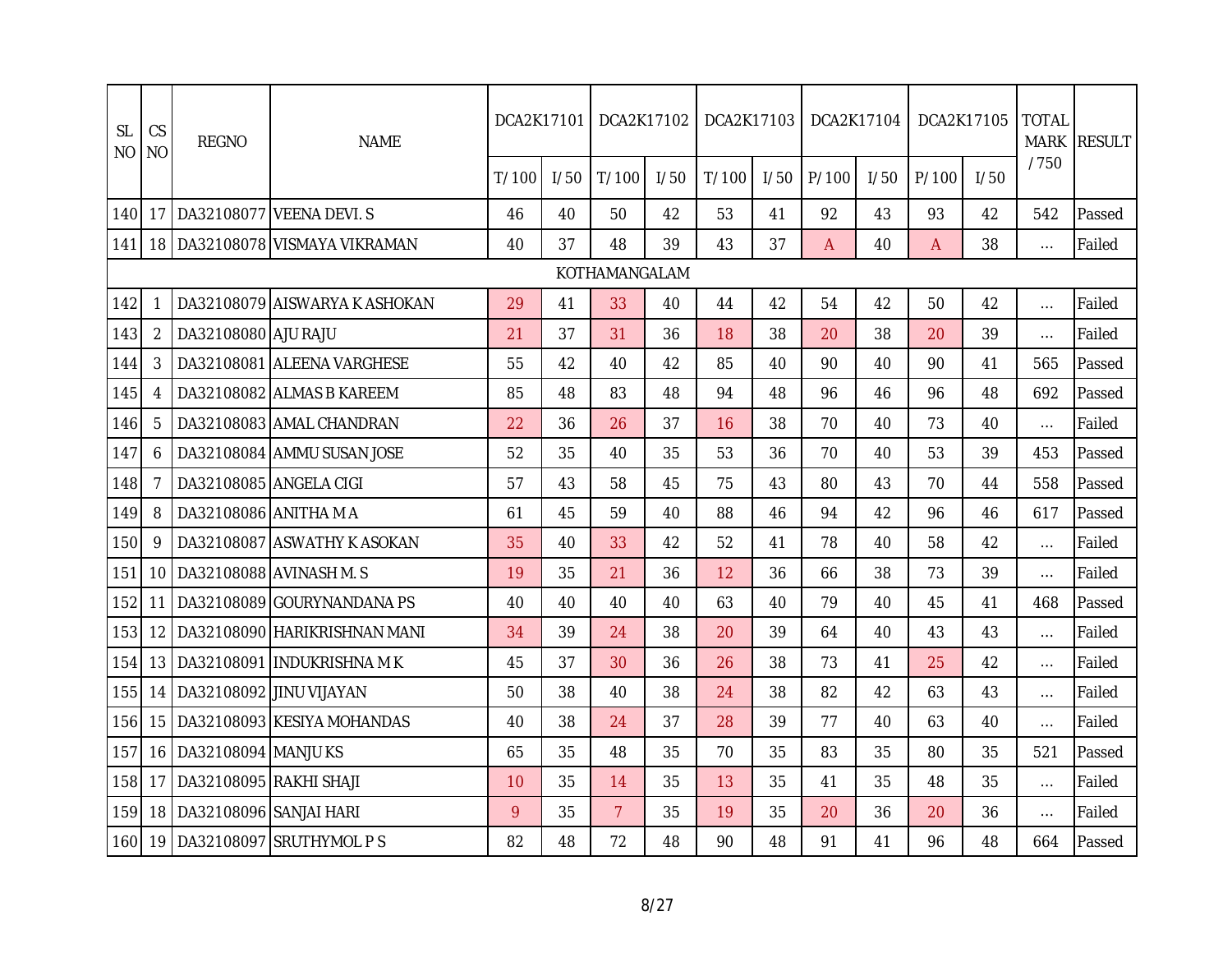| <b>SL</b><br><b>NO</b> | CS<br>N <sub>O</sub> | <b>REGNO</b>             | <b>NAME</b>                    | DCA2K17101 |      | DCA2K17102     |      | DCA2K17103     |      | DCA2K17104 |      |              | DCA2K17105 | <b>TOTAL</b><br><b>MARK</b> | <b>RESULT</b> |
|------------------------|----------------------|--------------------------|--------------------------------|------------|------|----------------|------|----------------|------|------------|------|--------------|------------|-----------------------------|---------------|
|                        |                      |                          |                                | T/100      | I/50 | T/100          | 1/50 | T/100          | I/50 | P/100      | I/50 | P/100        | 1/50       | /750                        |               |
|                        |                      |                          |                                |            |      | PAMPADY        |      |                |      |            |      |              |            |                             |               |
| 161                    | 1                    | DA32108098 AKHIL S       |                                | 10         | 37   | 8              | 39   | 20             | 38   | 76         | 41   | 52           | 39         | $\ldots$                    | Failed        |
| 162                    | 2                    |                          | DA32108099 AKHIL THOMAS        | 12         | 38   | 15             | 37   | 14             | 36   | 78         | 42   | 54           | 39         | $\cdots$                    | Failed        |
| 163                    | 3                    |                          | DA32108100 AKSA ABRAHAM        | A          | 35   | A              | 35   | A              | 36   | A          | 35   | A            | 35         | $\ldots$                    | Failed        |
| 164                    | 4                    | DA32108101 ANJALY K.V    |                                | 48         | 42   | 40             | 43   | 57             | 41   | 84         | 42   | 86           | 43         | 526                         | Passed        |
| 165                    | 5                    |                          | DA32108102 APARNA K SURENDRAN  | 68         | 43   | 44             | 43   | 66             | 42   | 86         | 43   | 88           | 41         | 564                         | Passed        |
| 166                    | 6                    |                          | DA32108103 ASHOK BHAI GAUTAM   | 43         | 38   | 29             | 37   | 16             | 38   | 74         | 42   | 72           | 39         | $\cdots$                    | Failed        |
| 167                    | $\overline{7}$       |                          | DA32108104 CHINNU PATHROSE     | A          | 37   | A              | 35   | $\mathsf{A}$   | 36   | A          | 35   | Α            | 35         | $\ldots$                    | Failed        |
| 168                    | 8                    |                          | DA32108105 CHRISTY VINU        | A          | 35   | $\overline{A}$ | 36   | $\mathsf{A}$   | 36   | A          | 35   | $\mathsf{A}$ | 35         | $\cdots$                    | Failed        |
| 169                    | 9                    |                          | DA32108106 JISON K PAULOSE     | 57         | 42   | 40             | 41   | 77             | 42   | 86         | 43   | 78           | 42         | 548                         | Passed        |
| 170                    | 10 <sup>°</sup>      |                          | DA32108107 JOSNA ALPHONSA JOSE | 40         | 43   | 31             | 42   | 40             | 42   | 84         | 43   | 70           | 42         | $\ldots$                    | Failed        |
| 171                    | 11                   | DA32108108 KARTHIK .S.   |                                | 17         | 39   | 9              | 38   | 26             | 39   | 76         | 42   | 58           | 40         | $\cdots$                    | Failed        |
| 172                    | 12 <sup>1</sup>      |                          | DA32108109 KARTHYANTH .P.B     | A          | 39   | A              | 38   | A              | 39   | A          | 40   | A            | 39         | $\cdots$                    | Failed        |
| 173                    | 13 <sup>1</sup>      |                          | DA32108110 INEETHUMOL.T.S.     | 41         | 39   | 32             | 38   | 30             | 37   | 83         | 40   | 72           | 40         | $\cdots$                    | Failed        |
| 174                    | 14                   |                          | DA32108111 NEYA THOMAS         | 11         | 38   | 9              | 38   | 17             | 37   | 72         | 40   | 56           | 40         | $\cdots$                    | Failed        |
| 175                    | 15 <sup>15</sup>     |                          | DA32108112 RAJANA RAM K.R.     | 40         | 42   | 12             | 41   | 26             | 42   | 86         | 43   | 84           | 44         | $\cdots$                    | Failed        |
| 176                    |                      |                          | 16 DA32108113 RENJU RAJESH     | 3          | 38   | $\overline{7}$ | 38   | 7 <sup>1</sup> | 37   | A          | 40   | A            | 39         | $\ldots$                    | Failed        |
| 177                    | 17                   | DA32108114 RIYA JOHN     |                                | 41         | 43   | 22             | 41   | 40             | 42   | 83         | 43   | 80           | 42         | $\cdots$                    | Failed        |
| 178                    |                      | 18 DA32108115 SARI . K.S |                                | 48         | 44   | 53             | 43   | 71             | 44   | 90         | 43   | 88           | 45         | 569                         | Passed        |
| 179                    | 19                   |                          | DA32108116 SREEJA SANTHOSH     | 27         | 41   | 31             | 43   | 24             | 42   | 87         | 41   | 86           | 42         | $\ldots$                    | Failed        |
| 180                    | 20 I                 |                          | DA32108117 SREEKUTTY SREEJITH  | 60         | 42   | 49             | 41   | 44             | 42   | 89         | 43   | 84           | 44         | 538                         | Passed        |
| 181                    | 21                   |                          | DA32108118 SRUTHY M MANOJ      | 13         | 42   | $\overline{2}$ | 41   | 18             | 42   | 78         | 42   | 66           | 44         | $\cdots$                    | Failed        |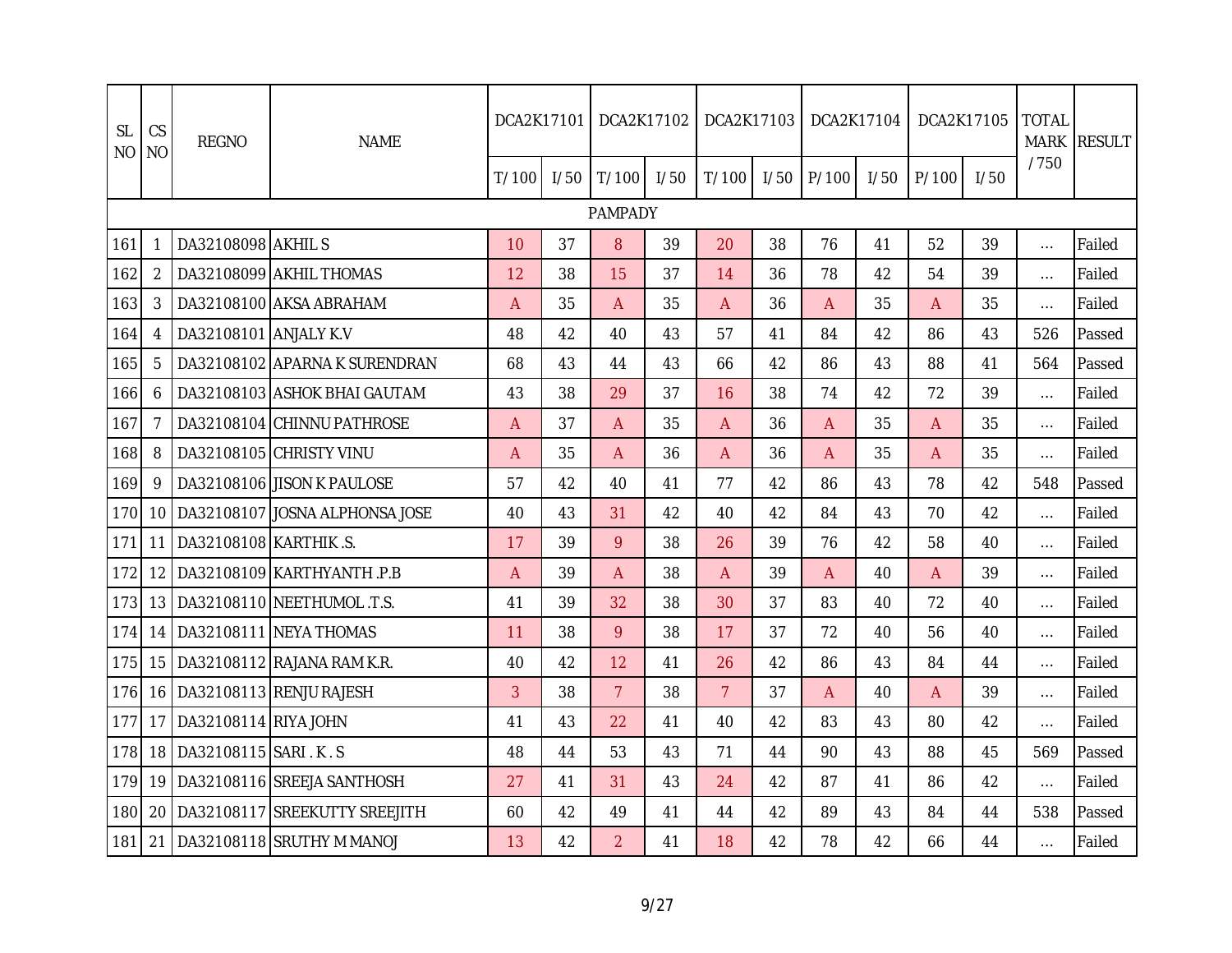| <b>SL</b><br><b>NO</b> | CS<br><b>NO</b> | <b>REGNO</b>             | <b>NAME</b>                      | DCA2K17101     |      | DCA2K17102  |      | DCA2K17103     |      | DCA2K17104 |      |       | DCA2K17105 | <b>TOTAL</b><br><b>MARK</b> | <b>RESULT</b> |
|------------------------|-----------------|--------------------------|----------------------------------|----------------|------|-------------|------|----------------|------|------------|------|-------|------------|-----------------------------|---------------|
|                        |                 |                          |                                  | T/100          | 1/50 | T/100       | 1/50 | T/100          | I/50 | P/100      | I/50 | P/100 | 1/50       | /750                        |               |
|                        |                 |                          |                                  |                |      | CHALAKKUDY  |      |                |      |            |      |       |            |                             |               |
| 182                    |                 |                          | DA42108001 AMRUTHA ANILAN        | 50             | 42   | 48          | 42   | 83             | 44   | 94         | 48   | 94    | 48         | 593                         | Passed        |
| 183                    | 2               |                          | DA42108002 APARNA RAJAN          | 57             | 45   | 70          | 45   | 68             | 45   | 98         | 48   | 98    | 49         | 623                         | Passed        |
| 184                    | 3               |                          | DA42108003 GEESHMA RAJU          | 60             | 45   | 72          | 46   | 66             | 45   | 98         | 49   | 96    | 46         | 623                         | Passed        |
| 185                    | 4               |                          | DA42108004 HARITHA KK            | 20             | 35   | 16          | 35   | 14             | 35   | 85         | 38   | 80    | 38         | $\cdots$                    | Failed        |
| 186                    | 5               |                          | DA42108005 JEESHMA CR            | 35             | 45   | 26          | 44   | 12             | 43   | 94         | 46   | 95    | 48         | $\ldots$                    | Failed        |
| 187                    | 6               |                          | DA42108006 RAJALAKSHMIVS         | 60             | 45   | 59          | 45   | 40             | 45   | 98         | 45   | 98    | 46         | 581                         | Passed        |
| 188                    | 7               |                          | DA42108007 SANDHYA K C           | 15             | 35   | 9           | 35   | 7 <sup>1</sup> | 35   | 60         | 35   | 50    | 35         | $\ldots$                    | Failed        |
| 189                    | 8               |                          | DA42108008 SHERLY MANIS          | 50             | 45   | 46          | 45   | 63             | 44   | 95         | 45   | 96    | 44         | 573                         | Passed        |
| 190                    | 9               | DA42108009 SHRUTHI T S   |                                  | 55             | 46   | 55          | 44   | 77             | 45   | 94         | 46   | 98    | 45         | 605                         | Passed        |
| 191                    |                 |                          | 10   DA42108010   SREELAKSHMIT V | 55             | 43   | 40          | 42   | 40             | 42   | 94         | 43   | 94    | 44         | 537                         | Passed        |
|                        |                 |                          |                                  |                |      | KUNNAMKULAM |      |                |      |            |      |       |            |                             |               |
| 192                    | 1               | DA42108011 AKHIL A P     |                                  | A              | 35   | A           | 35   | A              | 35   | A          | 35   | A     | 35         | $\ldots$                    | Failed        |
| 193                    | 2               |                          | DA42108012 HARISHMA PR           | 40             | 41   | 17          | 42   | 16             | 38   | 60         | 42   | 81    | 40         | $\cdots$                    | Failed        |
| 194                    | 3               | DA42108013 HARSHA AP     |                                  | A              | 38   | 23          | 39   | 16             | 35   | 92         | 45   | 88    | 44         | $\ldots$                    | Failed        |
| 195                    | 4               |                          | DA42108014 JJJJTH VALSAN E       | 30             | 46   | 30          | 44   | 15             | 42   | 95         | 48   | 96    | 48         | $\ldots$                    | Failed        |
| 196                    | 5               |                          | DA42108015 JISHNU KRISHNAN C P   | 23             | 42   | 16          | 47   | 22             | 43   | 90         | 48   | 96    | 45         | $\ldots$                    | Failed        |
| 197                    | 6               | DA42108016 KAVYA C P     |                                  | 40             | 38   | 26          | 45   | 11             | 40   | 92         | 45   | 89    | 46         | $\ldots$                    | Failed        |
| 198                    | 7               |                          | DA42108017 KRISANTH A P          | $\overline{7}$ | 35   | 11          | 36   | 5              | 36   | 86         | 43   | 50    | 40         | $\cdots$                    | Failed        |
| 199                    | 8               |                          | DA42108018 MANUDEV M V           | A              | 35   | 6           | 36   | A              | 37   | 75         | 35   | 45    | 36         | $\ldots$                    | Failed        |
| 200                    | 9               |                          | DA42108019 NITHIN RAJ A P        | 12             | 35   | 18          | 37   | $\overline{7}$ | 35   | 70         | 44   | 89    | 35         | $\ldots$                    | Failed        |
| 201                    |                 | 10 DA42108020 PRINCE K P |                                  | 68             | 48   | 53          | 49   | 71             | 46   | 96         | 48   | 98    | 49         | 626                         | Passed        |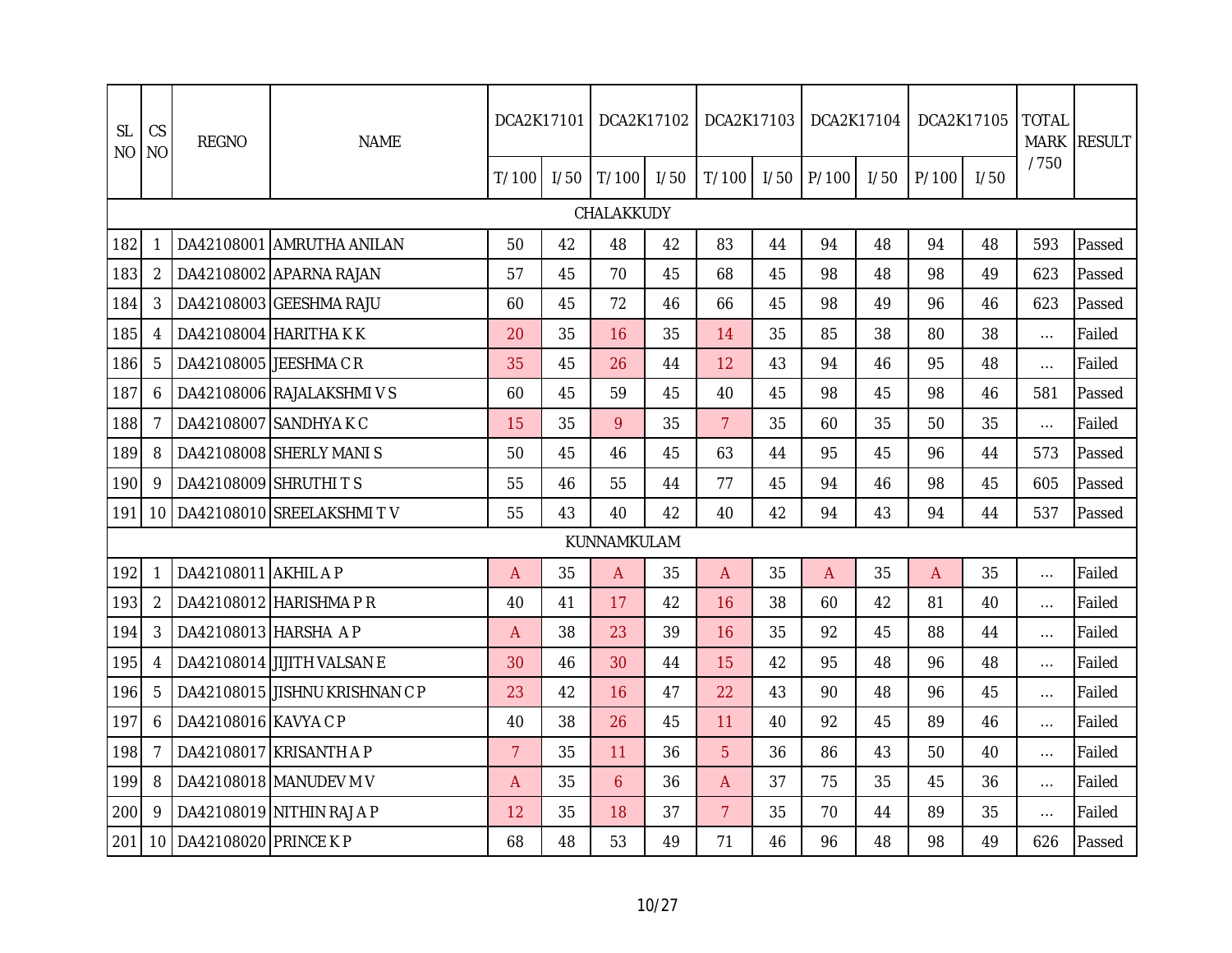| <b>SL</b><br><b>NO</b> | CS<br><b>NO</b> | <b>REGNO</b>                 | <b>NAME</b>                        | DCA2K17101 |      |                | DCA2K17102 | DCA2K17103   |      | DCA2K17104     |      |       | DCA2K17105 | <b>TOTAL</b><br><b>MARK</b> | <b>RESULT</b> |
|------------------------|-----------------|------------------------------|------------------------------------|------------|------|----------------|------------|--------------|------|----------------|------|-------|------------|-----------------------------|---------------|
|                        |                 |                              |                                    | T/100      | 1/50 | T/100          | 1/50       | T/100        | 1/50 | P/100          | 1/50 | P/100 | 1/50       | /750                        |               |
| 202                    | 11 I            |                              | DA42108021 RAGENDU RADHAKRISHNAN A | 52         | 39   | 18             | 40         | 24           | 38   | 70             | 38   | 71    | 38         | $\ldots$                    | Failed        |
| 203                    | 12 <sub>1</sub> | DA42108022 SONA P P          |                                    | 15         | 39   | $\overline{7}$ | 44         | 11           | 39   | 72             | 40   | 72    | 40         | $\dots$                     | Failed        |
| 204                    |                 | 13   DA42108023 SUJILA A P   |                                    | 64         | 44   | 23             | 48         | 46           | 41   | 86             | 48   | 98    | 44         | $\ldots$                    | Failed        |
| 205                    |                 |                              | 14   DA42108024 SWATHIKRISHNA K H  | 60         | 45   | 40             | 44         | 54           | 42   | 85             | 47   | 95    | 43         | 555                         | Passed        |
|                        |                 |                              |                                    |            |      | PALAKKAD       |            |              |      |                |      |       |            |                             |               |
| 206                    | 1               |                              | DA42108025 ADRISHYA M              | 50         | 37   | 58             | 40         | 27           | 40   | 86             | 35   | 40    | 35         | $\cdots$                    | Failed        |
| 207                    | 2               |                              | DA42108026 AISWARYA M S            | 73         | 45   | 59             | 47         | 58           | 47   | 95             | 40   | 95    | 40         | 599                         | Passed        |
| 208                    | 3               |                              | DA42108027 AISWARYA N              | 60         | 40   | 40             | 35         | 40           | 45   | 70             | 35   | 40    | 40         | 445                         | Passed        |
| 209                    | 4               | DA42108028 AJAY KV           |                                    | 63         | 45   | 55             | 48         | 77           | 49   | 96             | 46   | 98    | 48         | 625                         | Passed        |
| 210                    | 5               | DA42108029 AKASH P G         |                                    | A          | 35   | $\mathsf{A}$   | 35         | $\mathsf{A}$ | 35   | $\overline{A}$ | 35   | A     | 35         | $\ldots$                    | Failed        |
| 211                    | 6               | DA42108030 ANJALI KK         |                                    | 55         | 47   | 67             | 49         | 71           | 49   | 92             | 48   | 94    | 48         | 620                         | Passed        |
| 212                    | 7               |                              | DA42108031 ANSARUDHEEN K A         | 44         | 47   | 53             | 49         | 40           | 49   | 94             | 48   | 98    | 48         | 570                         | Passed        |
| 213                    | 8               | DA42108032 APARNA S          |                                    | 63         | 47   | 66             | 49         | 67           | 49   | 92             | 47   | 97    | 48         | 625                         | Passed        |
| 214                    | 9               | DA42108033 ASWATHY K         |                                    | 67         | 44   | 62             | 46         | 49           | 47   | A              | 45   | A     | 48         | $\cdots$                    | Failed        |
| 215                    |                 | 10 DA42108034 ASWATHY V      |                                    | 40         | 45   | 53             | 45         | 50           | 47   | 76             | 40   | 80    | 43         | 519                         | Passed        |
| 216                    | 11              | DA42108035 ASWINS            |                                    | 18         | 35   | 27             | 35         | 49           | 35   | 70             | 35   | 40    | 35         | $\cdots$                    | Failed        |
| 217                    |                 | 12   DA42108036   GEETHA P S |                                    | 50         | 37   | 60             | 38         | 51           | 38   | 86             | 35   | 88    | 35         | 518                         | Passed        |
| 218                    | 13 <sup>1</sup> | DA42108037 GOKUL G           |                                    | 45         | 42   | 47             | 40         | 40           | 46   | 80             | 45   | 86    | 45         | 516                         | Passed        |
| 219                    |                 |                              | 14   DA42108038 HARITHA M K        | 73         | 47   | 71             | 49         | 90           | 49   | 96             | 48   | 99    | 48         | 670                         | Passed        |
| 220                    | 15 <sup>1</sup> | DA42108039 JUBY K B          |                                    | 31         | 42   | 33             | 47         | A            | 40   | 86             | 44   | 40    | 40         | $\cdots$                    | Failed        |
| 221                    | 16 I            | DA42108040 JUNAID M A        |                                    | 42         | 47   | 63             | 49         | 70           | 46   | 90             | 48   | 96    | 44         | 595                         | Passed        |
| 222                    | 17              |                              | DA42108041 KARISHMA M              | 48         | 45   | 55             | 48         | 26           | 45   | 90             | 45   | 90    | 40         | $\cdots$                    | Failed        |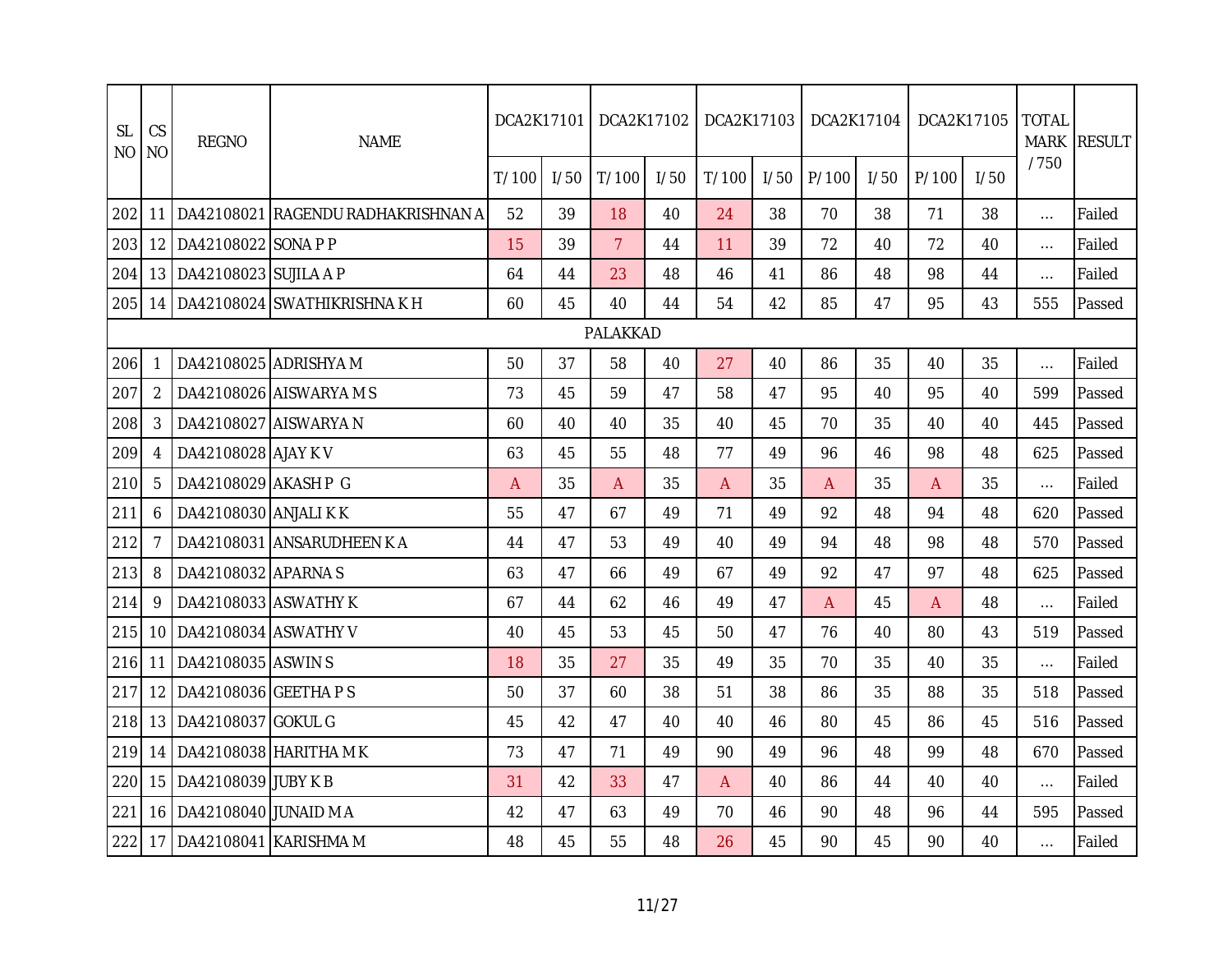| <b>SL</b><br><b>NO</b> | CS<br><b>NO</b> | <b>REGNO</b>          | <b>NAME</b>               | DCA2K17101 |      | DCA2K17102 |      | DCA2K17103   |      | DCA2K17104 |      | DCA2K17105 |      | <b>TOTAL</b> | MARK RESULT |
|------------------------|-----------------|-----------------------|---------------------------|------------|------|------------|------|--------------|------|------------|------|------------|------|--------------|-------------|
|                        |                 |                       |                           | T/100      | 1/50 | T/100      | 1/50 | T/100        | 1/50 | P/100      | 1/50 | P/100      | 1/50 | /750         |             |
| 223                    | 18              | DA42108042 NAGARAJ.S  |                           | 80         | 46   | 73         | 49   | 82           | 49   | 95         | 48   | 98         | 47   | 667          | Passed      |
| 224                    | 19              | DA42108043 NEETHU C A |                           | 40         | 35   | 18         | 35   | 26           | 35   | 50         | 35   | 40         | 35   | $\cdots$     | Failed      |
| 225                    | 20              | DA42108044 PAVITHRA M |                           | 50         | 35   | 65         | 35   | 72           | 35   | 90         | 49   | 95         | 48   | 574          | Passed      |
| 226                    | 21              | DA42108045 PRAMEELA S |                           | 47         | 46   | 43         | 48   | 41           | 48   | 86         | 46   | 90         | 45   | 540          | Passed      |
| 227                    | 22              |                       | DA42108046 RANESWARI R    | 53         | 45   | 53         | 43   | 40           | 48   | 86         | 35   | 40         | 46   | 489          | Passed      |
| 228                    | 23              | DA42108047 RESHMA CK  |                           | 47         | 45   | 42         | 46   | 23           | 45   | 80         | 43   | 40         | 42   | $\cdots$     | Failed      |
| 229                    | 24              | DA42108048 RESHMAR    |                           | 55         | 44   | 50         | 45   | 41           | 45   | 60         | 40   | 96         | 40   | 516          | Passed      |
| 230                    | 25              | DA42108049 RESHMA U   |                           | 81         | 46   | 75         | 49   | 63           | 45   | 90         | 49   | 99         | 40   | 637          | Passed      |
| 231                    | 26              | DA42108050 REVATHIS   |                           | 72         | 46   | 61         | 49   | 49           | 49   | 86         | 49   | 90         | 47   | 598          | Passed      |
| 232                    | 27              |                       | DA42108051 SANGEETHA M    | A          | 35   | A          | 47   | A            | 35   | A          | 48   | A          | 35   | $\cdots$     | Failed      |
| 233                    | 28              | DA42108052 SANJITH PC |                           | 49         | 37   | 44         | 41   | 31           | 36   | 90         | 35   | 95         | 35   | $\cdots$     | Failed      |
| 234                    | 29              |                       | DA42108053 SASEENDRAN K C | 50         | 35   | 40         | 44   | 16           | 35   | 88         | 42   | 40         | 35   | $\cdots$     | Failed      |
| 235                    | 30              | DA42108054 STEEMAK    |                           | 59         | 43   | 52         | 43   | 25           | 45   | 88         | 35   | 94         | 40   | $\cdots$     | Failed      |
| 236                    | 31              | DA42108055 VIDHYA P   |                           | 50         | 45   | 49         | 48   | 77           | 49   | 90         | 45   | 96         | 48   | 597          | Passed      |
|                        |                 |                       |                           |            |      | KOZHIKODE  |      |              |      |            |      |            |      |              |             |
| 237                    |                 | DA52108001 ABHINAV C  |                           | 75         | 47   | 69         | 40   | 78           | 48   | 82         | 44   | 76         | 44   | 603          | Passed      |
| 238                    | $\overline{2}$  |                       | DA52108002 ADARSH M M     | A          | 35   | A          | 35   | $\mathsf{A}$ | 35   | A          | 35   | A          | 35   | $\cdots$     | Failed      |
| 239                    | 3               |                       | DA52108003 ADILNA PREM PL | 40         | 35   | 48         | 36   | 12           | 42   | 70         | 38   | 30         | 41   | $\cdots$     | Failed      |
| 240                    | 4               | DA52108004 AJISHA V P |                           | 45         | 40   | 43         | 36   | 28           | 43   | 82         | 42   | 64         | 43   | $\cdots$     | Failed      |
| 241                    | 5               | DA52108005 AKHILA KK  |                           | 48         | 40   | 53         | 37   | 50           | 42   | 76         | 41   | 58         | 41   | 486          | Passed      |
| 242                    | 6               | DA52108006 AMBILI T   |                           | 15         | 35   | 34         | 36   | 15           | 38   | 64         | 40   | 54         | 39   | $\cdots$     | Failed      |
| 243                    |                 |                       | DA52108007 AMITH SONUKK   | 5          | 35   | 28         | 35   | 4            | 35   | 28         | 35   | A          | 35   | $\cdots$     | Failed      |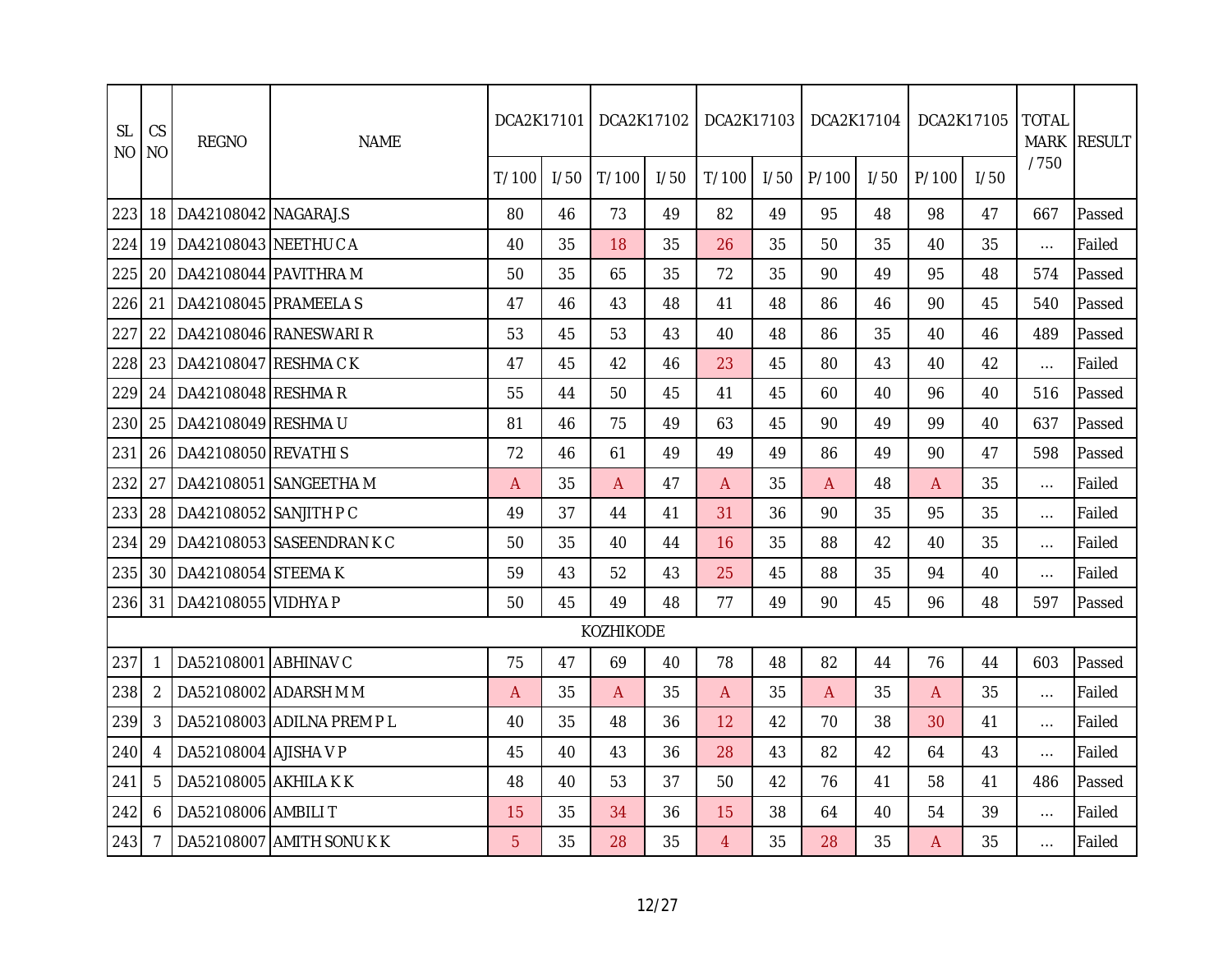| <b>SL</b><br><b>NO</b> | CS<br>N <sub>O</sub> | <b>REGNO</b>          | <b>NAME</b>                   | DCA2K17101     |      | DCA2K17102 |      | DCA2K17103 |      | DCA2K17104     |      |       | DCA2K17105 | <b>TOTAL</b> | MARK RESULT |
|------------------------|----------------------|-----------------------|-------------------------------|----------------|------|------------|------|------------|------|----------------|------|-------|------------|--------------|-------------|
|                        |                      |                       |                               | T/100          | 1/50 | T/100      | 1/50 | T/100      | 1/50 | P/100          | 1/50 | P/100 | 1/50       | /750         |             |
| 244                    | 8                    |                       | DA52108008 AMRITHESH K        | $\overline{7}$ | 35   | 11         | 35   | 8          | 35   | $\overline{A}$ | 35   | A     | 35         | $\cdots$     | Failed      |
| 245                    | 9                    |                       | DA52108009 ANUSHA CHANDRAN OM | 73             | 45   | 69         | 36   | 68         | 47   | 82             | 43   | 76    | 44         | 583          | Passed      |
| 246                    | 10 <sup>1</sup>      |                       | DA52108010 ANUSREE M M        | 32             | 39   | 48         | 35   | 40         | 42   | 72             | 40   | 50    | 43         | $\cdots$     | Failed      |
| 247                    | 11                   | DA52108011 ARAVIND K  |                               | $\overline{7}$ | 35   | 50         | 38   | 30         | 45   | $\mathsf{A}$   | 43   | A     | 43         | $\cdots$     | Failed      |
| 248                    | 12                   |                       | DA52108012 ARYA GIREESH P M   | 41             | 39   | 44         | 38   | 40         | 39   | 80             | 41   | 78    | 40         | 480          | Passed      |
| 249                    | 13 <sup>1</sup>      | DA52108013 ASWIN KM   |                               | 41             | 46   | 57         | 39   | 52         | 48   | 78             | 43   | 52    | 39         | 495          | Passed      |
| 250                    | 14                   |                       | DA52108014 ATHULYA N M        | 28             | 37   | 33         | 35   | 18         | 36   | 56             | 38   | 30    | 38         | $\cdots$     | Failed      |
| 251                    |                      |                       | 15   DA52108015   ATHULYA T K | 40             | 44   | 50         | 40   | 42         | 44   | 74             | 40   | 66    | 42         | 482          | Passed      |
| 252                    | 16                   | DA52108016 BHAGYA K K |                               | 51             | 45   | 67         | 41   | 45         | 48   | 74             | 43   | 78    | 47         | 539          | Passed      |
| 253                    | 17 I                 |                       | DA52108017 CHAITHANYAC        | 40             | 35   | 52         | 36   | 24         | 41   | 32             | 40   | 30    | 42         | $\cdots$     | Failed      |
| 254                    | 18                   | DA52108018 DRISYA E M |                               | 26             | 35   | 41         | 35   | 27         | 38   | 66             | 38   | 70    | 38         | $\cdots$     | Failed      |
| 255                    | 19                   | DA52108019 HARSHITH K |                               | A              | 35   | A          | 35   | A          | 35   | $\mathsf{A}$   | 35   | A     | 35         | $\cdots$     | Failed      |
| 256                    | 20                   | DA52108020 JIMITH     |                               | 68             | 45   | 74         | 40   | 78         | 46   | 80             | 44   | 76    | 46         | 597          | Passed      |
| 257                    | 21                   | DA52108021 JISHNU TK  |                               | 44             | 45   | 45         | 37   | 23         | 38   | 28             | 35   | 60    | 37         | $\cdots$     | Failed      |
| 258                    | 22                   |                       | DA52108022 KRISHNENDU B       | 42             | 39   | 64         | 36   | 40         | 40   | 68             | 35   | 40    | 36         | 440          | Passed      |
| 259                    | 23                   |                       | DA52108023 MANEESHA P         | 73             | 44   | 63         | 38   | 79         | 45   | 70             | 42   | 78    | 43         | 575          | Passed      |
| 260                    | 24                   | DA52108024 MANIKA M B |                               | 8              | 37   | 40         | 36   | 10         | 43   | 32             | 40   | 28    | 42         | $\cdots$     | Failed      |
| 261                    | 25                   |                       | DA52108025 MEGHARNATH         | 77             | 45   | 69         | 45   | 87         | 47   | 82             | 48   | 84    | 48         | 632          | Passed      |
| 262                    | 26                   | DA52108026 NANDANA R  |                               | $\overline{7}$ | 41   | 11         | 36   | 8          | 36   | 28             | 40   | 30    | 36         | $\cdots$     | Failed      |
| 263                    | 27                   | DA52108027 SARANYA P  |                               | 24             | 35   | 29         | 36   | 16         | 38   | 66             | 40   | 28    | 38         | $\cdots$     | Failed      |
| 264                    | 28                   | DA52108028 SAYOOJ KT  |                               | Α              | 35   | A          | 35   | A          | 35   | A              | 35   | A     | 35         | $\cdots$     | Failed      |
| 265                    | 29                   | DA52108029 SNEHA T P  |                               | 40             | 35   | 47         | 40   | 45         | 40   | A              | 35   | A     | 38         | $\cdots$     | Failed      |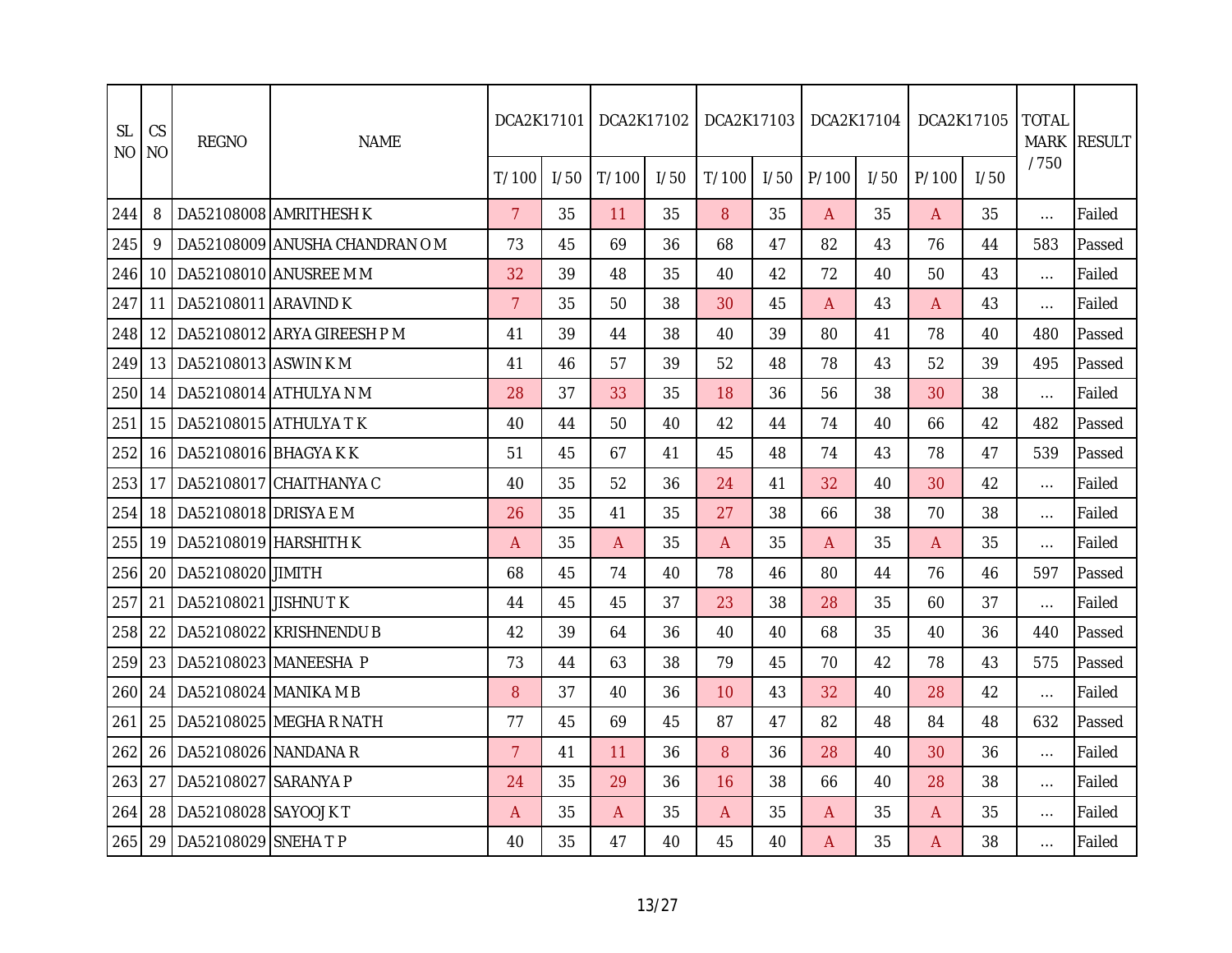| <b>SL</b><br>NO. | CS<br>N <sub>O</sub> | <b>REGNO</b>                  | <b>NAME</b>                   | DCA2K17101     |      | DCA2K17102      |      | DCA2K17103 |      | DCA2K17104 |      |       | DCA2K17105 | <b>TOTAL</b><br><b>MARK</b> | <b>RESULT</b> |
|------------------|----------------------|-------------------------------|-------------------------------|----------------|------|-----------------|------|------------|------|------------|------|-------|------------|-----------------------------|---------------|
|                  |                      |                               |                               | T/100          | 1/50 | T/100           | I/50 | T/100      | 1/50 | P/100      | 1/50 | P/100 | 1/50       | /750                        |               |
| 266              |                      | 30 DA52108030 SOORYAKK        |                               | 73             | 44   | 81              | 47   | 81         | 45   | 84         | 48   | 80    | 44         | 627                         | Passed        |
| 267              | 31                   | DA52108031 VIGIL KT           |                               | A              | 35   | A               | 35   | A          | 35   | A          | 35   | A     | 35         | $\ldots$                    | Failed        |
| 268              |                      | 32   DA52108032   VINAYA C    |                               | 40             | 41   | 41              | 39   | 42         | 39   | 76         | 40   | 46    | 40         | 444                         | Passed        |
|                  |                      |                               |                               |                |      | <b>KALPETTA</b> |      |            |      |            |      |       |            |                             |               |
| 269              | 1                    |                               | DA52108033 ABHISHEK K.C       | 28             | 35   | A               | 30   | 21         | 26   | 80         | 28   | A     | 30         | $\ldots$                    | Failed        |
| 270              | $\overline{2}$       |                               | DA52108034 ADRISHYA DAMODARAN | 13             | 44   | 24              | 32   | 22         | 39   | 90         | 32   | 85    | 39         | $\ldots$                    | Failed        |
| 271              | 3                    |                               | DA52108035 AISWARYA M.K       | 51             | 35   | 29              | 35   | 35         | 27   | 91         | 35   | 78    | 36         | $\ldots$                    | Failed        |
| 272              | 4                    | DA52108036 AKHILA M.M         |                               | 67             | 35   | 40              | 37   | 60         | 27   | 91         | 37   | 90    | 33         | 517                         | Passed        |
| 273              | 5                    |                               | DA52108037 AMRUTHA A.A        | 23             | 35   | 25              | 33   | 15         | 28   | 82         | 33   | 78    | 32         | $\ldots$                    | Failed        |
| 274              | 6                    | DA52108038 ANAND T.A          |                               | $\overline{4}$ | 30   | A               | 30   | 11         | 25   | 70         | 28   | A     | 34         | $\ldots$                    | Failed        |
| 275              | 7                    |                               | DA52108039 ASWATHI M.S        | 34             | 31   | 46              | 32   | 34         | 27   | 78         | 32   | 80    | 35         | $\dots$                     | Failed        |
| 276              | 8                    | DA52108040 ASWIN M.S          |                               | A              | 26   | 50              | 30   | 44         | 26   | 88         | 30   | 89    | 30         | $\cdots$                    | Failed        |
| 277              | 9                    |                               | DA52108041 GAYATHRI K.B       | A              | 26   | A               | 25   | A          | 25   | A          | 25   | A     | 25         | $\cdots$                    | Failed        |
| 278              |                      |                               | 10   DA52108042 GREESHMA M.G  | A              | 25   | A               | 25   | A          | 25   | Α          | 25   | A     | 25         | $\cdots$                    | Failed        |
| 279              | 11                   |                               | DA52108043 KRISHNENDU V.V     | 35             | 45   | 46              | 44   | 40         | 45   | 92         | 35   | 86    | 45         | $\ldots$                    | Failed        |
| 280              | 12 <sup>1</sup>      |                               | DA52108044 PRAVITHA M.R       | 18             | 35   | 25              | 32   | 40         | 27   | 85         | 32   | 90    | 35         | $\dots$                     | Failed        |
| 281              |                      | 13   DA52108045   SANITHA M.S |                               | 51             | 44   | 29              | 32   | 47         | 28   | 94         | 32   | 92    | 35         | $\ldots$                    | Failed        |
| 282              | 14 <sup>1</sup>      |                               | DA52108046 SARASWATHI C       | 11             | 41   | A               | 30   | 11         | 27   | A          | 30   | A     | 32         | $\ldots$                    | Failed        |
| 283              | 15 <sub>1</sub>      |                               | DA52108047 SIDHUSHA T.S       | 23             | 44   | 21              | 30   | 16         | 35   | 86         | 30   | 75    | 35         | $\ldots$                    | Failed        |
| 284              |                      |                               | 16 DA52108048 SREELESH P.C    | A              | 25   | A               | 25   | A          | 25   | A          | 25   | A     | 25         | $\dots$                     | Failed        |
| 285              | 17 I                 | DA52108049 SUBEESH P.S        |                               | A              | 42   | Α               | 28   | A          | 43   | A          | 35   | A     | 40         | $\cdots$                    | Failed        |
|                  |                      |                               |                               |                |      | <b>MANJERY</b>  |      |            |      |            |      |       |            |                             |               |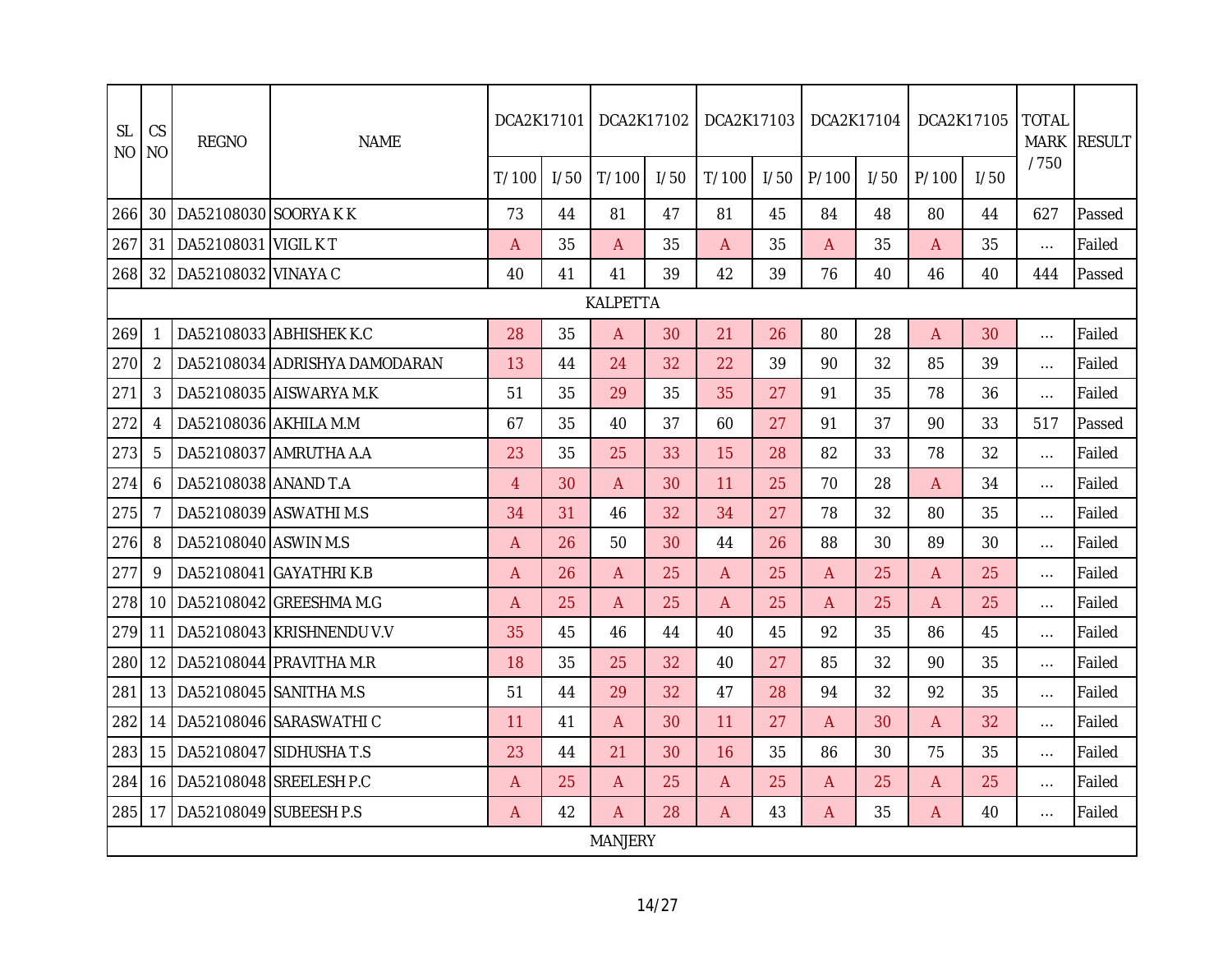| <b>SL</b><br>N <sub>O</sub> | CS<br><b>NO</b> | <b>REGNO</b>                  | <b>NAME</b>                    | DCA2K17101 |      |                | DCA2K17102 | DCA2K17103 |      | DCA2K17104 |      |       | DCA2K17105 | <b>TOTAL</b><br><b>MARK</b> | <b>RESULT</b> |
|-----------------------------|-----------------|-------------------------------|--------------------------------|------------|------|----------------|------------|------------|------|------------|------|-------|------------|-----------------------------|---------------|
|                             |                 |                               |                                | T/100      | 1/50 | T/100          | 1/50       | T/100      | I/50 | P/100      | 1/50 | P/100 | I/50       | /750                        |               |
| 286                         |                 |                               | DA52108050 AISWARYA KR         | 40         | 47   | 18             | 40         | 24         | 42   | 75         | 41   | 74    | 44         | $\cdots$                    | Failed        |
| 287                         | 2               |                               | DA52108051 AJINSMON K M        | 62         | 44   | 40             | 38         | 30         | 36   | 70         | 36   | 73    | 37         | $\ldots$                    | Failed        |
| 288                         | 3               |                               | DA52108052 AMNA JASMIN PK      | 41         | 36   | 29             | 35         | 13         | 42   | 60         | 38   | 61    | 44         | $\cdots$                    | Failed        |
| 289                         | 4               | DA52108053 ANJU MOL K         |                                | 40         | 38   | 29             | 40         | 18         | 41   | 65         | 40   | 66    | 43         | $\ldots$                    | Failed        |
| 290                         | 5               | DA52108054 ARJUN C M          |                                | 72         | 43   | 42             | 42         | 57         | 45   | 90         | 42   | 91    | 47         | 571                         | Passed        |
| 291                         | 6               |                               | DA52108055 ASWATHI E K         | 40         | 38   | 29             | 39         | 19         | 41   | 60         | 39   | 61    | 43         | $\ldots$                    | Failed        |
| 292                         | 7               |                               | DA52108056 FATHIMA FIDHA CT    | 50         | 41   | 53             | 42         | 40         | 44   | 77         | 42   | 78    | 46         | 513                         | Passed        |
| 293                         | 8               |                               | DA52108057 HARITHA PALATHINGAL | 54         | 48   | 49             | 43         | 46         | 48   | 82         | 47   | 81    | 49         | 547                         | Passed        |
| 294                         | 9               |                               | DA52108058 HUSNA UMER A P      | 51         | 42   | 73             | 43         | 54         | 48   | 85         | 46   | 83    | 49         | 574                         | Passed        |
| 295                         | 10              |                               | DA52108059 JITHISHNA VK        | 17         | 40   | 33             | 42         | 30         | 46   | 60         | 45   | 65    | 48         | $\ldots$                    | Failed        |
| 296                         | 11              | DA52108060 LINISHA AT         |                                | 23         | 44   | 27             | 37         | 27         | 34   | A          | 35   | A     | 36         | $\cdots$                    | Failed        |
| 297                         | 12              | DA52108061 MEGHA P            |                                | 25         | 38   | 40             | 39         | 28         | 41   | 66         | 40   | 65    | 43         | $\cdots$                    | Failed        |
| 298                         | 13              |                               | DA52108062 MUHAMMED JABIR N K  | 36         | 38   | 30             | 39         | 28         | 40   | 72         | 40   | 68    | 42         | $\cdots$                    | Failed        |
| 299                         | 14              | DA52108063 RAKHI P            |                                | 64         | 39   | 48             | 38         | 57         | 44   | 93         | 43   | 91    | 46         | 563                         | Passed        |
| 300                         | 15              | DA52108064 RANJISHA T         |                                | 56         | 42   | 67             | 40         | 50         | 47   | 87         | 46   | 81    | 49         | 565                         | Passed        |
| 301                         | 16              |                               | DA52108065 SHASHILA PK         | 40         | 37   | 40             | 38         | 40         | 43   | 66         | 42   | 68    | 45         | 459                         | Passed        |
| 302                         | 17              | DA52108066 SHIFNA P           |                                | 44         | 42   | 42             | 43         | 58         | 46   | 82         | 44   | 88    | 48         | 537                         | Passed        |
| 303                         | 18              |                               | DA52108067 SNEHA G KRISHNAN N  | 24         | 40   | 40             | 42         | 33         | 42   | 66         | 41   | 67    | 44         | $\ldots$                    | Failed        |
| 304                         |                 | 19   DA52108068   VISMAYA N C |                                | 25         | 41   | 22             | 40         | 32         | 46   | 72         | 44   | 74    | 48         | $\ldots$                    | Failed        |
| 305                         | 20 <sup>1</sup> | DA52108069 VISMAYA T          |                                | 41         | 40   | 40             | 41         | 51         | 44   | 69         | 43   | 70    | 46         | 485                         | Passed        |
|                             |                 |                               |                                |            |      | PARAPPANANGADI |            |            |      |            |      |       |            |                             |               |
| 306                         |                 |                               | DA52108070 ADUL KRISHNA KP     | 72         | 41   | 72             | 36         | 48         | 35   | 64         | 37   | 66    | 36         | 507                         | Passed        |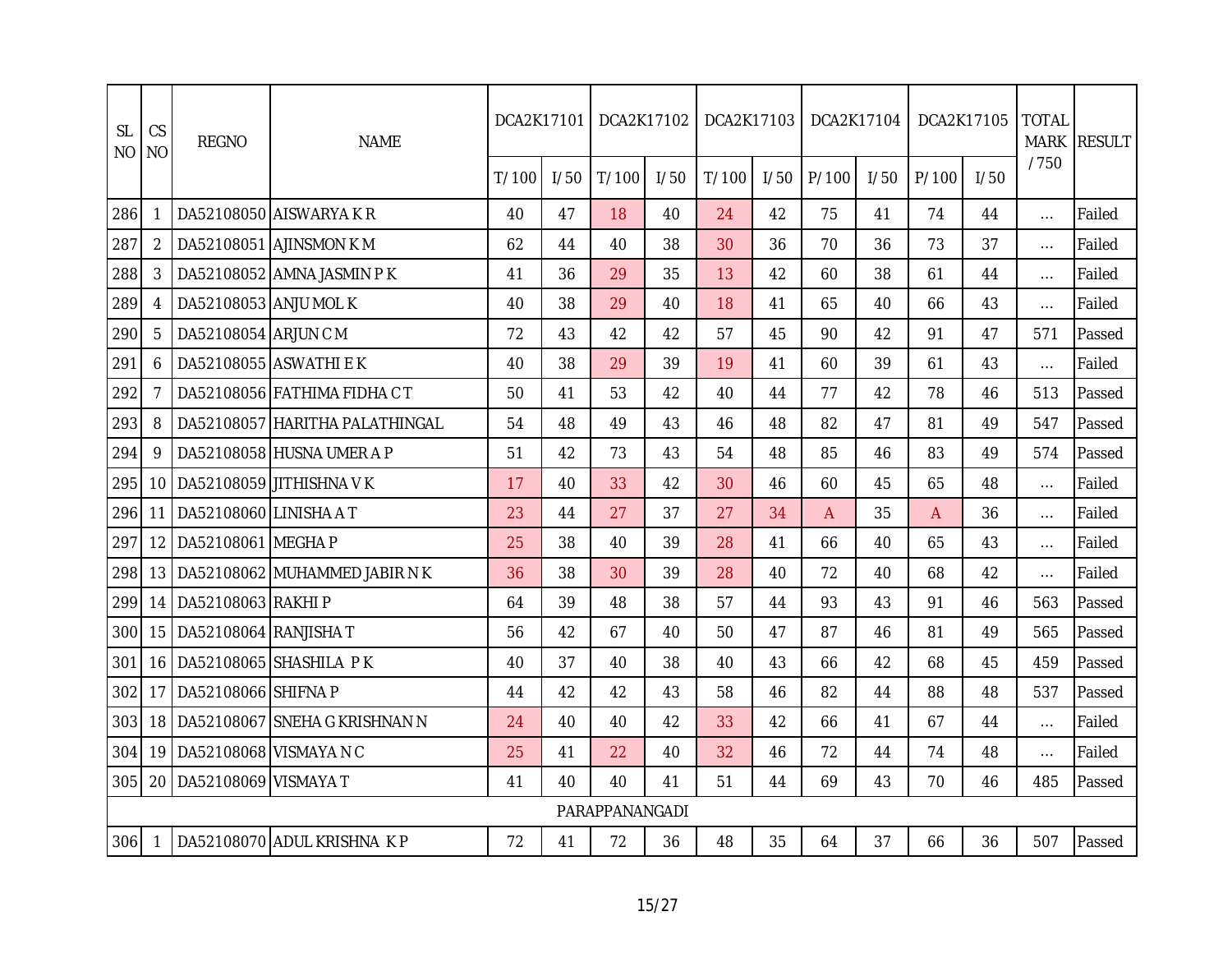| <b>SL</b><br><b>NO</b> | CS<br><b>NO</b> | <b>REGNO</b>          | <b>NAME</b>                       | DCA2K17101 |      | DCA2K17102 |      | DCA2K17103 |      | DCA2K17104 |      | DCA2K17105 |      | <b>TOTAL</b> | MARK RESULT |
|------------------------|-----------------|-----------------------|-----------------------------------|------------|------|------------|------|------------|------|------------|------|------------|------|--------------|-------------|
|                        |                 |                       |                                   | T/100      | 1/50 | T/100      | 1/50 | T/100      | 1/50 | P/100      | 1/50 | P/100      | 1/50 | /750         |             |
| 307                    | 2               | DA52108071 ANUSREE. C |                                   | 77         | 43   | 80         | 45   | 65         | 42   | 90         | 47   | 76         | 48   | 613          | Passed      |
| 308                    | 3               | DA52108072 ANUSREE. M |                                   | 69         | 45   | 72         | 40   | 64         | 41   | 92         | 45   | 75         | 42   | 585          | Passed      |
| 309                    |                 |                       | DA52108073 ATHUL ANAND VP         | 72         | 46   | 78         | 39   | 68         | 40   | 88         | 44   | 74         | 43   | 592          | Passed      |
| 310                    | 5               |                       | DA52108074 ATHUL RAJ.E.V          | 41         | 39   | 30         | 37   | 47         | 35   | 61         | 37   | 63         | 37   | $\cdots$     | Failed      |
| 311                    | 6               |                       | DA52108075 AVINASH KRISHNAN. A. P | 87         | 48   | 95         | 48   | 77         | 42   | 96         | 48   | 97         | 48   | 686          | Passed      |
| 312                    | 7               | DA52108076 DRISYA.T.V |                                   | 67         | 46   | 44         | 46   | 57         | 40   | 92         | 47   | 87         | 46   | 572          | Passed      |
| 313                    | 8               | DA52108077 JANSAR. P  |                                   | 60         | 40   | 42         | 38   | 42         | 28   | 90         | 39   | 81         | 37   | $\cdots$     | Failed      |
| 314                    | 9               |                       | DA52108078 JISHA ANDISSERI        | 70         | 43   | 66         | 38   | 53         | 46   | 90         | 44   | 85         | 43   | 578          | Passed      |
| 315                    | 10              | DA52108079 JWALA. M   |                                   | 53         | 42   | 54         | 40   | 52         | 37   | 93         | 42   | 88         | 42   | 543          | Passed      |
| 316                    | 11              |                       | DA52108080 JYOTHISHA KT           | 54         | 41   | 51         | 39   | 50         | 34   | 77         | 42   | 61         | 41   | 490          | Passed      |
| 317                    | 12              |                       | DA52108081 KAVYARAJ T P           | 62         | 43   | 52         | 38   | 49         | 45   | 74         | 45   | 65         | 44   | 517          | Passed      |
| 318                    | 13              | DA52108082 MEGHANA M  |                                   | 73         | 45   | 81         | 46   | 62         | 48   | 95         | 48   | 91         | 47   | 636          | Passed      |
| 319                    | 14              |                       | DA52108083 MOHAMMED ABRARURAHMAN  | 15         | 39   | 42         | 35   | 20         | 25   | 61         | 33   | 60         | 32   | $\cdots$     | Failed      |
| 320                    | 15              |                       | DA52108084 MUDASSIR MOHAMMED      | 78         | 47   | 82         | 47   | 60         | 43   | 91         | 48   | 93         | 47   | 636          | Passed      |
| 321                    | 16              |                       | DA52108085 NANDANA DAS A          | 64         | 37   | 40         | 37   | 52         | 27   | 65         | 38   | 64         | 36   | 460          | Passed      |
| 322                    | 17              |                       | DA52108086 RANJISHA, S.P          | 61         | 43   | 73         | 38   | 41         | 35   | 89         | 38   | 87         | 37   | 542          | Passed      |
| 323                    | 18 <sup>1</sup> |                       | DA52108087 RAZEEN SHAH MANDOTTIL  | 72         | 28   | 70         | 29   | 61         | 24   | 80         | 30   | 78         | 29   | 501          | Passed      |
| 324                    | 19              | DA52108088 RESHMA K.V |                                   | 55         | 44   | 58         | 39   | 41         | 41   | 72         | 46   | 76         | 45   | 517          | Passed      |
| 325                    | 20              | DA52108089 SALNA.K.M  |                                   | 58         | 42   | 50         | 38   | 54         | 42   | 76         | 44   | 83         | 42   | 529          | Passed      |
| 326                    | 21              | DA52108090 SANIKA.M   |                                   | 54         | 43   | 51         | 38   | 47         | 37   | 70         | 43   | 75         | 42   | 500          | Passed      |
| 327                    | 22              |                       | DA52108091 SANU PRASAD M P        | 45         | 37   | 46         | 35   | 40         | 34   | 68         | 39   | 71         | 37   | $\cdots$     | Failed      |
| 328                    | 23              | DA52108092 SARANYA. P |                                   | 40         | 44   | 56         | 40   | 40         | 44   | 74         | 44   | 88         | 43   | 513          | Passed      |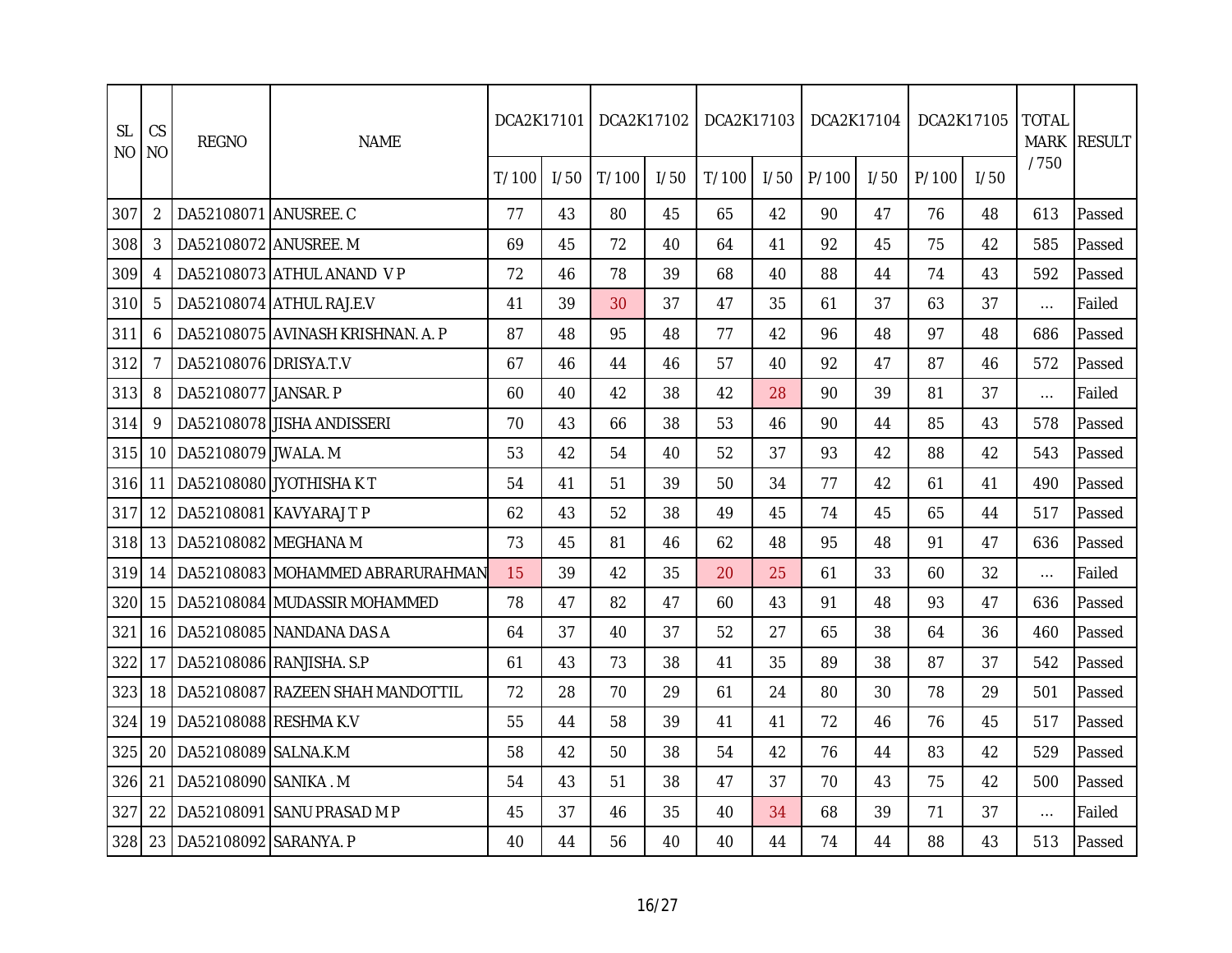| <b>SL</b><br>N <sub>O</sub> | CS<br><b>NO</b> | <b>REGNO</b>              | <b>NAME</b>                   | DCA2K17101 |      | DCA2K17102    |      | DCA2K17103 |      | DCA2K17104 |      |       | DCA2K17105 | <b>TOTAL</b><br><b>MARK</b> | <b>RESULT</b> |
|-----------------------------|-----------------|---------------------------|-------------------------------|------------|------|---------------|------|------------|------|------------|------|-------|------------|-----------------------------|---------------|
|                             |                 |                           |                               | T/100      | 1/50 | T/100         | 1/50 | T/100      | 1/50 | P/100      | 1/50 | P/100 | 1/50       | /750                        |               |
| 329                         | 24              |                           | DA52108093 SHAMJITHA C        | 46         | 38   | 45            | 38   | 40         | 32   | 72         | 42   | 78    | 42         | $\ldots$                    | Failed        |
| 330                         | 25              | DA52108094 SHARLI . K.T   |                               | 42         | 37   | 44            | 36   | 45         | 34   | 75         | 40   | 70    | 39         | 462                         | Passed        |
| 331                         | 26              | DA52108095 SILPA.K        |                               | 45         | 35   | 40            | 36   | 43         | 25   | 68         | 38   | 66    | 37         | $\ldots$                    | Failed        |
| 332                         | 27              | DA52108096 SONA. O.T      |                               | 62         | 46   | 62            | 43   | 54         | 44   | 86         | 47   | 76    | 47         | 567                         | Passed        |
| 333                         |                 | 28 DA52108097 SREEPRIYA V |                               | 78         | 47   | 59            | 42   | 75         | 41   | 90         | 47   | 92    | 46         | 617                         | Passed        |
|                             |                 |                           |                               |            |      | <b>KANNUR</b> |      |            |      |            |      |       |            |                             |               |
| 334                         | -1              |                           | DA62108210 ABDUL NABHAN A. A. | 46         | 40   | 43            | 41   | 40         | 43   | 55         | 42   | 42    | 40         | 432                         | Passed        |
| 335                         | $\overline{2}$  |                           | DA62108001 ABHINAV P. A.      | 43         | 40   | 46            | 40   | 40         | 42   | 53         | 41   | 61    | 40         | 446                         | Passed        |
| 336                         | 3               | DA62108002 ABHISHEK V.    |                               | A          | 38   | A             | 38   | A          | 39   | A          | 40   | A     | 41         | $\dots$                     | Failed        |
| 337                         | 4               | DA62108003 ANAGHA K V     |                               | 42         | 41   | 57            | 41   | 63         | 44   | 70         | 42   | 70    | 43         | 513                         | Passed        |
| 338                         | 5               | DA62108004 ANAGHA M       |                               | 88         | 40   | 89            | 42   | 84         | 43   | 73         | 41   | 72    | 40         | 612                         | Passed        |
| 339                         | 6               | DA62108005 ANITH A        |                               | 54         | 43   | 45            | 40   | 46         | 42   | 49         | 42   | 50    | 42         | 453                         | Passed        |
| 340                         |                 | DA62108006 ANJANA K       |                               | 74         | 42   | 62            | 41   | 65         | 44   | 65         | 43   | 71    | 42         | 549                         | Passed        |
| 341                         | 8               | DA62108007 ANJANA M       |                               | A          | 41   | A             | 40   | A          | 42   | A          | 42   | A     | 43         | $\ldots$                    | Failed        |
| 342                         | 9               | DA62108008 ANUSHA K       |                               | 34         | 43   | 40            | 42   | 25         | 44   | 45         | 44   | 46    | 42         | $\ldots$                    | Failed        |
| 343                         | 10 <sup>°</sup> | DA62108009 ANUSREE V      |                               | 44         | 42   | 40            | 41   | 32         | 43   | 50         | 43   | 51    | 42         | $\cdots$                    | Failed        |
| 344                         | 11              | DA62108010 APARNA P       |                               | 44         | 42   | 70            | 42   | 55         | 43   | 68         | 43   | 81    | 43         | 531                         | Passed        |
| 345                         | 12 <sup>2</sup> |                           | DA62108011 ARJUN RAJEEV A.P.  | 80         | 43   | 74            | 41   | 64         | 44   | 72         | 42   | 77    | 44         | 581                         | Passed        |
| 346                         | 13              |                           | DA62108012 ASWIN BABU B S     | 88         | 44   | 73            | 44   | 62         | 46   | 73         | 43   | 83    | 44         | 600                         | Passed        |
| 347                         | 14              |                           | DA62108013 ASWIN DAS K        | 50         | 42   | 40            | 39   | 18         | 41   | 67         | 41   | 20    | 43         | $\cdots$                    | Failed        |
| 348                         | 15              |                           | DA62108014 ASWIN KOYYON       | 35         | 40   | 42            | 42   | 32         | 44   | 50         | 40   | 24    | 40         | $\dots$                     | Failed        |
| 349                         |                 |                           | 16 DA62108015 DEEKSHITH K     | 16         | 38   | 42            | 41   | 17         | 42   | A          | 40   | A     | 38         | $\cdots$                    | Failed        |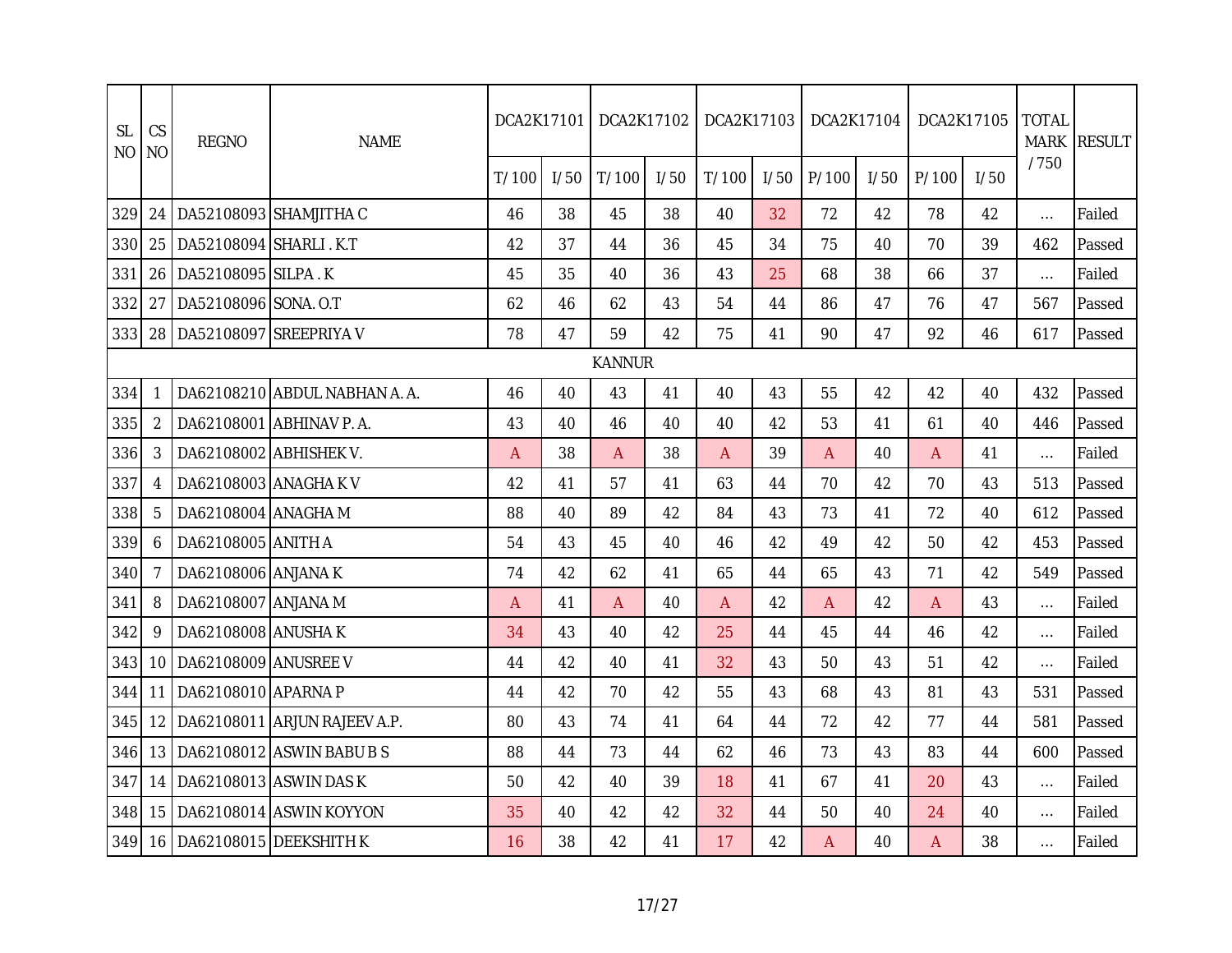| <b>SL</b><br><b>NO</b> | CS<br><b>NO</b> | <b>REGNO</b>          | <b>NAME</b>                   | DCA2K17101 |      | DCA2K17102 |      | DCA2K17103   |      | DCA2K17104 |      | DCA2K17105 |      | <b>TOTAL</b> | MARK RESULT |
|------------------------|-----------------|-----------------------|-------------------------------|------------|------|------------|------|--------------|------|------------|------|------------|------|--------------|-------------|
|                        |                 |                       |                               | T/100      | 1/50 | T/100      | 1/50 | T/100        | 1/50 | P/100      | 1/50 | P/100      | 1/50 | /750         |             |
| 350                    | 17              |                       | DA62108016 DHANUSHAK V        | 81         | 44   | 68         | 43   | 58           | 44   | 50         | 44   | 63         | 45   | 540          | Passed      |
| 351                    | 18              |                       | DA62108017 FIDA MUSTHAFA P.P. | 40         | 44   | 40         | 40   | 31           | 42   | 62         | 43   | 60         | 44   | $\cdots$     | Failed      |
| 352                    | 19              | DA62108018 HAREESH K  |                               | 60         | 42   | 40         | 41   | 31           | 43   | 47         | 41   | 48         | 40   | $\cdots$     | Failed      |
| 353                    | 20              |                       | DA62108019 HARSHITHA P.V.     | 72         | 40   | 60         | 43   | 61           | 45   | 74         | 42   | 79         | 40   | 556          | Passed      |
| 354                    | 21              | DA62108020 JASNA P M  |                               | A          | 40   | A          | 37   | A            | 39   | A          | 40   | A          | 40   | $\cdots$     | Failed      |
| 355                    | 22              | DA62108021 JISHNU P V |                               | 85         | 43   | 62         | 43   | 65           | 45   | 72         | 44   | 81         | 44   | 584          | Passed      |
| 356                    | 23              |                       | DA62108022 JISHNU SHAMEJ      | 50         | 42   | 46         | 41   | 46           | 43   | 58         | 41   | 50         | 42   | 459          | Passed      |
| 357                    | 24              | DA62108023 KAVYA A    |                               | 60         | 44   | 58         | 42   | 54           | 44   | 72         | 44   | 77         | 45   | 540          | Passed      |
| 358                    | 25              | DA62108024 KAVYA M    |                               | 43         | 42   | 57         | 41   | 47           | 43   | 50         | 41   | 78         | 43   | 485          | Passed      |
| 359                    | 26              |                       | DA62108025 MANIKANDAN VK      | 46         | 38   | 42         | 38   | 13           | 38   | A          | 38   | A          | 39   | $\cdots$     | Failed      |
| 360                    | 27              | DA62108026 MAYA V     |                               | A          | 39   | A          | 40   | $\mathsf{A}$ | 42   | A          | 38   | A          | 37   | $\cdots$     | Failed      |
| 361                    | 28              |                       | DA62108027 MIDHUN BABU P A    | 61         | 43   | 53         | 42   | 68           | 44   | 65         | 42   | 79         | 43   | 540          | Passed      |
| 362                    | 29              | DA62108028 NAINIKA V  |                               | 63         | 42   | 53         | 42   | 62           | 43   | 70         | 41   | 67         | 40   | 523          | Passed      |
| 363                    | 30              | DA62108029 RAHUL K    |                               | 43         | 40   | 41         | 40   | 40           | 41   | 47         | 40   | 30         | 40   | $\cdots$     | Failed      |
| 364                    | 31              |                       | DA62108030 RISHIKESH C P      | A          | 38   | A          | 35   | A            | 35   | A          | 38   | A          | 39   | $\cdots$     | Failed      |
| 365                    | 32              | DA62108031 ROSHIDA K  |                               | 40         | 40   | 44         | 41   | 46           | 43   | 75         | 40   | Α          | 40   | $\cdots$     | Failed      |
| 366                    | 33              |                       | DA62108032 SARAN CHELLERIYAN  | 30         | 40   | 25         | 42   | 25           | 43   | 50         | 40   | 41         | 40   | $\cdots$     | Failed      |
| 367                    | 34              | DA62108033 SARITHA K  |                               | 60         | 43   | 52         | 42   | 56           | 43   | 60         | 45   | 61         | 44   | 506          | Passed      |
| 368                    | 35              |                       | DA62108034 SATHYAJITH P       | 33         | 40   | 40         | 42   | 31           | 40   | 43         | 40   | 26         | 40   | $\cdots$     | Failed      |
| 369                    | 36              | DA62108035 SHILPA E   |                               | 28         | 42   | 29         | 41   | 23           | 42   | 74         | 41   | A          | 42   | $\cdots$     | Failed      |
| 370                    | 37              |                       | DA62108036 SHRICHA SAI V S    | 40         | 40   | 47         | 40   | 47           | 41   | 48         | 40   | 54         | 40   | 437          | Passed      |
| 371                    | 38              |                       | DA62108037 SHYAM KRISHNA K    | 40         | 41   | 30         | 39   | 35           | 39   | 52         | 40   | 22         | 40   | $\cdots$     | Failed      |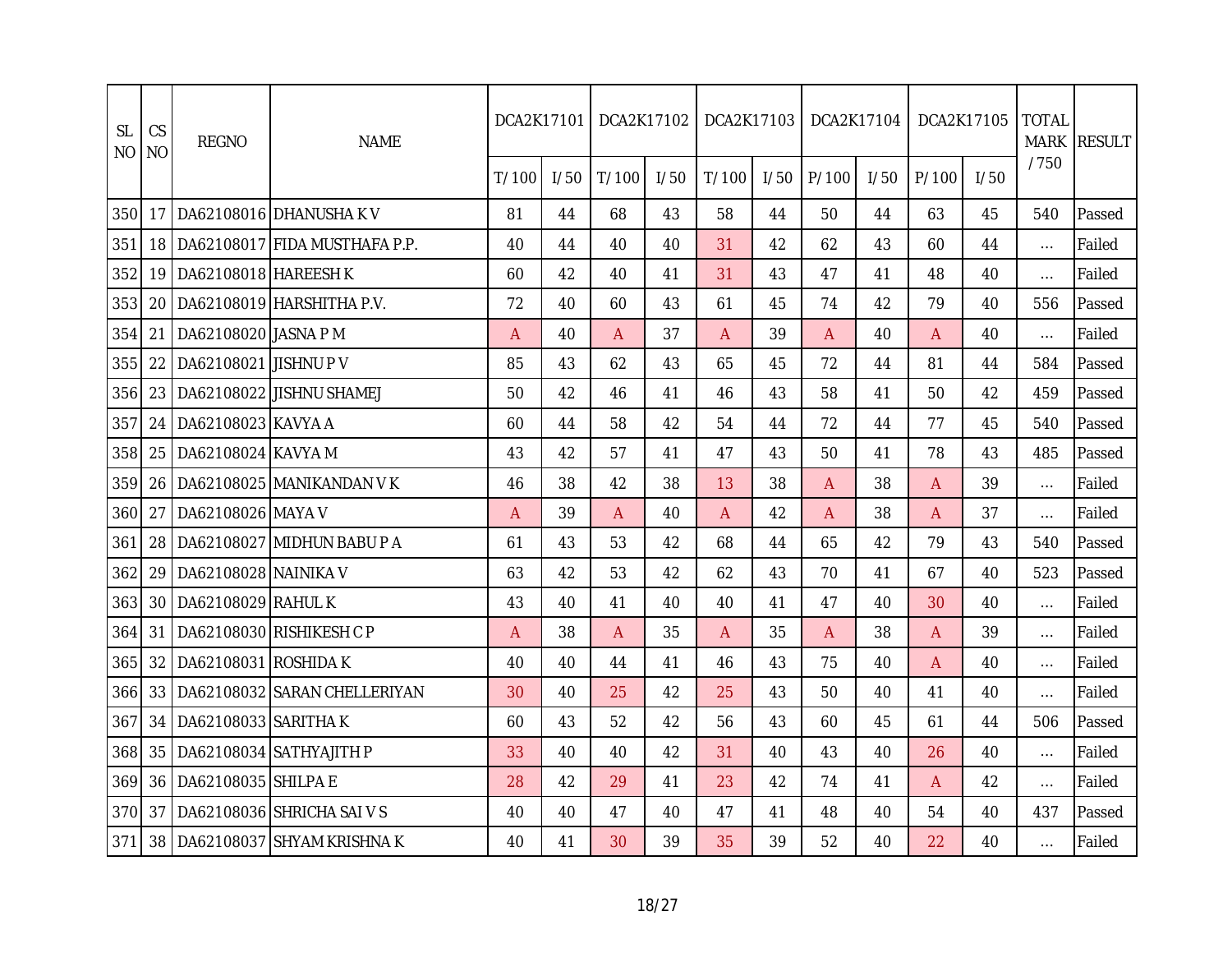| <b>SL</b><br>N <sub>O</sub> | CS<br><b>NO</b> | <b>REGNO</b>               | <b>NAME</b>               | DCA2K17101 |      | DCA2K17102 |      | DCA2K17103     |      | DCA2K17104     |      |              | DCA2K17105 | <b>TOTAL</b><br><b>MARK</b> | <b>RESULT</b> |
|-----------------------------|-----------------|----------------------------|---------------------------|------------|------|------------|------|----------------|------|----------------|------|--------------|------------|-----------------------------|---------------|
|                             |                 |                            |                           | T/100      | 1/50 | T/100      | 1/50 | T/100          | 1/50 | P/100          | 1/50 | P/100        | I/50       | /750                        |               |
| 372                         | 39              | DA62108038 SHYJA E         |                           | 33         | 40   | 29         | 42   | 22             | 43   | $\overline{A}$ | 40   | $\mathsf{A}$ | 40         | $\ldots$                    | Failed        |
| 373                         | 40              | DA62108039 SIDHARTH T.     |                           | 31         | 39   | 25         | 38   | 27             | 39   | 51             | 38   | 23           | 39         | $\ldots$                    | Failed        |
| 374                         | 41              |                            | DA62108040 SOUPARNIKA K   | 50         | 43   | 51         | 43   | 58             | 45   | 45             | 44   | 70           | 43         | 492                         | Passed        |
| 375                         | 42              | DA62108041 VAISHAKH K      |                           | 45         | 40   | 41         | 43   | 40             | 44   | 52             | 40   | 71           | 40         | 456                         | Passed        |
| 376                         |                 | 43   DA62108042   VISMAY A |                           | 45         | 41   | 45         | 42   | 43             | 44   | 53             | 40   | 68           | 41         | 462                         | Passed        |
|                             |                 |                            |                           |            |      | KANHANGAD  |      |                |      |                |      |              |            |                             |               |
| 377                         | 1               | DA62108043 AMBIKA K K      |                           | 15         | 40   | 30         | 41   | 35             | 40   | 50             | 40   | 51           | 40         | $\ldots$                    | Failed        |
| 378                         | $\overline{2}$  | DA62108044 ANJIMA P        |                           | 20         | 37   | A          | 38   | 27             | 36   | 50             | 37   | 51           | 37         | $\ldots$                    | Failed        |
| 379                         | 3               | DA62108045 ANJU            |                           | 30         | 42   | 42         | 43   | 41             | 43   | 75             | 44   | 63           | 43         | $\cdots$                    | Failed        |
| 380                         | 4               | DA62108046 ATHIRA A        |                           | 26         | 39   | 19         | 39   | 20             | 38   | 52             | 40   | 54           | 40         | $\ldots$                    | Failed        |
| 381                         | 5               | DA62108047 ATHIRAK         |                           | 43         | 43   | 49         | 42   | 40             | 41   | 56             | 42   | 63           | 43         | 462                         | Passed        |
| 382                         | 6               | DA62108048 GAYATHRI B      |                           | 44         | 39   | 40         | 38   | 7 <sup>1</sup> | 38   | 50             | 39   | 52           | 38         | $\ldots$                    | Failed        |
| 383                         |                 |                            | DA62108049 GOPIKA GOPALAN | 62         | 44   | 65         | 43   | 78             | 42   | 85             | 44   | 86           | 44         | 593                         | Passed        |
| 384                         | 8               | DA62108050 GOPIKA P        |                           | 30         | 43   | 49         | 42   | 28             | 42   | 54             | 43   | 59           | 42         | $\ldots$                    | Failed        |
| 385                         | 9               |                            | DA62108051 GREESHMAK      | 15         | 42   | 29         | 41   | A              | 40   | 60             | 41   | 66           | 42         | $\cdots$                    | Failed        |
| 386                         | 10              | DA62108052 KARTHIKA M      |                           | 11         | 39   | 32         | 39   | 20             | 38   | 50             | 39   | 51           | 38         | $\dots$                     | Failed        |
| 387                         | 11              |                            | DA62108053 MANJU MADHAVAN | 60         | 42   | A          | 43   | A              | 42   | 90             | 43   | 84           | 43         | $\dots$                     | Failed        |
| 388                         | 12              | DA62108054 NANDHANA        |                           | 10         | 38   | A          | 37   | 23             | 36   | 50             | 37   | 52           | 37         | $\ldots$                    | Failed        |
| 389                         | 13              | DA62108055 NAVIYA K        |                           | 25         | 42   | 48         | 41   | 40             | 43   | 55             | 42   | 56           | 41         | $\cdots$                    | Failed        |
| 390                         | 14              | DA62108056 NAVYA P         |                           | 40         | 44   | 54         | 43   | 71             | 42   | 66             | 43   | 70           | 43         | 516                         | Passed        |
| 391                         | 15              | DA62108057 NIJITHA C M     |                           | 40         | 45   | 48         | 47   | 46             | 46   | A              | 48   | A            | 47         | $\ldots$                    | Failed        |
| 392                         |                 | 16   DA62108058 NIKHILA K  |                           | 33         | 40   | 44         | 42   | 32             | 43   | 50             | 41   | 54           | 42         | $\cdots$                    | Failed        |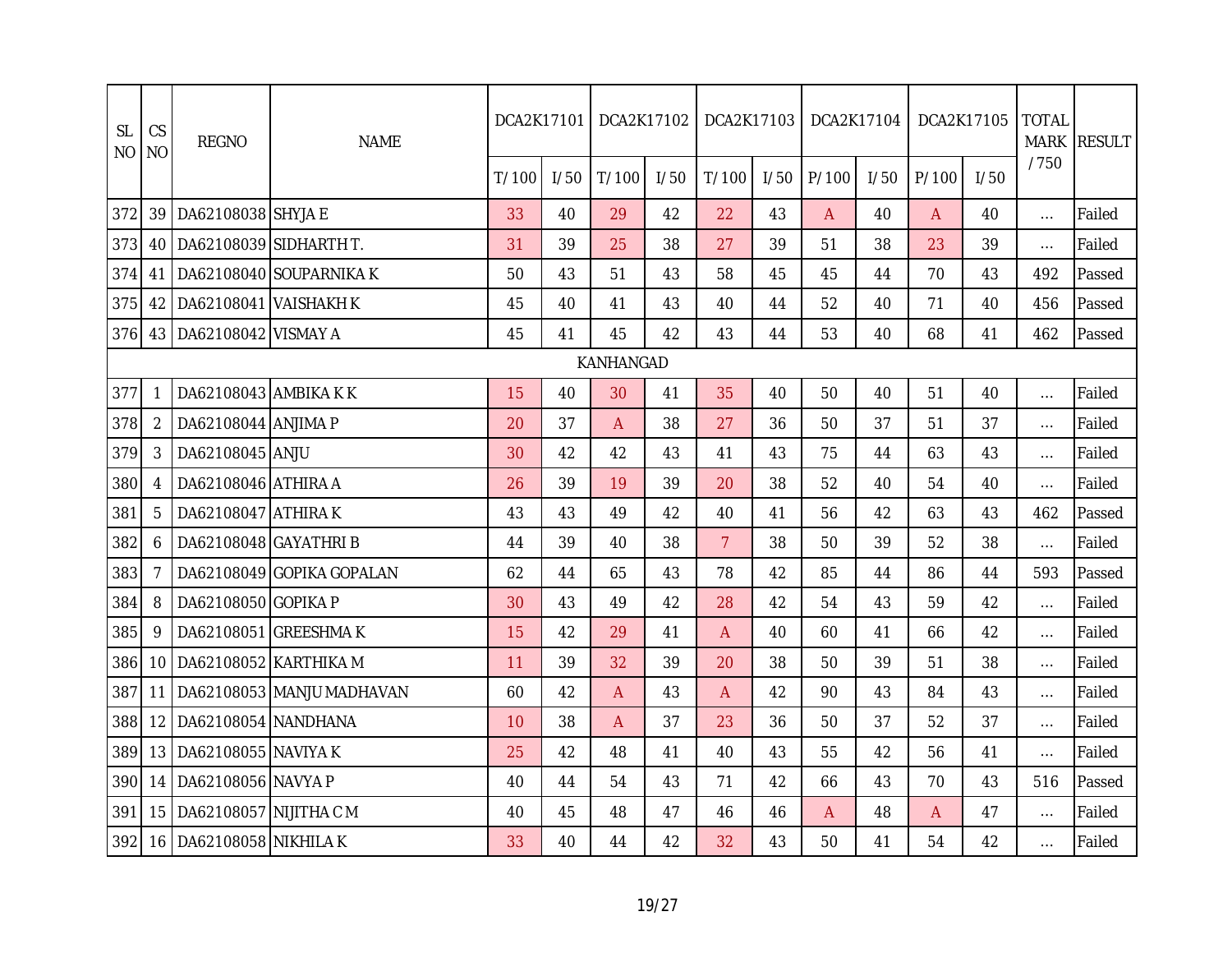| <b>SL</b><br><b>NO</b> | <b>CS</b><br><b>NO</b> | <b>REGNO</b>           | <b>NAME</b>                         | DCA2K17101     |      | DCA2K17102      |      | DCA2K17103 |      | DCA2K17104 |      | DCA2K17105 |      | <b>TOTAL</b><br><b>MARK</b> | <b>RESULT</b> |
|------------------------|------------------------|------------------------|-------------------------------------|----------------|------|-----------------|------|------------|------|------------|------|------------|------|-----------------------------|---------------|
|                        |                        |                        |                                     | T/100          | 1/50 | T/100           | 1/50 | T/100      | 1/50 | P/100      | 1/50 | P/100      | 1/50 | /750                        |               |
| 393                    | 17                     | DA62108059 REKHAR      |                                     | 25             | 38   | A               | 36   | 26         | 38   | 50         | 37   | 50         | 38   | $\ldots$                    | Failed        |
| 394                    | 18                     | DA62108060 REVATHI R   |                                     | 40             | 38   | A               | 38   | 40         | 38   | 52         | 37   | 50         | 36   | $\cdots$                    | Failed        |
| 395                    | 19                     |                        | DA62108061 SAFALLIYA P ANIL         | 51             | 44   | 44              | 43   | 53         | 43   | 73         | 43   | 75         | 42   | 511                         | Passed        |
| 396                    | 20                     | DA62108062 SANDHYA R   |                                     | 27             | 44   | 40              | 43   | 42         | 43   | 73         | 43   | 75         | 44   | $\ldots$                    | Failed        |
| 397                    | 21                     |                        | DA62108063 SHABIN MANOHARAN P       | 19             | 37   | 29              | 36   | 24         | 36   | A          | 36   | A          | 36   | $\ldots$                    | Failed        |
| 398                    | 22                     | DA62108064 SOORYA G    |                                     | 27             | 43   | 41              | 44   | A          | 43   | 60         | 45   | 62         | 45   | $\cdots$                    | Failed        |
| 399                    | 23                     |                        | DA62108065 SUNIL KUMAR M            | A              | 36   | A               | 35   | A          | 36   | A          | 37   | A          | 36   | $\dots$                     | Failed        |
| 400                    | 24                     |                        | DA62108066 SURESHMA P V             | 30             | 37   | 40              | 36   | 29         | 37   | 50         | 38   | 50         | 36   | $\cdots$                    | Failed        |
| 401                    | 25                     | DA62108067 VAISHAK K   |                                     | 24             | 36   | 17              | 36   | 22         | 37   | Α          | 37   | A          | 36   | $\cdots$                    | Failed        |
| 402                    |                        |                        | 26   DA62108068   VINEETH KUMAR P P | A              | 35   | A               | 35   | A          | 36   | A          | 35   | A          | 36   | $\ldots$                    | Failed        |
|                        |                        |                        |                                     |                |      | <b>KASARGOD</b> |      |            |      |            |      |            |      |                             |               |
| 403                    |                        | DA62108069 ABHIJITH .S |                                     | 50             | 36   | 40              | 37   | 44         | 35   | 71         | 36   | 70         | 36   | 455                         | Passed        |
| 404                    | 2                      | DA62108070             | <b>ABOOBACKER</b><br>SIDDIQUE .K    | 57             | 44   | 47              | 43   | 62         | 43   | 81         | 44   | 80         | 43   | 544                         | Passed        |
| 405                    | 3                      |                        | DA62108071 ADHITHYAN .R             | $\overline{A}$ | 35   | A               | 35   | A          | 35   | A          | 36   | A          | 35   | $\ldots$                    | Failed        |
| 406                    |                        |                        | DA62108072 AISHWARYA .K             | 62             | 43   | 49              | 44   | 59         | 43   | 86         | 44   | 85         | 44   | 559                         | Passed        |
| 407                    | 5                      | DA62108073 AJAYDAS .H  |                                     | 51             | 36   | 46              | 36   | 48         | 35   | 72         | 37   | 71         | 36   | 468                         | Passed        |
| 408                    | 6                      | DA62108074 ANJANA .P.A |                                     | 50             | 41   | 40              | 42   | 40         | 42   | 82         | 43   | 83         | 43   | 506                         | Passed        |
| 409                    |                        | DA62108075 ANJITHA.K   |                                     | 63             | 42   | 43              | 41   | 46         | 42   | 84         | 43   | 83         | 43   | 530                         | Passed        |
| 410                    | 8                      | DA62108076 ANUSHA. K   |                                     | 70             | 44   | 51              | 43   | 59         | 43   | 87         | 44   | 86         | 44   | 571                         | Passed        |
| 411                    | 9                      |                        | DA62108077 ASHALATHA .B             | 65             | 40   | 44              | 40   | 40         | 41   | 82         | 40   | 81         | 40   | 513                         | Passed        |
| 412                    | 10                     | DA62108078 ASWANI .M   |                                     | 55             | 35   | 52              | 35   | 51         | 36   | A          | 35   | A          | 35   | $\cdots$                    | Failed        |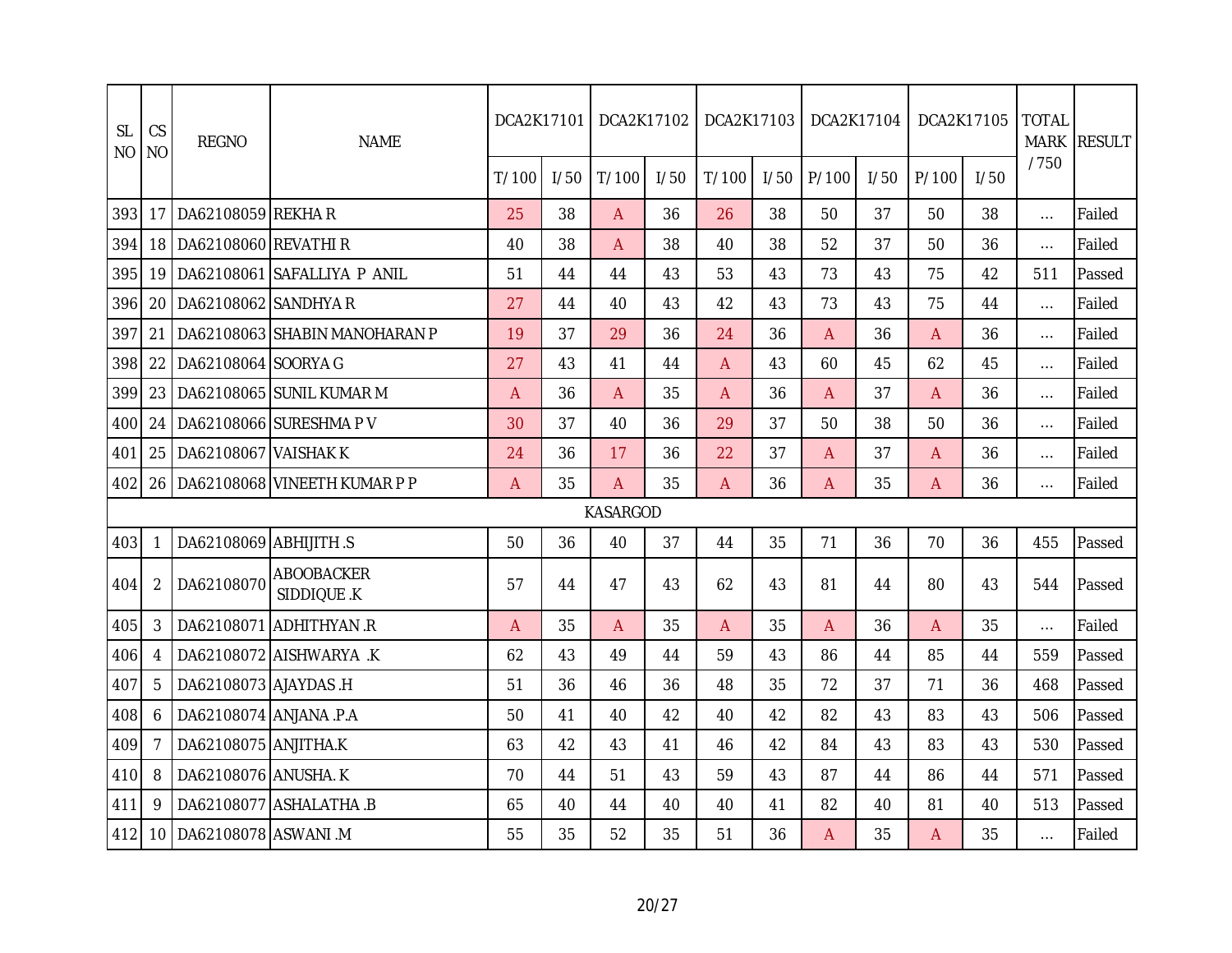| <b>SL</b><br><b>NO</b> | CS<br><b>NO</b> | <b>REGNO</b>          | <b>NAME</b>                           | DCA2K17101     |      | DCA2K17102 |      | DCA2K17103     |      | DCA2K17104 |      |       | DCA2K17105 | <b>TOTAL</b> | MARK RESULT |
|------------------------|-----------------|-----------------------|---------------------------------------|----------------|------|------------|------|----------------|------|------------|------|-------|------------|--------------|-------------|
|                        |                 |                       |                                       | T/100          | 1/50 | T/100      | 1/50 | T/100          | 1/50 | P/100      | 1/50 | P/100 | 1/50       | /750         |             |
| 413                    | 11              |                       | DA62108079 BHUVANESHWARI M            | 65             | 40   | 53         | 40   | 52             | 40   | 81         | 40   | 80    | 40         | 531          | Passed      |
| 414                    | 12 <sup>°</sup> |                       | DA62108080 CHANDRALEKHA.K             | 65             | 41   | 53         | 41   | 42             | 42   | 74         | 42   | 75    | 43         | 518          | Passed      |
| 415                    | 13 <sup>1</sup> | DA62108081 DEEPIKA V  |                                       | 61             | 38   | 52         | 39   | 47             | 38   | 60         | 39   | 60    | 37         | 471          | Passed      |
| 416                    | 14              | DA62108082 DEEPTHI .N |                                       | 54             | 41   | 56         | 41   | 57             | 42   | 78         | 42   | 77    | 43         | 531          | Passed      |
| 417                    | 15              | DA62108083 DHANYA.K   |                                       | 47             | 42   | 41         | 42   | 54             | 43   | 81         | 44   | 80    | 43         | 517          | Passed      |
| 418                    | 16              | DA62108084 KEERTHI. B |                                       | $\overline{A}$ | 40   | A          | 40   | A              | 41   | A          | 41   | A     | 41         | $\ldots$     | Failed      |
| 419                    | 17              |                       | DA62108085 KRISHNA KRIPESH.U          | 45             | 41   | 54         | 43   | 51             | 42   | 73         | 43   | 70    | 43         | 505          | Passed      |
| 420                    | 18 <sup>1</sup> |                       | DA62108086 KRISHNAPRIYA.R             | A              | 36   | A          | 36   | $\mathsf{A}$   | 35   | A          | 36   | A     | 36         | $\cdots$     | Failed      |
| 421                    | 19              | DA62108087 KRITHI.K   |                                       | 44             | 39   | 46         | 38   | 41             | 37   | 66         | 38   | 65    | 38         | 452          | Passed      |
| 422                    |                 |                       | 20   DA62108088   LATHEESH CHANDRA .A | 60             | 43   | 55         | 42   | 65             | 42   | 88         | 43   | 89    | 43         | 570          | Passed      |
| 423                    | 21              | DA62108089 LIJINA .H  |                                       | Α              | 42   | A          | 43   | $\overline{A}$ | 42   | 86         | 43   | 84    | 42         | $\cdots$     | Failed      |
| 424                    | 22              | DA62108090 MANISHA    |                                       | 72             | 42   | 55         | 42   | 64             | 43   | 85         | 43   | 84    | 43         | 573          | Passed      |
| 425                    | 23              | DA62108091 NAGESHA .K |                                       | 60             | 43   | 52         | 43   | 56             | 43   | 82         | 43   | 81    | 44         | 547          | Passed      |
| 426                    | 24              |                       | DA62108092 NANDANA T.C                | 55             | 42   | 40         | 42   | 45             | 43   | 85         | 43   | 84    | 43         | 522          | Passed      |
| 427                    | 25              |                       | DA62108093 NISHMITHA.S                | А              | 38   | A          | 38   | A              | 37   | A          | 38   | A     | 37         | $\cdots$     | Failed      |
| 428                    | 26              | DA62108094 NITHIN     |                                       | 46             | 42   | 55         | 41   | 61             | 42   | 75         | 43   | 72    | 43         | 520          | Passed      |
| 429                    | 27              |                       | DA62108095 NITHISH KUMAR              | 41             | 42   | 43         | 42   | 59             | 43   | 76         | 43   | 72    | 43         | 504          | Passed      |
| 430                    | 28              |                       | DA62108096 NIVEDITHA .K               | 56             | 42   | 54         | 43   | 63             | 42   | 83         | 43   | 82    | 43         | 551          | Passed      |
| 431                    | 29              |                       | DA62108097 PAVANRAJ.D                 | 54             | 39   | 60         | 38   | 64             | 39   | 87         | 39   | 86    | 49         | 555          | Passed      |
| 432                    | 30              | DA62108098 RAMYA      |                                       | 50             | 40   | 52         | 40   | 46             | 40   | 78         | 41   | 74    | 40         | 501          | Passed      |
| 433                    | 31              | DA62108099 RAMYA. R   |                                       | 68             | 42   | 56         | 41   | 64             | 41   | 84         | 43   | 83    | 42         | 564          | Passed      |
| 434                    | 32              | DA62108100 RANJINI.G  |                                       | 50             | 41   | 48         | 42   | 40             | 42   | 84         | 42   | 83    | 42         | 514          | Passed      |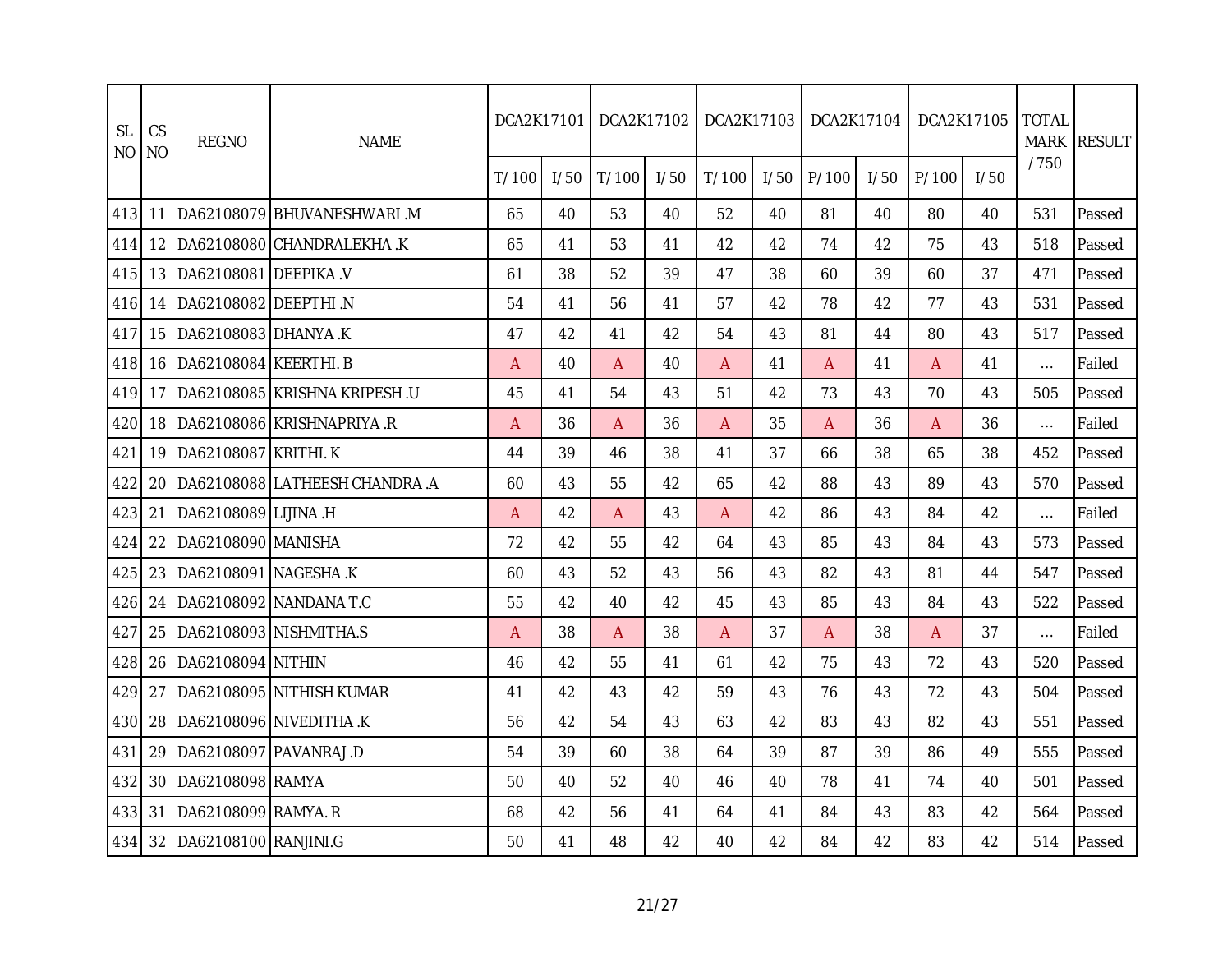| <b>SL</b><br>N <sub>O</sub> | CS<br><b>NO</b> | <b>REGNO</b>                | <b>NAME</b>                          | DCA2K17101 |      | DCA2K17102           |      | DCA2K17103   |      | DCA2K17104 |      |       | DCA2K17105 | <b>TOTAL</b> | MARK RESULT |
|-----------------------------|-----------------|-----------------------------|--------------------------------------|------------|------|----------------------|------|--------------|------|------------|------|-------|------------|--------------|-------------|
|                             |                 |                             |                                      | T/100      | 1/50 | T/100                | 1/50 | T/100        | 1/50 | P/100      | I/50 | P/100 | I/50       | /750         |             |
| 435                         | 33              | DA62108101 RIJU .R          |                                      | A          | 35   | A                    | 35   | $\mathsf{A}$ | 35   | A          | 35   | A     | 35         | $\cdots$     | Failed      |
| 436                         | 34              | DA62108102 SAJITHA .T.A     |                                      | 73         | 43   | 61                   | 42   | 68           | 42   | 86         | 43   | 85    | 43         | 586          | Passed      |
| 437                         | 35              |                             | DA62108103 SARANYA .O.B              | 65         | 43   | 58                   | 42   | 68           | 43   | 84         | 43   | 83    | 43         | 572          | Passed      |
| 438                         | 36              | DA62108104 SARITHA .P       |                                      | 60         | 43   | 60                   | 42   | 69           | 42   | 83         | 42   | 82    | 42         | 565          | Passed      |
| 439                         | 37              | DA62108105 SAVITHA. P       |                                      | 66         | 43   | 56                   | 42   | 51           | 42   | 85         | 43   | 82    | 42         | 552          | Passed      |
| 440                         | 38              | DA62108106 SAVITHA.K        |                                      | 67         | 42   | 57                   | 42   | 57           | 43   | 85         | 43   | 83    | 43         | 562          | Passed      |
| 441                         | 39              | DA62108107 SHAILAJA .C      |                                      | 61         | 39   | 56                   | 39   | 61           | 39   | 73         | 39   | 70    | 39         | 516          | Passed      |
| 442                         |                 |                             | 40   DA62108109   SHARANYA .T.C      | 68         | 42   | 72                   | 42   | $\mathsf{A}$ | 43   | 85         | 43   | 84    | 43         | $\ldots$     | Failed      |
| 443                         | 41              | DA62108110 SHILPA .L        |                                      | 62         | 43   | 55                   | 42   | 50           | 43   | 84         | 43   | 83    | 43         | 548          | Passed      |
| 444                         | 42              | DA62108111 SHINY R          |                                      | 57         | 39   | 61                   | 39   | 51           | 38   | 65         | 39   | 60    | 38         | 487          | Passed      |
| 445                         |                 |                             | 43   DA62108112   SHREEDHANUSHA .P.R | Α          | 43   | 61                   | 43   | 64           | 43   | A          | 44   | A     | 43         | $\cdots$     | Failed      |
| 446                         | 44              |                             | DA62108113 SHWETHA .K                | Α          | 41   | A                    | 41   | $\mathsf{A}$ | 41   | A          | 42   | A     | 42         | $\cdots$     | Failed      |
| 447                         | 45              | DA62108114 SUMA .K          |                                      | 60         | 43   | 57                   | 44   | 59           | 43   | 87         | 44   | 88    | 43         | 568          | Passed      |
| 448                         | 46              | DA62108115 SUMITH .G        |                                      | 53         | 43   | 51                   | 42   | 48           | 43   | 75         | 42   | 72    | 43         | 512          | Passed      |
| 449                         | 47              |                             | DA62108116 SUMITHRA.K                | 50         | 41   | 55                   | 40   | 60           | 40   | 82         | 40   | 81    | 40         | 529          | Passed      |
| 450                         | 48              | DA62108117 SURABHI .S       |                                      | Α          | 35   | A                    | 36   | $\mathsf{A}$ | 35   | A          | 35   | A     | 35         | $\cdots$     | Failed      |
| 451                         | 49              | DA62108118 THANISHK         |                                      | 50         | 42   | 51                   | 43   | 55           | 43   | 75         | 43   | 72    | 42         | 516          | Passed      |
| 452                         | 50              |                             | DA62108119 THERMALINI .K             | 43         | 43   | 58                   | 43   | 49           | 44   | 89         | 44   | 88    | 44         | 545          | Passed      |
| 453                         | 51              | DA62108120 VENI.K           |                                      | A          | 36   | A                    | 36   | $\mathsf{A}$ | 35   | A          | 35   | A     | 35         | $\cdots$     | Failed      |
| 454                         |                 | 52   DA62108121   VIJAYA .K |                                      | 48         | 42   | 59                   | 42   | 49           | 42   | 75         | 42   | 74    | 42         | 515          | Passed      |
|                             |                 |                             |                                      |            |      | <b>KOOTHUPARAMBA</b> |      |              |      |            |      |       |            |              |             |
| 455                         | -1              |                             | DA62108123 ABHINAND C                | 64         | 41   | 57                   | 40   | 54           | 40   | 90         | 37   | 88    | 37         | 548          | Passed      |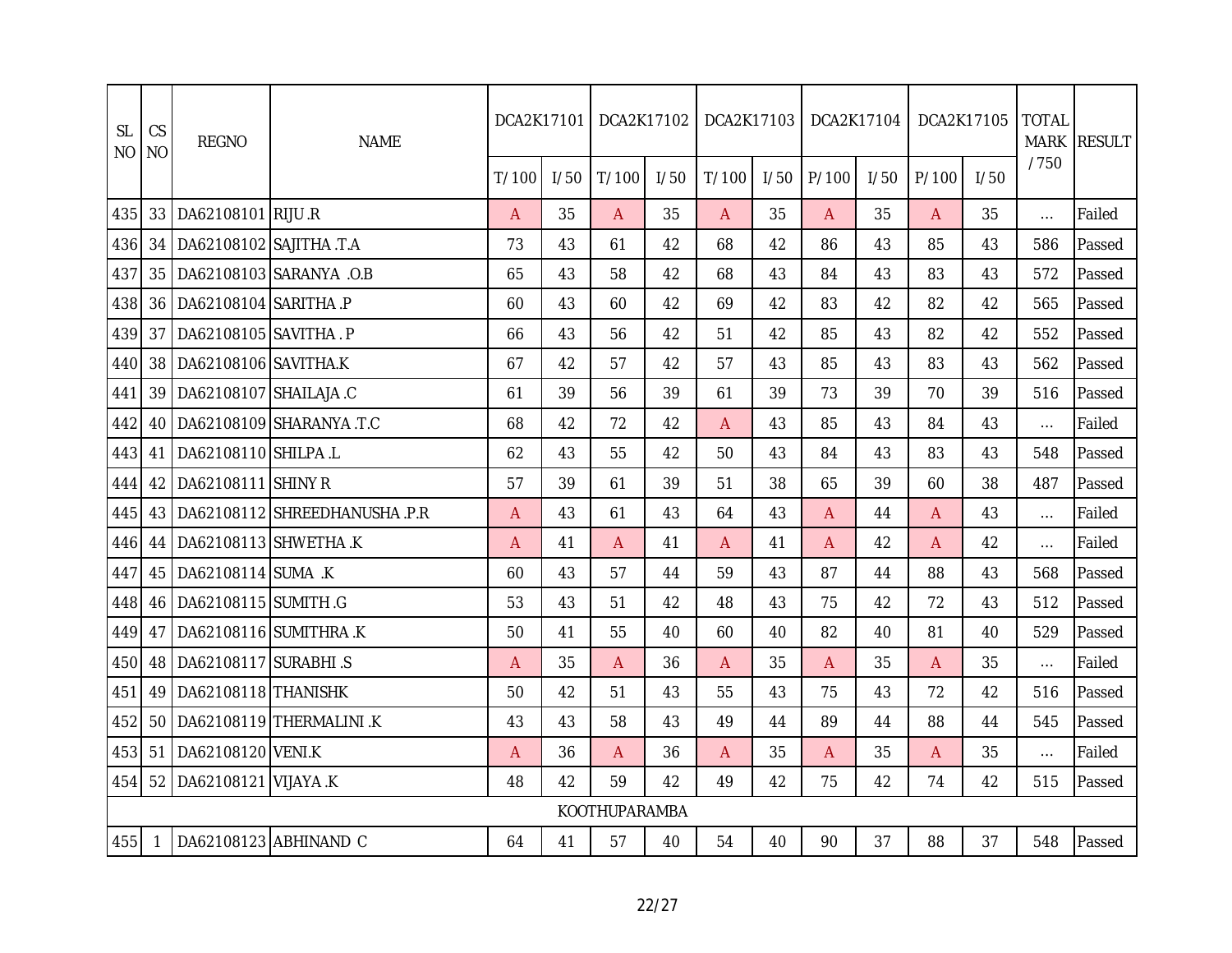| <b>SL</b><br><b>NO</b> | CS<br><b>NO</b> | <b>REGNO</b>             | <b>NAME</b>                 | DCA2K17101 |      | DCA2K17102 |      | DCA2K17103 |      | DCA2K17104 |      | DCA2K17105 |      | <b>TOTAL</b> | MARK RESULT |
|------------------------|-----------------|--------------------------|-----------------------------|------------|------|------------|------|------------|------|------------|------|------------|------|--------------|-------------|
|                        |                 |                          |                             | T/100      | 1/50 | T/100      | 1/50 | T/100      | 1/50 | P/100      | I/50 | P/100      | 1/50 | /750         |             |
| 456                    | 2               | DA62108124 ABIJA P R     |                             | 68         | 41   | 61         | 41   | 71         | 42   | 85         | 44   | 90         | 43   | 586          | Passed      |
| 457                    | 3               |                          | DA62108125 ADHIRADH K       | 50         | 42   | 49         | 41   | 42         | 41   | 76         | 40   | 80         | 42   | 503          | Passed      |
| 458                    |                 |                          | DA62108126 ADWAITH K P      | 56         | 41   | 50         | 40   | 40         | 41   | 69         | 40   | 78         | 40   | 495          | Passed      |
| 459                    | 5               |                          | DA62108127 AKSHARA T P      | 40         | 40   | 42         | 39   | 23         | 39   | 70         | 38   | 66         | 39   | $\cdots$     | Failed      |
| 460                    | 6               |                          | DA62108128 AMAYA THUNDIYIL  | 40         | 41   | 41         | 40   | 26         | 40   | 72         | 40   | 58         | 41   | $\cdots$     | Failed      |
| 461                    | 7               |                          | DA62108129 AMITHA V HARIDAS | 67         | 40   | 52         | 40   | 64         | 39   | 87         | 38   | 86         | 39   | 552          | Passed      |
| 462                    | 8               | DA62108130 ANJANA C R    |                             | 42         | 44   | 40         | 42   | 40         | 40   | 80         | 39   | 85         | 40   | 492          | Passed      |
| 463                    | 9               | DA62108131 ANUSREE E     |                             | 22         | 38   | 41         | 37   | 30         | 37   | 57         | 39   | 56         | 36   | $\cdots$     | Failed      |
| 464                    | 10              |                          | DA62108132 ANUSREE P P      | 48         | 40   | 42         | 40   | 54         | 43   | 75         | 40   | 76         | 39   | 497          | Passed      |
| 465                    | 11              |                          | DA62108133 ASHITHA K P      | 47         | 41   | 47         | 40   | 27         | 40   | 60         | 40   | 56         | 39   | $\cdots$     | Failed      |
| 466                    | 12              | DA62108134 ASHMI E T     |                             | 52         | 39   | 54         | 39   | 30         | 39   | 80         | 40   | 77         | 39   | $\cdots$     | Failed      |
| 467                    | 13              | DA62108135 ASWANI M      |                             | 62         | 44   | 70         | 43   | 56         | 42   | 85         | 44   | 87         | 45   | 578          | Passed      |
| 468                    | 14              |                          | DA62108136 ASWANI V K       | 30         | 42   | 40         | 40   | 27         | 40   | 70         | 40   | 64         | 40   | $\cdots$     | Failed      |
| 469                    | 15              | DA62108137 AVISHNA C     |                             | 40         | 40   | 40         | 39   | 47         | 39   | 72         | 40   | 75         | 39   | 471          | Passed      |
| 470                    | 16              | DA62108138 DIVYA C K     |                             | 42         | 40   | 40         | 38   | 40         | 38   | 56         | 40   | 60         | 39   | 433          | Passed      |
| 471                    | 17              | DA62108139 JISHNA A      |                             | 30         | 39   | 26         | 38   | 12         | 38   | 48         | 39   | 44         | 38   | $\cdots$     | Failed      |
| 472                    | 18              |                          | DA62108140 JISHNA BABU      | 53         | 42   | 52         | 40   | 69         | 40   | 79         | 42   | 87         | 42   | 546          | Passed      |
| 473                    | 19              | DA62108141 JISHNU V K    |                             | 57         | 42   | 65         | 40   | 77         | 40   | 85         | 43   | 88         | 42   | 579          | Passed      |
| 474                    | 20              | DA62108142 JISNA C       |                             | 42         | 40   | 58         | 40   | 40         | 40   | 76         | 41   | 75         | 40   | 492          | Passed      |
| 475                    | 21              | DA62108143 NANDANA I     |                             | 66         | 43   | 60         | 42   | 60         | 42   | 87         | 44   | 85         | 43   | 572          | Passed      |
| 476                    | 22              | DA62108144 PRAYAG K      |                             | 51         | 40   | 46         | 39   | 57         | 39   | 76         | 41   | 66         | 39   | 494          | Passed      |
| 477                    |                 | 23 DA62108145 RAMSHA E T |                             | 66         | 44   | 54         | 44   | 56         | 44   | 86         | 44   | 85         | 45   | 568          | Passed      |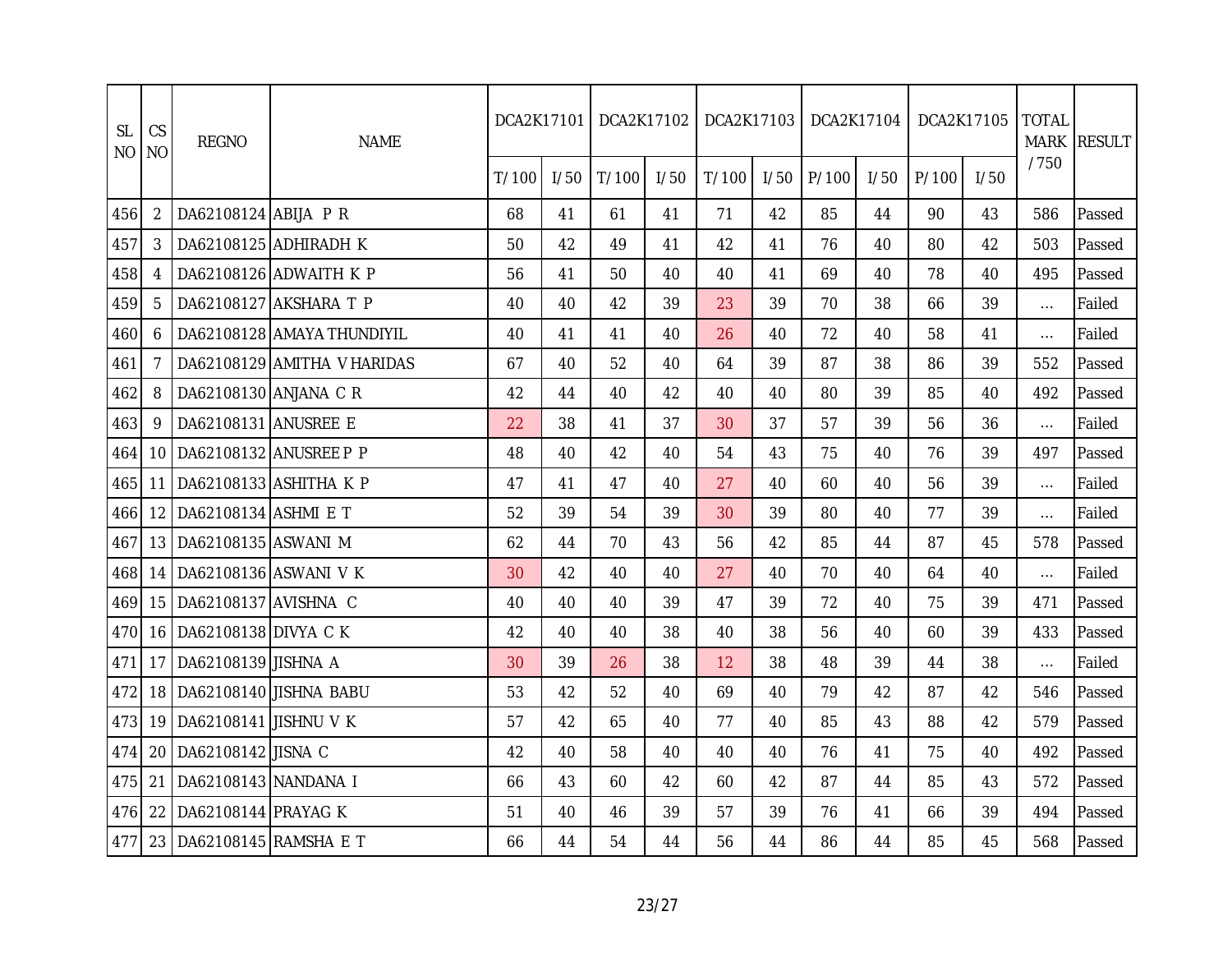| <b>SL</b><br>N <sub>O</sub> | CS<br><b>NO</b> | <b>REGNO</b>          | <b>NAME</b>                           | DCA2K17101     |      |           | DCA2K17102 | DCA2K17103   |      | DCA2K17104     |      |       | DCA2K17105 | <b>TOTAL</b><br><b>MARK</b> | <b>RESULT</b> |
|-----------------------------|-----------------|-----------------------|---------------------------------------|----------------|------|-----------|------------|--------------|------|----------------|------|-------|------------|-----------------------------|---------------|
|                             |                 |                       |                                       | T/100          | 1/50 | T/100     | 1/50       | T/100        | 1/50 | P/100          | 1/50 | P/100 | 1/50       | /750                        |               |
| 478                         | 24              |                       | DA62108146 RESNA RAJ P                | 40             | 40   | 51        | 39         | 21           | 39   | 68             | 40   | 65    | 39         | $\cdots$                    | Failed        |
| 479                         | 25              |                       | DA62108147 SANOOP BABU                | 40             | 40   | 42        | 39         | 40           | 39   | 68             | 40   | 64    | 39         | 451                         | Passed        |
| 480                         | 26              |                       | DA62108148 SHILNA CHANDRAN            | A              | 38   | A         | 37         | A            | 37   | A              | 38   | A     | 37         | $\cdots$                    | Failed        |
| 481                         | 27              | DA62108149 SRIVYA K   |                                       | 43             | 40   | 49        | 39         | 40           | 39   | 74             | 41   | 75    | 40         | 480                         | Passed        |
| 482                         | 28              | DA62108150 SRUTHI C P |                                       | 75             | 44   | 60        | 44         | 57           | 44   | 75             | 44   | 84    | 45         | 572                         | Passed        |
| 483                         | 29              |                       | DA62108151 VINILA PRASAD              | 44             | 41   | 42        | 40         | 40           | 40   | 72             | 41   | 70    | 40         | 470                         | Passed        |
| 484                         | 30              |                       | DA62108152 VISHNU PRIYA P R           | 77             | 44   | 68        | 44         | 76           | 44   | 85             | 44   | 84    | 45         | 611                         | Passed        |
| 485                         | 31              |                       | DA62108153 VISMAYA KP                 | $\overline{7}$ | 41   | 41        | 39         | 9            | 39   | 52             | 41   | 45    | 39         | $\ldots$                    | Failed        |
| 486                         | 32              |                       | DA62108154 VISMAYA P A                | 15             | 38   | 43        | 37         | 8            | 37   | $\overline{A}$ | 38   | A     | 37         | $\ldots$                    | Failed        |
| 487                         |                 |                       | 33   DA62108155   VISMAYA DAMODARAN T | 50             | 44   | 58        | 42         | 60           | 42   | 79             | 44   | 80    | 42         | 541                         | Passed        |
|                             |                 |                       |                                       |                |      | PAYYANNUR |            |              |      |                |      |       |            |                             |               |
| 488                         |                 |                       | DA62108156 AANSON DAVIS               | 47             | 40   | 44        | 41         | 40           | 40   | 70             | 39   | 55    | 39         | 455                         | Passed        |
| 489                         | 2               |                       | DA62108157 ADITHIYA M P               | 40             | 45   | 47        | 45         | 45           | 44   | 70             | 45   | 88    | 44         | 513                         | Passed        |
| 490                         | 3               |                       | DA62108158 AISWARYA P V               | 70             | 43   | 58        | 45         | 63           | 44   | 85             | 44   | 82    | 44         | 578                         | Passed        |
| 491                         | 4               | DA62108159 ANGITHA T  |                                       | 45             | 42   | 40        | 42         | 51           | 41   | 69             | 42   | 60    | 41         | 473                         | Passed        |
| 492                         | 5               | DA62108160 ANUJA P    |                                       | 57             | 41   | 42        | 42         | 42           | 40   | 80             | 41   | 80    | 41         | 506                         | Passed        |
| 493                         | 6               | DA62108161 APARNA P   |                                       | 17             | 41   | 40        | 42         | 35           | 40   | 70             | 42   | 40    | 41         | $\ldots$                    | Failed        |
| 494                         | 7               |                       | DA62108162 BABITHA BALAN C P          | 70             | 42   | 70        | 43         | 80           | 41   | 94             | 42   | 93    | 42         | 617                         | Passed        |
| 495                         | 8               |                       | DA62108163 CHITHIRA TP                | $\mathsf{A}$   | 40   | 29        | 41         | $\mathsf{A}$ | 39   | $\overline{A}$ | 40   | A     | 39         | $\cdots$                    | Failed        |
| 496                         | 9               |                       | DA62108164 HARIKRISHNA PONGADAN       | 50             | 40   | 42        | 41         | 50           | 39   | 72             | 39   | 40    | 40         | 453                         | Passed        |
| 497                         | 10              | DA62108165 JYOTHIKA A |                                       | 61             | 42   | 55        | 41         | 49           | 41   | 80             | 42   | 65    | 43         | 519                         | Passed        |
| 498                         | 11              | DA62108166 KAVITHA K  |                                       | 60             | 42   | 56        | 44         | 61           | 44   | 78             | 45   | 73    | 44         | 547                         | Passed        |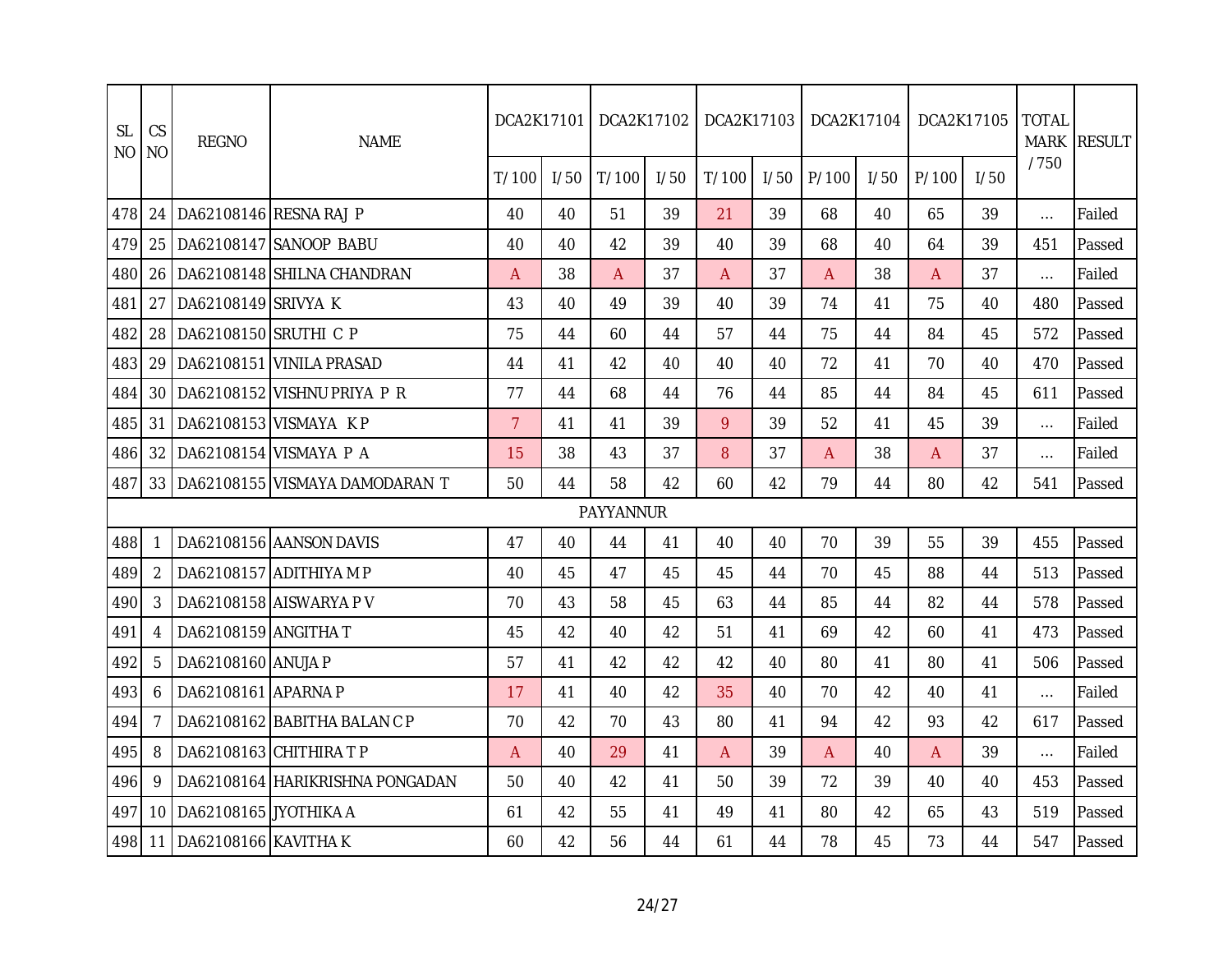| <b>SL</b><br>N <sub>O</sub> | CS<br><b>NO</b> | <b>REGNO</b>           | <b>NAME</b>                                          | DCA2K17101 |      | DCA2K17102 |      | DCA2K17103 |      | DCA2K17104   |      | DCA2K17105 |      | <b>TOTAL</b> | MARK RESULT |
|-----------------------------|-----------------|------------------------|------------------------------------------------------|------------|------|------------|------|------------|------|--------------|------|------------|------|--------------|-------------|
|                             |                 |                        |                                                      | T/100      | 1/50 | T/100      | 1/50 | T/100      | 1/50 | P/100        | 1/50 | P/100      | 1/50 | /750         |             |
| 499                         | 12 <sup>2</sup> |                        | DA62108167 NEERAJA BABURAJ                           | 50         | 43   | 46         | 44   | 65         | 44   | 90           | 44   | 91         | 45   | 562          | Passed      |
| 500                         | 13              | DA62108168 RESHMA M    |                                                      | 27         | 43   | 42         | 44   | 50         | 44   | 75           | 45   | 70         | 45   | $\cdots$     | Failed      |
| 501                         | 14              |                        | DA62108169 RINSHA BABY                               | 70         | 42   | 52         | 43   | 71         | 42   | 74           | 42   | 88         | 42   | 566          | Passed      |
| 502                         | 15              |                        | DA62108170 RITHIN RAMESH A K                         | 35         | 39   | 40         | 40   | 35         | 39   | 69           | 39   | 40         | 39   | $\cdots$     | Failed      |
| 503                         | 16              |                        | DA62108171 RIXON RAIMOND                             | 43         | 39   | 40         | 40   | 40         | 39   | 69           | 39   | 40         | 39   | 428          | Passed      |
| 504                         | 17              | DA62108172 SANDRA C    |                                                      | 50         | 40   | 40         | 41   | 61         | 39   | 82           | 39   | 70         | 40   | 502          | Passed      |
| 505                         | 18              |                        | DA62108173 SELMA MERLY N                             | 55         | 42   | 47         | 43   | 68         | 43   | 80           | 43   | 80         | 44   | 545          | Passed      |
| 506                         | 19              | DA62108174 SHILPA P    |                                                      | 30         | 40   | 40         | 41   | 41         | 40   | 70           | 42   | 40         | 41   | $\cdots$     | Failed      |
| 507                         | 20              | DA62108175 SHILPA S K  |                                                      | A          | 39   | 16         | 40   | A          | 40   | $\mathsf{A}$ | 40   | A          | 41   | $\cdots$     | Failed      |
| 508                         | 21              |                        | DA62108176 STANEENA JOMOLES                          | 70         | 42   | 50         | 42   | 72         | 43   | 85           | 44   | 88         | 43   | 579          | Passed      |
| 509                         | 22              | DA62108177 VAISHAKH T  |                                                      | 59         | 42   | 56         | 43   | 72         | 43   | 80           | 42   | 88         | 43   | 568          | Passed      |
| 510                         | 23              |                        | DA62108178 VINAYA SUKUMARAN                          | 63         | 43   | 45         | 43   | 53         | 42   | 75           | 42   | 70         | 43   | 519          | Passed      |
| 511                         | 24              | DA62108179 VISMAYA C   |                                                      | 32         | 42   | 32         | 43   | 35         | 42   | 65           | 41   | 40         | 41   | $\cdots$     | Failed      |
|                             |                 |                        |                                                      |            |      | COMDEX     |      |            |      |              |      |            |      |              |             |
| 512                         |                 | DA62108180 ABISHA T.P. |                                                      | 52         | 42   | 41         | 45   | 31         | 45   | 70           | 49   | 68         | 48   | $\cdots$     | Failed      |
| 513                         | 2               | DA62108181 ADITHYA A.  |                                                      | 52         | 46   | 50         | 47   | 51         | 44   | 74           | 47   | 76         | 43   | 530          | Passed      |
| 514                         | 3               |                        | DA62108182 AISWARYA K.                               | 54         | 45   | 40         | 46   | 40         | 43   | 62           | 45   | 51         | 43   | 469          | Passed      |
| 515                         | 4               |                        | DA62108183 AMAYA SAJITH                              | 50         | 46   | 48         | 46   | 40         | 44   | 67           | 45   | 62         | 44   | 492          | Passed      |
| 516                         | 5               |                        | DA62108184 AMITHA M.K.                               | 60         | 48   | 48         | 48   | 48         | 44   | 85           | 49   | 64         | 45   | 539          | Passed      |
| 517                         | 6               |                        | AMNA ABDULLA<br>DA62108185 ARAYILAKATH<br>ALANDAVIDA | 61         | 45   | 43         | 47   | 51         | 44   | 74           | 47   | 83         | 45   | 540          | Passed      |
| 518                         | 7               |                        | DA62108186 AMRUTHA M.                                | 50         | 46   | 50         | 46   | 40         | 43   | 74           | 45   | 80         | 45   | 519          | Passed      |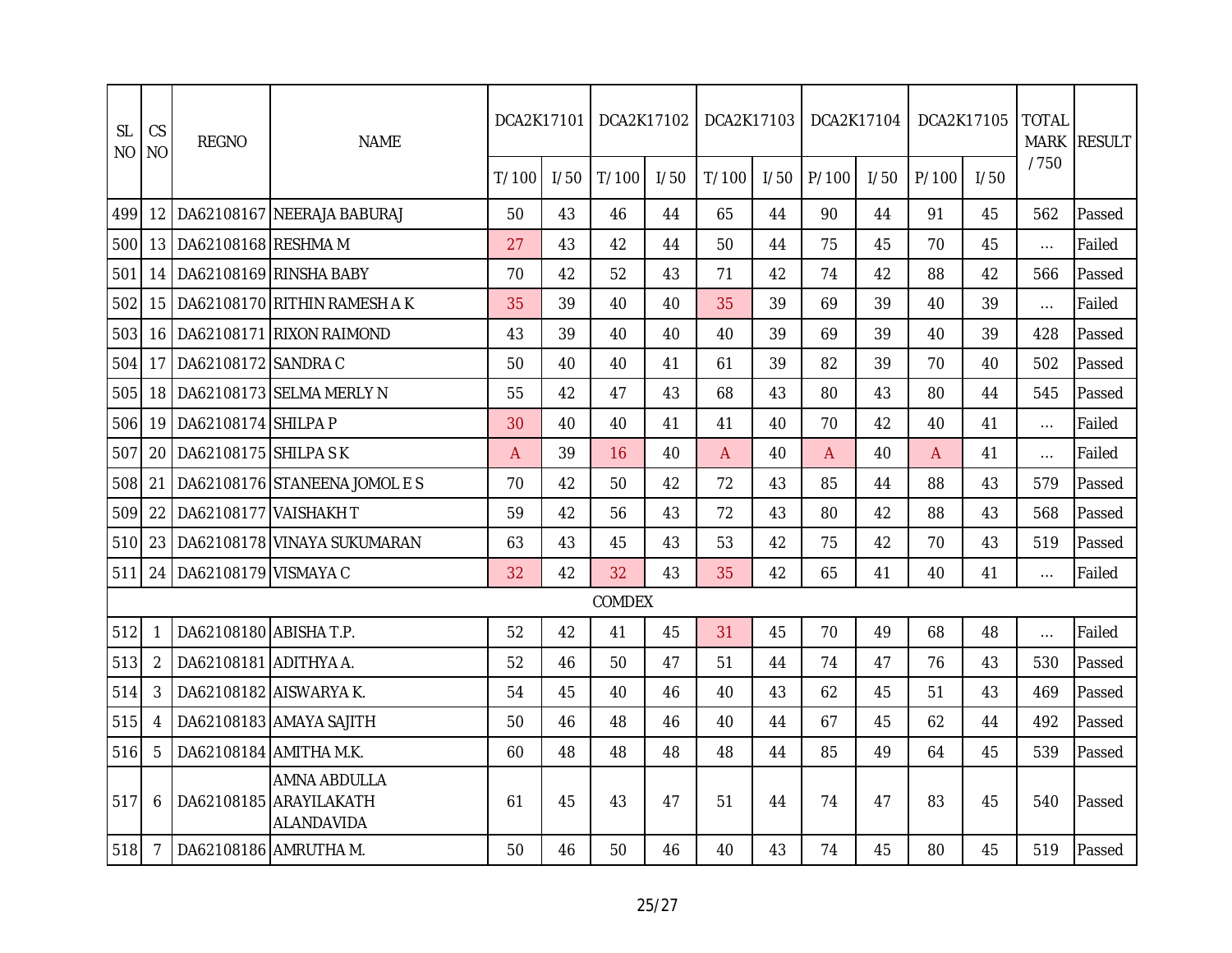| <b>SL</b><br><b>NO</b> | CS<br><b>NO</b> | <b>REGNO</b>           | <b>NAME</b>                     | DCA2K17101 |      | DCA2K17102 |      | DCA2K17103 |      | DCA2K17104 |      | DCA2K17105 |      | <b>TOTAL</b> | MARK RESULT |
|------------------------|-----------------|------------------------|---------------------------------|------------|------|------------|------|------------|------|------------|------|------------|------|--------------|-------------|
|                        |                 |                        |                                 | T/100      | 1/50 | T/100      | 1/50 | T/100      | 1/50 | P/100      | 1/50 | P/100      | 1/50 | /750         |             |
| 519                    | 8               | DA62108187 ANAGHA P.K. |                                 | 18         | 39   | A          | 40   | 24         | 40   | 60         | 46   | 58         | 43   | $\cdots$     | Failed      |
| 520                    | 9               | DA62108188 ANJAL K.    |                                 | 55         | 47   | 48         | 48   | 47         | 44   | 77         | 49   | 91         | 45   | 551          | Passed      |
| 521                    | 10              | DA62108189 ARSHA K.    |                                 | 53         | 44   | 45         | 45   | 20         | 43   | 68         | 48   | 62         | 44   | $\cdots$     | Failed      |
| 522                    | 11              |                        | DA62108190 ASWATHI B.K.         | 42         | 39   | 40         | 43   | A          | 43   | 64         | 45   | 62         | 42   | $\cdots$     | Failed      |
| 523                    | 12              | DA62108191 AVANY C.    |                                 | 63         | 45   | 44         | 46   | 45         | 44   | 71         | 47   | 80         | 44   | 529          | Passed      |
| 524                    | 13 I            | DA62108192 AYANA K.    |                                 | 53         | 49   | 52         | 48   | 45         | 44   | 65         | 47   | 68         | 45   | 516          | Passed      |
| 525                    | 14              |                        | DA62108193 DEEPTHA PRAMOD       | 52         | 47   | 49         | 46   | 28         | 43   | 60         | 45   | 66         | 44   | $\cdots$     | Failed      |
| 526                    | 15              |                        | DA62108194 JESTINE ANTONY FORTE | 41         | 41   | 58         | 44   | 40         | 42   | 80         | 45   | 71         | 46   | 508          | Passed      |
| 527                    | 16              | DA62108195 JISHNU C.   |                                 | 62         | 42   | 54         | 44   | 59         | 42   | 81         | 45   | 80         | 44   | 553          | Passed      |
| 528                    | 17              | DA62108196 NEETHU P.K. |                                 | A          | 39   | A          | 40   | A          | 39   | A          | 45   | A          | 39   | $\cdots$     | Failed      |
| 529                    | 18              |                        | DA62108197 NIDHISHA EYYAPPALI   | 75         | 46   | 64         | 46   | 79         | 45   | 93         | 46   | 91         | 43   | 628          | Passed      |
| 530                    | 19              |                        | DA62108198 NIDHYMOL P.J.        | 45         | 44   | 51         | 44   | 47         | 44   | 62         | 46   | 52         | 40   | 475          | Passed      |
| 531                    | 20              | DA62108199 NIVYA A.P.  |                                 | 46         | 46   | 50         | 47   | 51         | 45   | 74         | 47   | 70         | 43   | 519          | Passed      |
| 532                    | 21              |                        | DA62108200 RITHIKA VIJAYAN P.   | 63         | 49   | 50         | 48   | 59         | 45   | 65         | 47   | 66         | 43   | 535          | Passed      |
| 533                    | 22              | DA62108201 SANDRA P.K. |                                 | 60         | 45   | 53         | 47   | 47         | 46   | 87         | 48   | 88         | 44   | 565          | Passed      |
| 534                    | 23              | DA62108202 SIMYA A.    |                                 | 45         | 39   | 43         | 44   | 55         | 39   | 72         | 45   | 67         | 39   | 488          | Passed      |
| 535                    | 24              | DA62108203 SISIRA S.   |                                 | 65         | 48   | 56         | 44   | 60         | 44   | 62         | 47   | 70         | 43   | 539          | Passed      |
| 536                    | 25              | DA62108204 SONA S.     |                                 | 70         | 46   | 58         | 47   | 75         | 44   | 70         | 48   | 66         | 45   | 569          | Passed      |
| 537                    | 26              | DA62108205 SONIKA P.   |                                 | 57         | 43   | 51         | 46   | 48         | 44   | 66         | 48   | 62         | 44   | 509          | Passed      |
| 538                    | 27              |                        | DA62108206 SWETHA U.K.          | 55         | 45   | 49         | 46   | 40         | 44   | 60         | 48   | 60         | 44   | 491          | Passed      |
| 539                    | 28              |                        | DA62108207 THEERTHA P.P.        | 71         | 47   | 44         | 46   | 58         | 45   | 78         | 47   | 78         | 45   | 559          | Passed      |
| 540                    | 29              | DA62108208 VYSHNAV A.  |                                 | 42         | 42   | 29         | 42   | 23         | 42   | 70         | 46   | 60         | 41   | $\cdots$     | Failed      |